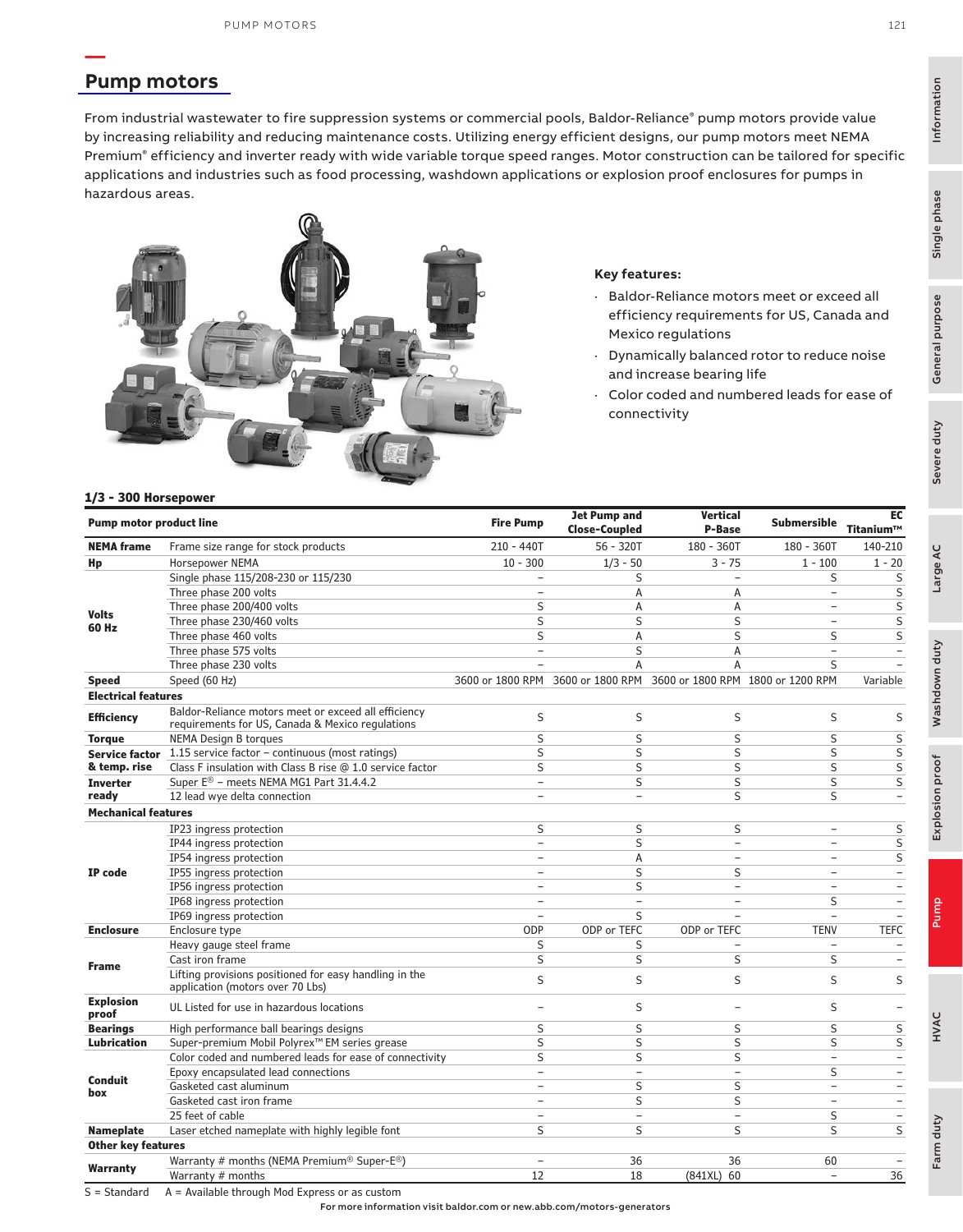### **[Fire pump, three phase, ODP, foot mounted](https://www.baldor.com/brands/baldor-reliance/products/motors/ac-motors/pump/fire-pump)** 10 thru 300 Hp

#### **Features:**

- · 1.15 SF, 40°C ambient continuous
- · NEMA Design B, 60 Hz
- · 230/460 and 460 Volt models rated for 50 Hz at next lower Hp
- · Dual voltage motors 20 Hp and larger have 12 leads, are suitable for wye-delta or across the line start on either voltage or part winding start on low voltage
- · 460V motors have 12 leads and are suitable for wye-delta, across the line or part winding start · UL file E481231
- · Exterior red paint RAL3002

· UL listed Fire Pump motors installed per NFPA-20

**IP23**

| Hp  | <b>RPM</b> | <b>NEMA</b><br><b>Frame</b> | Catalog<br><b>Number</b> | List<br><b>Price</b> | Disc.<br>Sym. | $^{\prime\prime}$ C $^{\prime\prime}$<br>Dim. | Aprx.<br>$Wt.$ (lb) | <b>Full Load</b><br><b>Efficiency</b> | <b>Voltage</b> | <b>Full Load</b><br><b>Amps</b> | <b>Notes</b><br>(a) |
|-----|------------|-----------------------------|--------------------------|----------------------|---------------|-----------------------------------------------|---------------------|---------------------------------------|----------------|---------------------------------|---------------------|
|     | 3600       | 213T                        | <b>FPM3312T</b>          | 1,322                | PF3           | 16.32                                         | 121                 | 88.5                                  | 230/460        | 12                              | $\mathbf 1$         |
| 10  | 1800       | 215T                        | <b>FPM3313T</b>          | 1,488                | PF3           | 16.32                                         | 130                 | 89.5                                  | 230/460        | 12.7                            | $\mathbf{1}$        |
|     | 3600       | 215T                        | <b>FPM3314T</b>          | 1,720                | PF3           | 16.32                                         | 131                 | 89.5                                  | 230/460        | 17.7                            | $\mathbf{1}$        |
| 15  | 1800       | 254T                        | <b>FPM2513T</b>          | 1,967                | PF3           | 21.69                                         | 205                 | 91                                    | 230/460        | 17.5                            | $\mathbf{1}$        |
|     | 3600       | 254T                        | <b>FPM2514T</b>          | 2,051                | PF3           | 22.25                                         | 145                 | 90.2                                  | 230/460        | 23                              | $1\,$               |
| 20  | 1800       | 256T                        | <b>FPM2515T</b>          | 2,113                | PF3           | 21.69                                         | 210                 | 91                                    | 230/460        | 24                              | $1\,$               |
|     | 3600       | 256T                        | <b>FPM2516T</b>          | 2,293                | PF3           | 21.69                                         | 210                 | 91                                    | 230/460        | 29                              | $\mathbf 1$         |
| 25  |            | 256T                        | FPM2516T-2/4             | 2,293                | PF3           | 21.69                                         | 206                 | 91                                    | 200/400        | 34                              | 1, 33               |
|     | 1800       | 284TS                       | <b>FPM2531TS</b>         | 2,548                | PF3           | 23.56                                         | 236                 | 92.4                                  | 230/460        | 29                              | $\mathbf{1}$        |
|     |            | 284TS                       | FPM2531TS-2/4            | 2,548                | PF3           | 23.56                                         | 236                 | 92.4                                  | 200/400        | 34                              | 1, 33               |
|     | 3600       | 284TS                       | <b>FPM2534T</b>          | 2,647                | PF3           | 22.06                                         | 235                 | 91                                    | 230/460        | 35                              | $\mathbf{1}$        |
| 30  |            | 284TS                       | FPM2534T-2/4             | 2,647                | PF3           | 22.06                                         | 235                 | 91                                    | 200/400        | 40                              | 1, 33               |
|     | 1800       | 286TS                       | <b>FPM2535TS</b>         | 3,162                | PF3           | 23.69                                         | 334                 | 92.4                                  | 230/460        | 36                              | $1\,$               |
|     |            | 286TS                       | FPM2535TS-2/4            | 3,162                | PF3           | 23.69                                         | 375                 | 92.4                                  | 200/400        | 41                              | 1, 33               |
|     | 3600       | 286TS                       | <b>FPM2538T</b>          | 3,363                | PF3           | 23.56                                         | 280                 | 91.7                                  | 230/460        | 45                              | $\mathbf{1}$        |
|     |            | 286TS                       | FPM2538T-2/4             | 3,363                | PF3           | 23.56                                         | 254                 | 91.7                                  | 200/400        | 52                              | 1, 33               |
| 40  | 1800       | 324TS                       | <b>FPM2539TS</b>         | 3,515                | PF3           | 24.69                                         | 400                 | 93                                    | 230/460        | 49                              | 1                   |
|     |            | 324TS                       | FPM2539TS-2/4            | 3,515                | PF3           | 24.69                                         | 380                 | 93                                    | 200/400        | 56                              | 1, 33               |
|     | 3600       | 324TS                       | <b>FPM2542T</b>          | 3,835                | PF3           | 24.69                                         | 331                 | 92.4                                  | 230/460        | 58                              | $\mathbf{1}$        |
| 50  |            | 324TS                       | FPM2542T-2/4             | 3,835                | PF3           | 24.69                                         | 331                 | 92.4                                  | 200/400        | 67                              | 1, 33               |
|     | 1800       | 326TS                       | <b>FPM2543TS</b>         | 3,882                | PF3           | 25.69                                         | 385                 | 93                                    | 230/460        | 60                              | $1\,$               |
|     |            | 326TS                       | FPM2543TS-2/4            | 3,882                | PF3           | 25.69                                         | 385                 | 93                                    | 200/400        | 70                              | 1, 33               |
|     | 3600       | 326TS                       | <b>FPM2546T</b>          | 4,677                | PF3           | 25.69                                         | 385                 | 93                                    | 230/460        | 68                              | $\mathbf{1}$        |
| 60  |            | 326TS                       | FPM2546T-2/4             | 4,677                | PF3           | 25.69                                         | 385                 | 93                                    | 200/400        | 78                              | 1, 33               |
|     | 1800       | 364TS                       | <b>FPM2547TS</b>         | 4,976                | PF3           | 25.81                                         | 480                 | 93.6                                  | 230/460        | 72                              | $1\,$               |
|     |            | 364TS                       | FPM2547TS-2/4            | 4,976                | PF3           | 27.94                                         | 480                 | 93.6                                  | 200/400        | 83                              | 1, 33               |
|     | 3600       | 364TS                       | <b>FPM2549T</b>          | 6,378                | PF3           | 27.94                                         | 485                 | 93                                    | 230/460        | 84                              | $\mathbf{1}$        |
| 75  |            | 364TS                       | FPM2549T-2/4             | 6,378                | PF3           | 27.94                                         | 485                 | 93                                    | 200/400        | 96                              | 1, 33               |
|     | 1800       | 365TS                       | <b>FPM2551TS</b>         | 5,598                | PF3           | 29.94                                         | 570                 | 94.1                                  | 230/460        | 87                              | $\mathbf{1}$        |
|     |            | 365TS                       | FPM2551TS-2/4            | 5,598                | PF3           | 29.94                                         | 570                 | 94.1                                  | 200/400        | 100                             | 1, 33               |
|     | 3600       | 365TS                       | <b>FPM2550T</b>          | 6,922                | PF3           | 28.94                                         | 533                 | 93                                    | 230/460        | 113                             | $\mathbf{1}$        |
| 100 |            | 365TS                       | FPM2550T-2/4             | 6,922                | PF3           | 28.94                                         | 533                 | 93                                    | 200/400        | 130                             | 1, 33               |
|     | 1800       | 404TS                       | <b>FPM2555TS</b>         | 8,407                | PF3           | 31.85                                         | 597                 | 94.1                                  | 230/460        | 117                             | $\mathbf{1}$        |
|     |            | 404TS                       | FPM2555TS-2/4            | 8,407                | PF3           | 31.85                                         | 597                 | 94.1                                  | 200/400        | 135                             | 1, 33               |
| 125 | 3600       | 404TS                       | <b>FPM2554T-4</b>        | 9,635                | PF3           | 31.85                                         | 660                 | 93.6                                  | 460            | 138                             | $\mathbf{1}$        |
|     | 1800       | 405TS                       | <b>FPM2559TS-4</b>       | 9,919                | PF3           | 33.60                                         | 590                 | 94.5                                  | 460            | 145                             | $\mathbf{1}$        |
| 150 | 3600       | 405TS                       | <b>FPM2556T-4</b>        | 11,830               | PF3           | 31.85                                         | 600                 | 93.6                                  | 460            | 164                             | $\mathbf{1}$        |
|     | 1800       | 444TS                       | <b>FPM2558TS-4</b>       | 11,560               | PF3           | 35.88                                         | 1579                | 95                                    | 460            | 167                             |                     |
|     | 3600       | 444TS                       | <b>FPM2562T-4</b>        | 15,174               | PF3           | 35.88                                         | 1449                | 94.5                                  | 460            | 232                             |                     |
| 200 | 1800       | 445TS                       | <b>FPM2563TS-4</b>       | 14,220               | PF3           | 35.88                                         | 1718                | 95                                    | 460            | 224                             |                     |
| 250 | 3600       | 445TS                       | <b>FPM2565T-4</b>        | 15,975               | PF3           | 35.88                                         | 1737                | 94.5                                  | 460            | 288                             |                     |
|     | 1800       | 445TS                       | <b>FPM2566TS-4</b>       | 16,184               | PF3           | 35.88                                         | 1844                | 95.4                                  | 460            | 272                             |                     |
| 300 | 3600       | 445TS                       | <b>FPM2568T-4</b>        | 23,699               | PF3           | 35.88                                         | 1697                | 95                                    | 460            | 339                             |                     |

HVAC

(a) See notes on inside back flap. <br>
The Cast iron frame

**—**

Information

Information

Single phase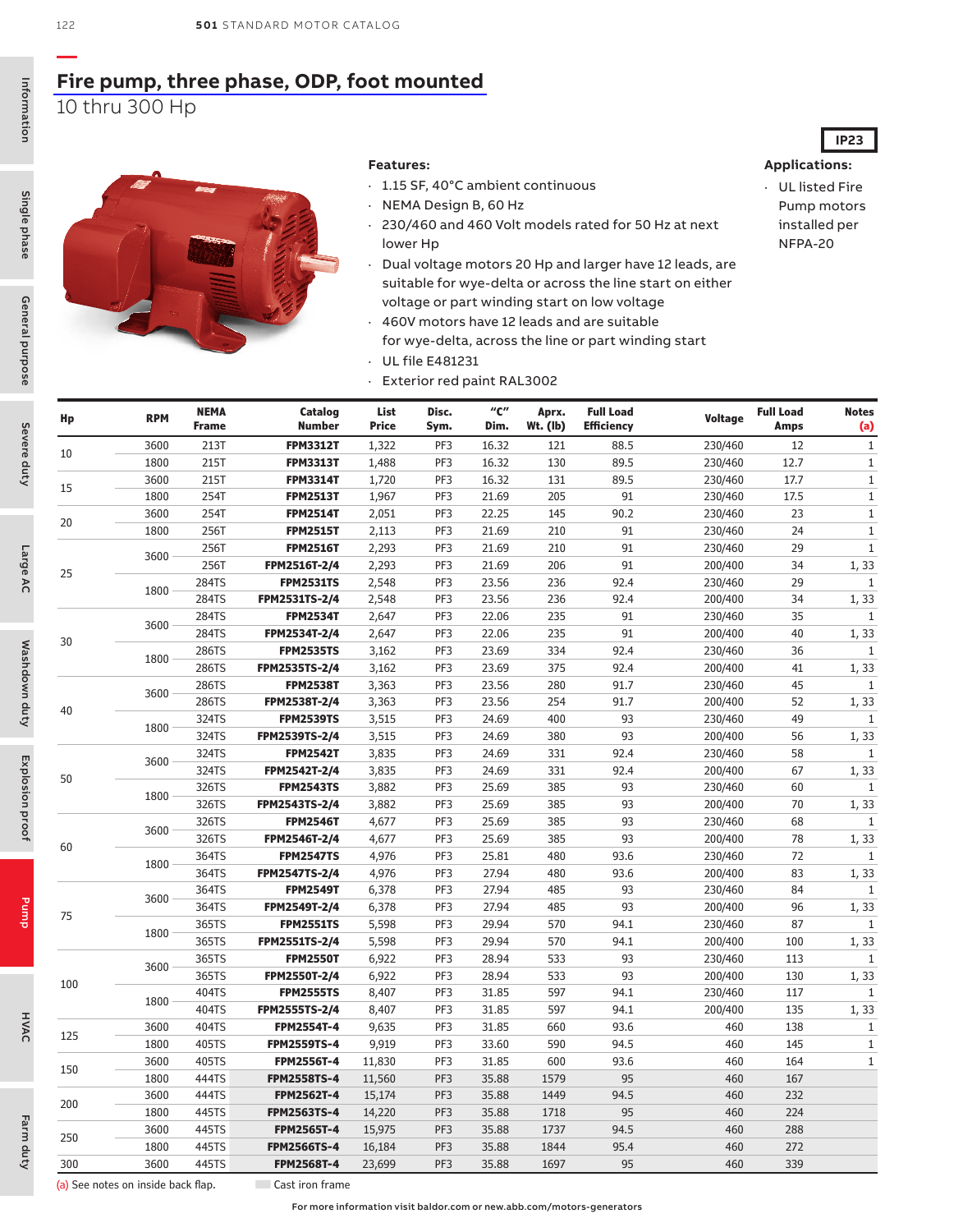#### **Fire pump, three phase, ODP, foot mounted**

| . .             |            |                             |                    |                      |               |             |                     |                                       |                |                          |                     |
|-----------------|------------|-----------------------------|--------------------|----------------------|---------------|-------------|---------------------|---------------------------------------|----------------|--------------------------|---------------------|
| Hp              | <b>RPM</b> | <b>NEMA</b><br><b>Frame</b> | Catalog<br>Number  | List<br><b>Price</b> | Disc.<br>Sym. | "с"<br>Dim. | Aprx.<br>$Wt.$ (lb) | <b>Full Load</b><br><b>Efficiency</b> | <b>Voltage</b> | <b>Full Load</b><br>Amps | <b>Notes</b><br>(a) |
| <b>575 volt</b> |            |                             |                    |                      |               |             |                     |                                       |                |                          |                     |
| 20              | 3600       | 254T                        | <b>FPM2514T-5</b>  | 2,051                | PF3           | 22.25       | 145                 | 90.2                                  | 575            | 18.5                     |                     |
|                 | 1800       | 256T                        | <b>FPM2515T-5</b>  | 2,113                | PF3           | 21.69       | 231                 | 91.0                                  | 575            | 19.6                     |                     |
|                 | 3600       | 256T                        | <b>FPM2516T-5</b>  | 2,293                | PF3           | 21.69       | 223                 | 91.0                                  | 575            | 23                       |                     |
| 25              | 1800       | 284TS                       | <b>FPM2531TS-5</b> | 2,548                | PF3           | 23.56       | 320                 | 92.4                                  | 575            | 23                       |                     |
|                 | 3600       | 284TS                       | <b>FPM2534T-5</b>  | 2,647                | PF3           | 22.06       | 240                 | 91.0                                  | 575            | 28                       |                     |
| 30              | 1800       | 286TS                       | <b>FPM2535TS-5</b> | 3,162                | PF3           | 23.69       | 420                 | 92.4                                  | 575            | 29                       |                     |
|                 | 3600       | 286TS                       | <b>FPM2538T-5</b>  | 3,363                | PF3           | 23.56       | 287                 | 91.7                                  | 575            | 36                       |                     |
| 40              | 1800       | 324TS                       | <b>FPM2539TS-5</b> | 3,515                | PF3           | 24.69       | 400                 | 93.0                                  | 575            | 39                       |                     |
|                 | 3600       | 324TS                       | <b>FPM2542T-5</b>  | 3,835                | PF3           | 24.69       | 449                 | 92.4                                  | 575            | 46                       |                     |
| 50              | 1800       | 326TS                       | <b>FPM2543TS-5</b> | 3,882                | PF3           | 25.69       | 452                 | 93.0                                  | 575            | 49                       |                     |
|                 | 3600       | 326TS                       | <b>FPM2546T-5</b>  | 4,677                | PF3           | 25.69       | 449                 | 93.0                                  | 575            | 54                       |                     |
| 60              | 1800       | 364TS                       | <b>FPM2547TS-5</b> | 4,976                | PF3           | 25.81       | 480                 | 93.6                                  | 575            | 57                       |                     |
|                 | 3600       | 364TS                       | <b>FPM2549T-5</b>  | 6,378                | PF3           | 25.81       | 480                 | 93.0                                  | 575            | 67                       |                     |
| 75              | 1800       | 365TS                       | <b>FPM2551TS-5</b> | 5,598                | PF3           | 27.81       | 573                 | 94.1                                  | 575            | 69                       |                     |
|                 | 3600       | 365TS                       | <b>FPM2550T-5</b>  | 6,922                | PF3           | 26.81       | 525                 | 93.0                                  | 575            | 90                       |                     |
| 100             | 1800       | 404TS                       | <b>FPM2555TS-5</b> | 8,407                | PF3           | 31.85       | 648                 | 94.1                                  | 575            | 93                       |                     |

(a) See notes on inside back flap.

Single phase

Single phase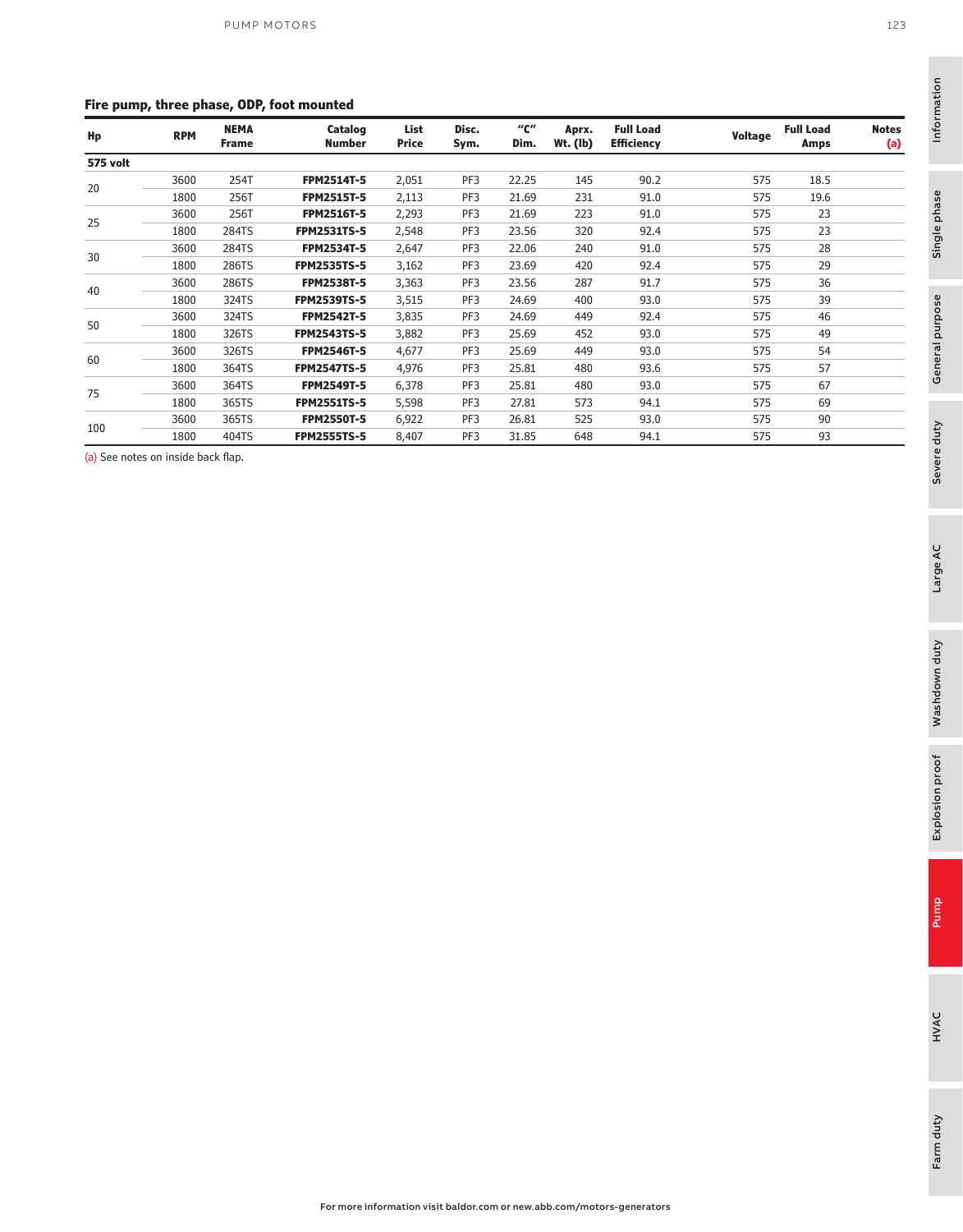### **— [Fire pump, three phase, ODP, footless, close-coupled pump](https://www.baldor.com/brands/baldor-reliance/products/motors/ac-motors/pump/fire-pump)** 10 thru 100 Hp



#### **Features:**

- · 1.15 SF, 40°C ambient continuous
- · NEMA Design B, 60 Hz
- · 230/460 Volt models rated for 50 Hz at next lower Hp
- · Dual voltage motors 20 Hp and larger have 12 leads, are suitable for wye-delta or across the line start on either voltage or part winding start on low voltage
- · Vertical lifting
- · UL file E481231
- · Exterior red paint RAL3002

#### **Applications:**

· UL listed Fire Pump motors installed per NFPA-20

**IP23**

| Hp  | <b>RPM</b> | <b>NEMA</b><br><b>Frame</b> | Catalog<br><b>Number</b> | List<br><b>Price</b> | Disc.<br>Sym. | $^{\prime\prime}$ C $^{\prime\prime}$<br>Dim. | Aprx.<br>$Wt.$ (lb) | <b>Full Load</b><br><b>Efficiency</b> | <b>Voltage</b> | <b>Full Load</b><br><b>Amps</b> | <b>Notes</b><br>(a) |
|-----|------------|-----------------------------|--------------------------|----------------------|---------------|-----------------------------------------------|---------------------|---------------------------------------|----------------|---------------------------------|---------------------|
|     | 3600       | 213JP                       | <b>VJPFPM3312T</b>       | 1,397                | PF3           | 24.41                                         | 121                 | 88.5                                  | 230/460        | 12                              | $\mathbf{1}$        |
| 10  |            | 213JP                       | VJPFPM3312T-2/4          | 1,397                | PF3           | 24.41                                         | 121                 | 88.5                                  | 200/400        | 12                              | 1,33                |
|     | 1800       | 215JP                       | <b>VJPFPM3313T</b>       | 1,559                | PF3           | 24.41                                         | 130                 | 89.5                                  | 230/460        | 12.7                            | $\mathbf{1}$        |
|     | 3600       | 215JP                       | <b>VJPFPM3314T</b>       | 1,795                | PF3           | 24.41                                         | 131                 | 89.5                                  | 230/460        | 17.7                            | $\mathbf{1}$        |
| 15  |            | 215JP                       | VJPFPM3314T-2/4          | 1,795                | PF3           | 24.41                                         | 131                 | 89.5                                  | 200/400        | 20.4                            | 1,33                |
|     | 1800       | 254JP                       | <b>VJPFPM2513T</b>       | 2,230                | PF3           | 28.07                                         | 220                 | 91                                    | 230/460        | 17.5                            | $\mathbf{1}$        |
|     | 3600       | 254JP                       | <b>VJPFPM2514T</b>       | 2,389                | PF3           | 27.66                                         | 145                 | 90.2                                  | 230/460        | 23                              | $\mathbf{1}$        |
| 20  |            | 254JP                       | VJPFPM2514T-2/4          | 2,389                | PF3           | 27.66                                         | 145                 | 90.2                                  | 200/400        | 26.5                            | 1,33                |
|     | 1800       | 256JP                       | <b>VJPFPM2515T</b>       | 2,497                | PF3           | 28.07                                         | 231                 | 91                                    | 230/460        | 24                              | $\mathbf{1}$        |
|     | 3600       | 256JP                       | <b>VJPFPM2516T</b>       | 2,745                | PF3           | 28.07                                         | 221                 | 91                                    | 230/460        | 29                              | $\mathbf{1}$        |
| 25  |            | 256JP                       | VJPFPM2516T-2/4          | 2,745                | PF3           | 28.07                                         | 221                 | 91                                    | 200/400        | 34                              | 1, 33               |
|     | 1800       | 284JP                       | <b>VJPFPM2531T</b>       | 3,062                | PF3           | 31.44                                         | 272                 | 91.7                                  | 230/460        | 29                              | $\mathbf{1}$        |
|     | 3600       | 284JP                       | <b>VJPFPM2534T</b>       | 3,250                | PF3           | 29.23                                         | 235                 | 91                                    | 230/460        | 35                              | $\mathbf{1}$        |
| 30  |            | 284JP                       | VJPFPM2534T-2/4          | 3,250                | PF3           | 29.23                                         | 235                 | 91                                    | 200/400        | 40                              | 1,33                |
|     | 1800       | 286JP                       | <b>VJPFPM2535T</b>       | 3,758                | PF3           | 29.25                                         | 375                 | 92.4                                  | 230/460        | 36                              | $\mathbf{1}$        |
|     | 3600       | 286JP                       | <b>VJPFPM2538T</b>       | 3,885                | PF3           | 31.44                                         | 263                 | 91.7                                  | 230/460        | 45                              | $\mathbf{1}$        |
| 40  |            | 286JP                       | VJPFPM2538T-2/4          | 3,885                | PF3           | 31.44                                         | 263                 | 91.7                                  | 200/400        | 52                              | 1,33                |
|     | 1800       | 324JP                       | <b>VJPFPM2539T</b>       | 4,519                | PF3           | 31.13                                         | 375                 | 93                                    | 230/460        | 49                              | $\mathbf{1}$        |
|     | 3600       | 324JP                       | <b>VJPFPM2542T</b>       | 4,841                | PF3           | 31.13                                         | 331                 | 92.4                                  | 230/460        | 58                              | $\mathbf{1}$        |
| 50  |            | 324JP                       | VJPFPM2542T-2/4          | 4,841                | PF3           | 31.13                                         | 331                 | 92.4                                  | 200/400        | 67                              | 1,33                |
|     | 1800       | 326JP                       | <b>VJPFPM2543T</b>       | 5,030                | PF3           | 32.13                                         | 378                 | 93                                    | 230/460        | 60                              | $\mathbf{1}$        |
|     | 3600       | 326JP                       | <b>VJPFPM2546T</b>       | 5,730                | PF3           | 32.13                                         | 385                 | 93                                    | 230/460        | 68                              | $\mathbf{1}$        |
| 60  |            | 326JP                       | VJPFPM2546T-2/4          | 5,730                | PF3           | 32.13                                         | 385                 | 93                                    | 200/400        | 78                              | 1,33                |
|     | 1800       | 364JP                       | <b>VJPFPM2547T</b>       | 6,232                | PF3           | 32.50                                         | 480                 | 93.6                                  | 230/460        | 72                              | $\mathbf{1}$        |
|     | 3600       | 364JP                       | <b>VJPFPM2549T</b>       | 7,728                | PF3           | 32.50                                         | 472                 | 93                                    | 230/460        | 84                              | $\mathbf{1}$        |
| 75  |            | 364JP                       | VJPFPM2549T-2/4          | 7,728                | PF3           | 32.50                                         | 472                 | 93                                    | 200/400        | 96                              | 1, 33               |
|     | 1800       | 365JP                       | <b>VJPFPM2551T</b>       | 7,275                | PF3           | 34.50                                         | 565                 | 94.1                                  | 230/460        | 87                              | 1                   |
| 100 | 3600       | 365JP                       | VJPFPM2550T              | 8,245                | PF3           | 33.50                                         | 523                 | 93                                    | 230/460        | 113                             | $\mathbf{1}$        |
|     |            | 365JP                       | VJPFPM2550T-2/4          | 8,245                | PF3           | 33.50                                         | 523                 | 93                                    | 200/400        | 130                             | 1, 33               |

124

Farm duty

Farm duty

HVAC

(a) See notes on inside back flap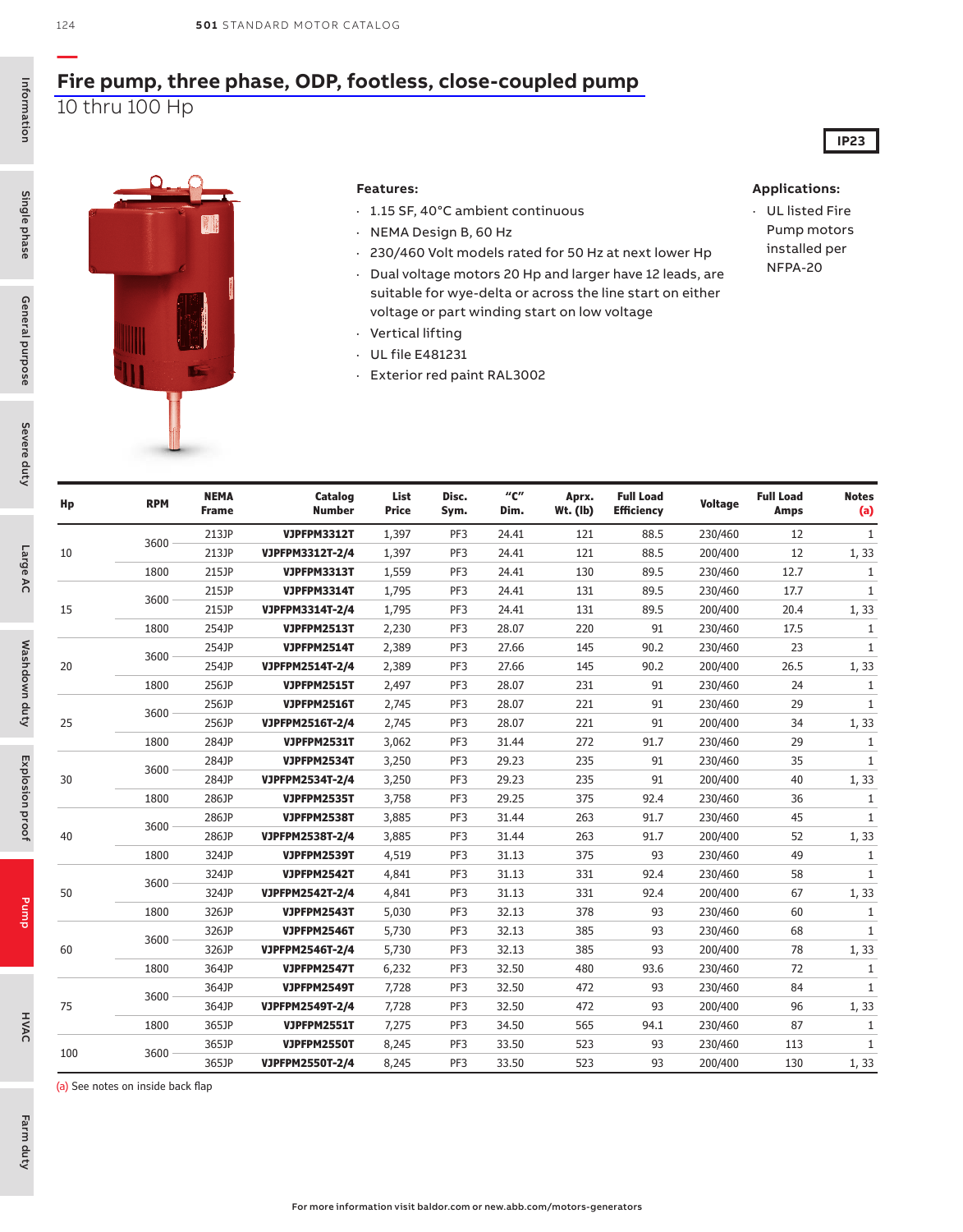#### **Fire pump, three phase, ODP, footless, close-coupled pump**

| <b>RPM</b> | <b>NEMA</b><br><b>Frame</b> | Catalog<br><b>Number</b> | List<br>Price | Disc.<br>Sym. | "C"<br>Dim. | Aprx.<br>Wt. (lb) | <b>Full Load</b><br><b>Efficiency</b> | Voltage | <b>Full Load</b><br>Amps | <b>Notes</b><br>(a) |
|------------|-----------------------------|--------------------------|---------------|---------------|-------------|-------------------|---------------------------------------|---------|--------------------------|---------------------|
|            |                             |                          |               |               |             |                   |                                       |         |                          |                     |
| 3600       | 254JP                       | <b>VJPFPM2514T-5</b>     | 2,389         | PF3           | 27.66       | 145               | 90.2                                  | 575     | 18.5                     |                     |
| 1800       | 256JP                       | <b>VJPFPM2515T-5</b>     | 2,497         | PF3           | 28.07       | 208               | 91.0                                  | 575     | 19.6                     |                     |
| 3600       | 256JP                       | <b>VJPFPM2516T-5</b>     | 2,745         | PF3           | 28.07       | 219               | 91.0                                  | 575     | 23                       |                     |
| 1800       | 284JP                       | <b>VJPFPM2531T-5</b>     | 3,062         | PF3           | 31.44       | 322               | 92.4                                  | 575     | 23                       |                     |
| 3600       | 284JP                       | <b>VJPFPM2534T-5</b>     | 3,250         | PF3           | 29.23       | 266               | 91.0                                  | 575     | 28                       |                     |
| 1800       | 286JP                       | <b>VJPFPM2535T-5</b>     | 3,758         | PF3           | 29.25       | 396               | 92.4                                  | 575     | 29                       |                     |
| 3600       | 286JP                       | <b>VJPFPM2538T-5</b>     | 3,885         | PF3           | 31.44       | 303               | 91.7                                  | 575     | 36                       |                     |
| 1800       | 324JP                       | <b>VJPFPM2539T-5</b>     | 4,519         | PF3           | 31.13       | 530               | 93.0                                  | 575     | 39                       |                     |
| 3600       | 324JP                       | <b>VJPFPM2542T-5</b>     | 4,841         | PF3           | 31.13       | 396               | 92.4                                  | 575     | 46                       |                     |
| 1800       | 326JP                       | <b>VJPFPM2543T-5</b>     | 5,030         | PF3           | 32.13       | 396               | 93.0                                  | 575     | 49                       |                     |
| 3600       | 326JP                       | <b>VJPFPM2546T-5</b>     | 5,730         | PF3           | 32.13       | 380               | 93.0                                  | 575     | 54                       |                     |
| 1800       | 364JP                       | <b>VJPFPM2547T-5</b>     | 6,232         | PF3           | 32.50       | 475               | 93.6                                  | 575     | 57                       |                     |
| 3600       | 364JP                       | <b>VJPFPM2549T-5</b>     | 7,728         | PF3           | 32.50       | 648               | 93.0                                  | 575     | 67                       |                     |
| 1800       | 365JP                       | <b>VJPFPM2551T-5</b>     | 7,275         | PF3           | 34.50       | 565               | 94.1                                  | 575     | 69                       |                     |
| 3600       | 365JP                       | <b>VJPFPM2550T-5</b>     | 8,245         | PF3           | 33.50       | 523               | 93.0                                  | 575     | 90                       |                     |
|            |                             |                          |               |               |             |                   |                                       |         |                          |                     |

(a) See notes on inside back flap.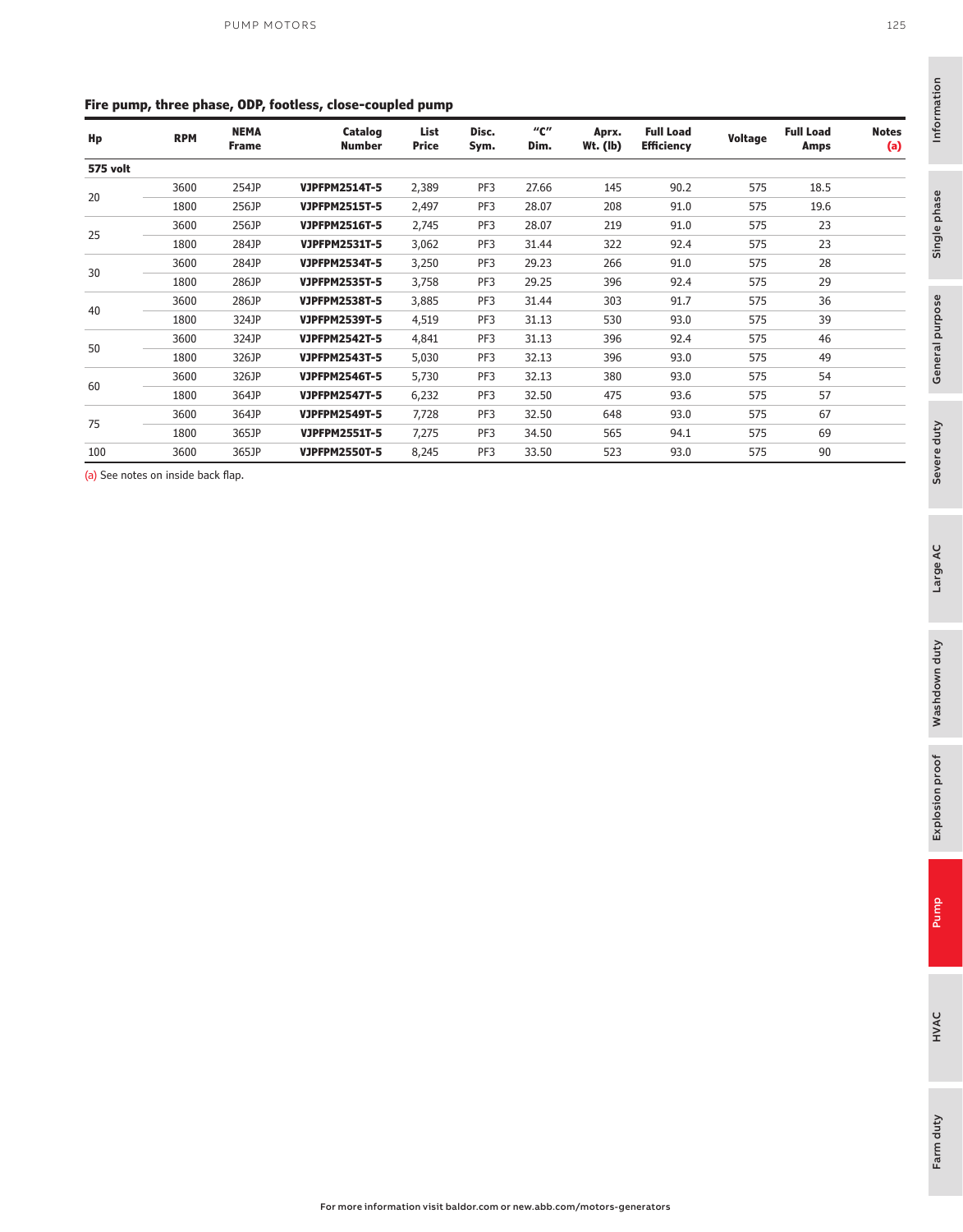### **[Jet pump, single phase, TEFC](https://www.baldor.com/brands/baldor-reliance/products/motors/ac-motors/pump/56j-jet-pump-motors)** 1/3 thru 2 Hp



#### **Features:**

- · Automatic thermal overload protection
- Corrosion resistant stainless steel shaft extension
- · Slotted opposite DE shaft for easy installation
- · Superior switch design provides optimized torque profiles
- · Dynamically balanced rotor to reduce noise and increase bearing life

#### **Applications:**

- · Industrial pumps
- · Swimming pool pumps

**IP44**

- · General purpose pumps
- · Commercial machinery
- · Food and beverage
- · Wastewater
- · Agricultural

| Hp                  | <b>RPM</b> | <b>NEMA</b><br><b>Frame</b> | Catalog<br><b>Number</b> | List<br>Price | Disc.<br>Sym. | "с"<br>Dim. | Aprx.<br>Wt. (lb) | <b>Full Load</b><br><b>Efficiency</b> | Voltage | <b>Full Load</b><br>Amps | <b>Notes</b><br>(a) |
|---------------------|------------|-----------------------------|--------------------------|---------------|---------------|-------------|-------------------|---------------------------------------|---------|--------------------------|---------------------|
| <b>Foot mounted</b> |            |                             |                          |               |               |             |                   |                                       |         |                          |                     |
| 1/3                 | 1800       | 56J                         | <b>CJL3501A</b>          | 455           | PJ1           | 11.84       | 23                | 60                                    | 115/230 | 3                        | 30                  |
| 1/2                 | 1800       | 56J                         | <b>CJL3504A</b>          | 536           | PJ1           | 12.47       | 28                | 68                                    | 115/230 | 3.7                      | 30                  |
| 3/4                 | 1800       | 56J                         | <b>CJL3507A</b>          | 653           | PJ1           | 12.97       | 35                | 74                                    | 115/230 | 4.1                      | 30                  |
| $\mathbf{1}$        | 3600       | 56J                         | <b>CJL3509A</b>          | 661           | PJ1           | 13.74       | 39                | 66                                    | 115/230 | 6                        | 30                  |
| 11/2                | 3600       | 56J                         | <b>CJL3513A</b>          | 726           | PJ1           | 13.74       | 47                | 70                                    | 115/230 | 8.3                      | 30                  |
| 2                   | 3600       | 56J                         | <b>CJL3515A</b>          | 853           | PJ1           | 14.62       | 51                | 74                                    | 115/230 | 11.5                     | 30                  |
| <b>Footless</b>     |            |                             |                          |               |               |             |                   |                                       |         |                          |                     |
| 1/3                 | 3600       | 56J                         | <b>JL3405A</b>           | 337           | PJ1           | 11.85       | 19                | 60                                    | 115/230 | 3                        | 30                  |
|                     | 1800       | 56J                         | <b>JL3501A</b>           | 421           | PJ1           | 11.85       | 22                | 60                                    | 115/230 | 3                        | 30                  |
| 1/2                 | 3600       | 56J                         | <b>JL3503A</b>           | 386           | PJ1           | 12.85       | 26                | 62                                    | 115/230 | 3.7                      | 30                  |
|                     | 1800       | 56J                         | <b>JL3504A</b>           | 489           | PJ1           | 12.85       | 27                | 68                                    | 115/230 | 3.7                      | 30                  |
| 3/4                 | 3600       | 56J                         | <b>JL3506A</b>           | 460           | PJ1           | 12.85       | 29                | 66                                    | 115/230 | 5.4                      | 30                  |
|                     | 1800       | 56J                         | <b>JL3507A</b>           | 580           | PJ1           | 12.97       | 33                | 74                                    | 115/230 | 4.1                      | 30                  |
|                     | 3600       | 56J                         | <b>JL3509A</b>           | 562           | PJ1           | 13.74       | 42                | 66                                    | 115/230 | 6                        | 30                  |
| 1                   | 1800       | 56J                         | <b>JL3510A</b>           | 666           | PJ1           | 13.74       | 40                | 67                                    | 115/230 | 6.2                      | 30                  |
|                     | 3600       | 56J                         | <b>JL3513A</b>           | 666           | PJ1           | 13.74       | 45                | 70                                    | 115/230 | 8.3                      | 30                  |
| 11/2                | 1800       | 56J                         | <b>JL3514A</b>           | 730           | PJ1           | 14.62       | 51                | 75.5                                  | 115/230 | 8                        | 30                  |
|                     | 3600       | 56J                         | <b>JL3515A</b>           | 782           | PJ1           | 14.62       | 54                | 74                                    | 115/230 | 11.5                     | 30                  |
| 2                   | 1800       | 56J                         | <b>JL3516A</b>           | 831           | PJ1           | 14.62       | 52                | 78                                    | 115/230 | 8.6                      | 20, 30              |

(a) See notes on inside back flap.

All threaded shaft, single phase motors are connected single rotation - CCW when viewing drive end.

**All above ratings can be UL 1081 compliant through MOD Express®.**

**See M30A in the MOD Express program section of this catalog for more details.**

Pump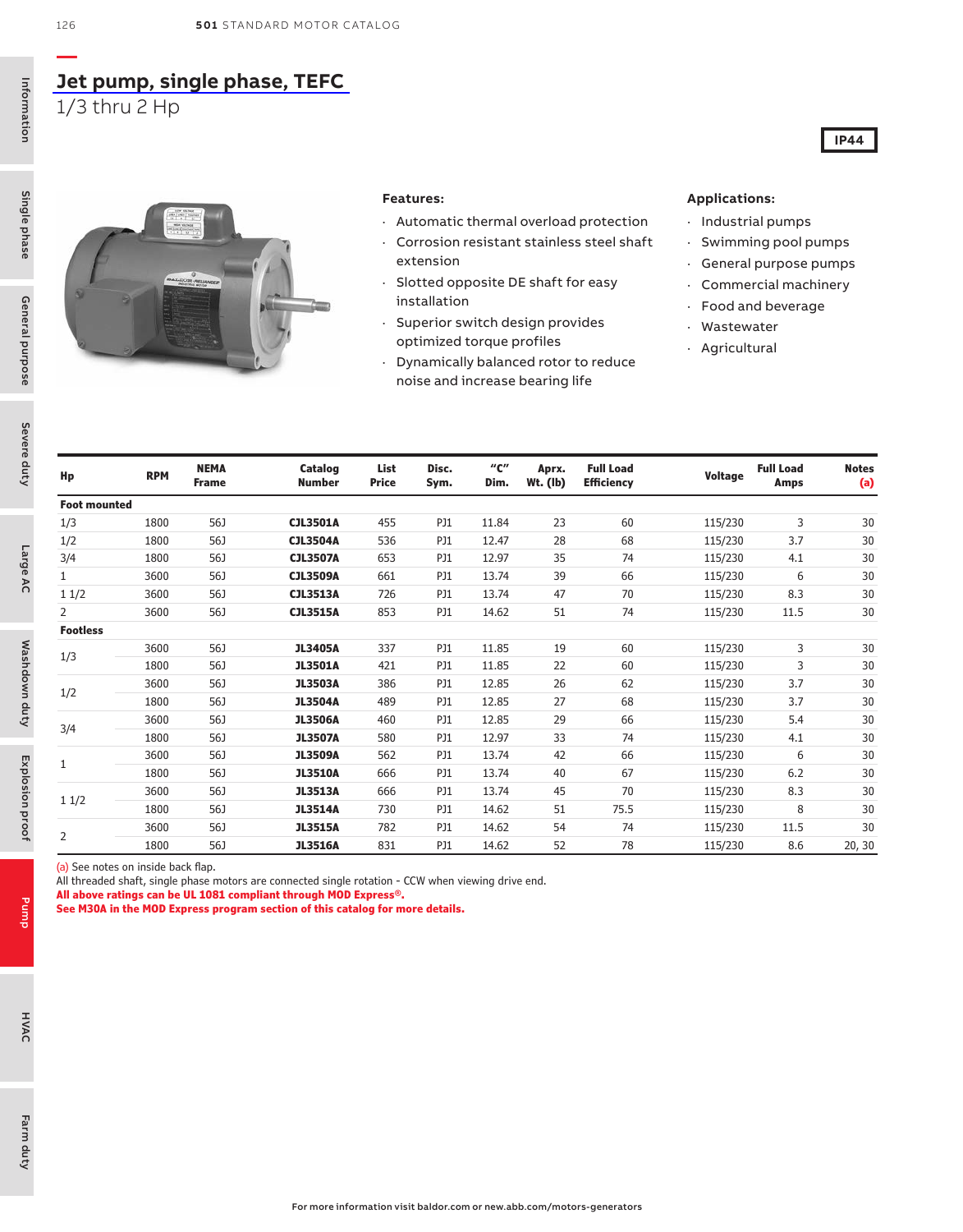### **[Jet pump, single phase, ODP](https://www.baldor.com/brands/baldor-reliance/products/motors/ac-motors/pump/56j-jet-pump-motors)**

1/3 thru 3 Hp

**—**



#### **Features:**

- · Automatic thermal overload protection
- Corrosion resistant stainless steel shaft extension
- · Slotted opposite DE shaft for easy installation
- Superior switch design provides optimized torque profiles
- · Optimized airflow design providing higher horsepower in a smaller package

#### **Applications:**

- · Industrial pumps
- · Swimming pool pumps
- · General purpose pumps
- · Commercial machinery
- Food and beverage
- **Wastewater**
- · Agricultural

| Hp                  | <b>RPM</b> | <b>NEMA</b><br><b>Frame</b> | Catalog<br><b>Number</b> | List<br><b>Price</b> | Disc.<br>Sym. | $^{\prime\prime}$ C $^{\prime\prime}$<br>Dim. | Aprx.<br>Wt. (lb) | <b>Full Load</b><br><b>Efficiency</b> | Voltage     | <b>Full Load</b><br><b>Amps</b> | <b>Notes</b><br>(a) |
|---------------------|------------|-----------------------------|--------------------------|----------------------|---------------|-----------------------------------------------|-------------------|---------------------------------------|-------------|---------------------------------|---------------------|
| <b>Foot mounted</b> |            |                             |                          |                      |               |                                               |                   |                                       |             |                                 |                     |
|                     | 3600       | 56J                         | <b>CJL1205A</b>          | 332                  | <b>PJ1</b>    | 11.91                                         | 23                | 58                                    | 115/230     | 3.1                             |                     |
| 1/3                 | 1800       | 56J                         | <b>CJL1301A</b>          | 497                  | PJ1           | 11.89                                         | 23                | 60                                    | 115/208-230 | 3                               | 30                  |
|                     | 3600       | 56J                         | <b>CJL1303A</b>          | 344                  | <b>PJ1</b>    | 12.51                                         | 30                | 66                                    | 115/230     | 3.7                             |                     |
| 1/2                 | 1800       | 56J                         | <b>CJL1304A</b>          | 562                  | PJ1           | 12.14                                         | 25                | 62                                    | 115/230     | 4.2                             | 30                  |
|                     | 3600       | 56J                         | <b>CJL1306A</b>          | 439                  | PJ1           | 13.39                                         | 30                | 69                                    | 115/230     | 5.5                             |                     |
| 3/4                 | 1800       | 56J                         | <b>CJL1307A</b>          | 644                  | PJ1           | 12.25                                         | 35                | 63                                    | 115/230     | 5.4                             |                     |
| 1                   | 3600       | 56J                         | <b>CJL1309A</b>          | 450                  | PJ1           | 13.89                                         | 32                | 65                                    | 115/208-230 | 7                               | 30                  |
| 11/2                | 3600       | 56J                         | <b>CJL1313A</b>          | 624                  | <b>PJ1</b>    | 13.89                                         | 37                | 78.5                                  | 115/230     | 6.5                             |                     |
| 2                   | 3600       | 56J                         | <b>CJL1317A</b>          | 835                  | PJ1           | 13.25                                         | 45                | 70                                    | 115/230     | 13                              | 30                  |
| <b>Footless</b>     |            |                             |                          |                      |               |                                               |                   |                                       |             |                                 |                     |
|                     | 3600       | 56J                         | <b>JL1205A</b>           | 291                  | PJ1           | 11.89                                         | 25                | 58                                    | 115/230     | 3.1                             |                     |
| 1/3                 | 1800       | 56J                         | <b>JL1301A</b>           | 335                  | PJ1           | 11.89                                         | 23                | 60                                    | 115/230     | 3                               | 30                  |
|                     | 3600       | 56J                         | <b>JL1303A</b>           | 327                  | PJ1           | 12.51                                         | 26                | 66                                    | 115/230     | 3.7                             |                     |
| 1/2                 | 1800       | 56J                         | <b>JL1304A</b>           | 394                  | PJ1           | 12.14                                         | 25                | 62                                    | 115/230     | 4.2                             | 30                  |
|                     | 3600       | 56J                         | <b>JL1306A</b>           | 430                  | <b>PJ1</b>    | 13.39                                         | 33                | 69                                    | 115/230     | 5.5                             |                     |
| 3/4                 | 1800       | 56J                         | <b>JL1307A</b>           | 497                  | PJ1           | 13.89                                         | 33                | 68                                    | 115/230     | 5.1                             | 30                  |
| 1                   | 3600       | 56J                         | <b>JL1309A</b>           | 446                  | PJ1           | 13.89                                         | 32                | 65                                    | 115/230     | 7                               | 30                  |
| 11/2                | 3600       | 56J                         | <b>JL1313A</b>           | 622                  | PJ1           | 13.89                                         | 36                | 78.5                                  | 115/230     | 6.5                             |                     |
| 2                   | 3600       | 56J                         | <b>JL1317A</b>           | 767                  | PJ1           | 13.25                                         | 45                | 70                                    | 115/230     | 13                              | 30                  |
| 3                   | 3600       | 56J                         | <b>JL1323A</b>           | 787                  | PJ1           | 14.13                                         | 52                | 82.5                                  | 230         | 13                              | 30                  |

(a) See notes on inside back flap.

All threaded shaft, single phase motors are connected single rotation - CCW when viewing drive end.

**All above ratings can be UL 1081 compliant through MOD Express®.**

**See M30A in the MOD Express program section of this catalog for more details.**

**IP23**

Single phase

Information

Information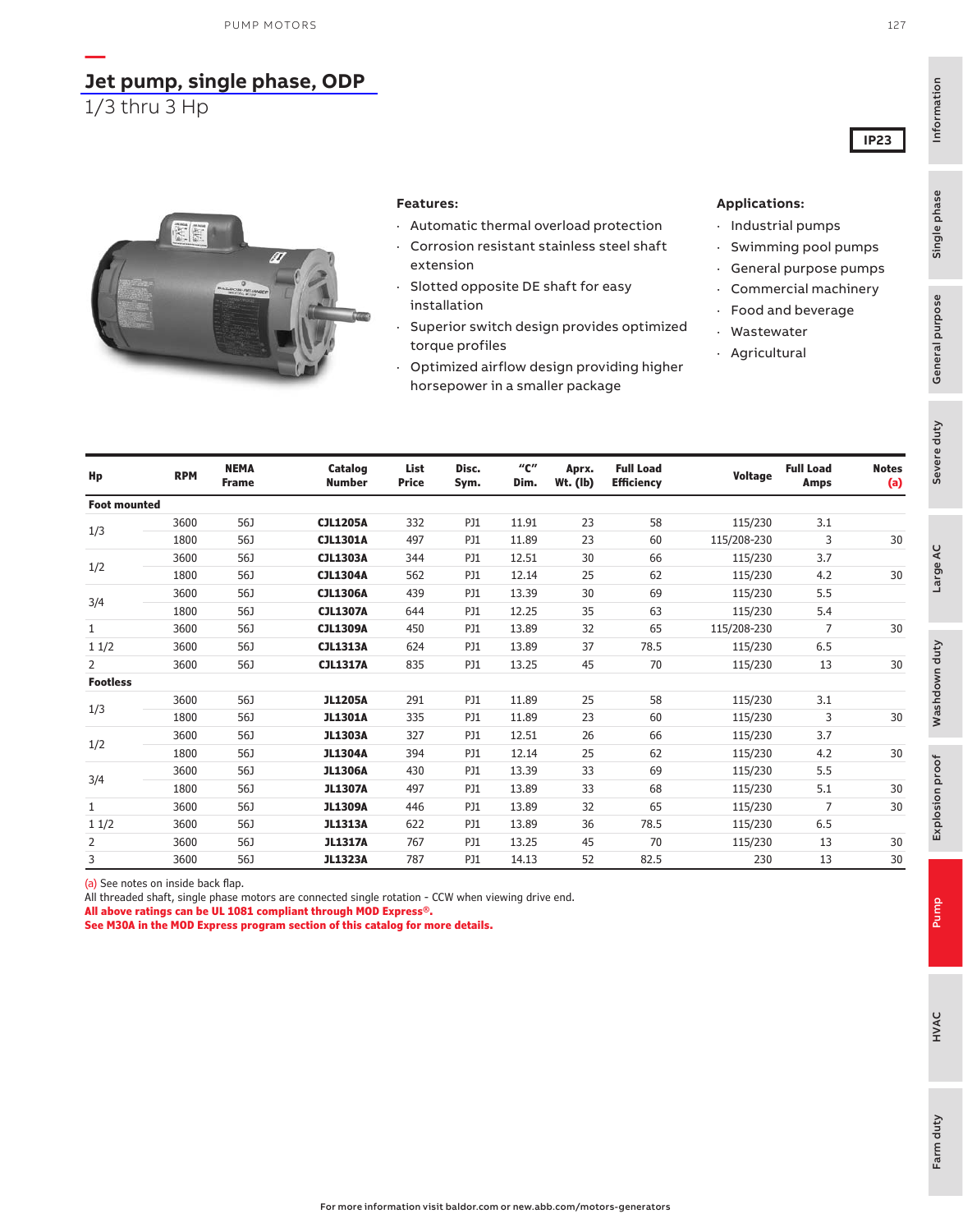### **[Jet pump, three phase, TEFC](https://www.baldor.com/brands/baldor-reliance/products/motors/ac-motors/pump/56j-jet-pump-motors)** 1/3 thru 3 Hp

Information Information

Pump

HVAC



#### **Features:**

- · Corrosion resistant stainless steel shaft extension
- · Slotted opposite DE shaft for easy installation
- · Dynamically balanced rotor to reduce noise and increase bearing life

#### **Applications:**

- · Industrial pumps
- Swimming pool pumps

**IP44**

- · General purpose pumps
- · Commercial machinery
- · Food and beverage
- · Wastewater
- · Agricultural

| Hp                  | <b>RPM</b> | <b>NEMA</b><br><b>Frame</b> | Catalog<br><b>Number</b> | List<br><b>Price</b> | Disc.<br>Sym. | "с"<br>Dim. | Aprx.<br>$Wt.$ (lb) | <b>Full Load</b><br><b>Efficiency</b> | Voltage     | <b>Full Load</b><br>Amps | <b>Notes</b><br>(a) |
|---------------------|------------|-----------------------------|--------------------------|----------------------|---------------|-------------|---------------------|---------------------------------------|-------------|--------------------------|---------------------|
| <b>Footless</b>     |            |                             |                          |                      |               |             |                     |                                       |             |                          |                     |
|                     | 3600       | 56J                         | JM3457                   | 351                  | PJ3           | 11.84       | 19                  | 62                                    | 230/460     | 0.8                      | 30                  |
| 1/3                 | 1800       | 56J                         | <b>JM3458</b>            | 380                  | PJ3           | 11.84       | 21                  | 68                                    | 230/460     | 0.8                      | 30                  |
|                     | 3600       | 56J                         | <b>JM3460</b>            | 380                  | PJ3           | 11.84       | 21                  | 70                                    | 230/460     | 1.2                      | 30                  |
| 1/2                 | 1800       | 56J                         | JM3461                   | 448                  | PJ3           | 11.84       | 23                  | 74                                    | 230/460     | 1                        | 30                  |
|                     | 3600       | 56J                         | JM3463                   | 416                  | PJ3           | 11.84       | 23                  | 74                                    | 208-230/460 | 1.5                      |                     |
| 3/4                 | 1800       | 56J                         | JM3542                   | 484                  | PJ3           | 11.84       | 26                  | 75.5                                  | 208-230/460 | 1.5                      |                     |
|                     | 3600       | 56J                         | <b>EJM3545</b>           | 651                  | PJ3           | 12.47       | 27                  | 77                                    | 230/460     | 1.6                      | 30                  |
| 1                   | 1800       | 56J                         | <b>EJM3546</b>           | 748                  | PJ3           | 13.74       | 37                  | 85.5                                  | 230/460     | 1.7                      | 30                  |
|                     | 3600       | 56J                         | <b>EJM3550</b>           | 736                  | PJ3           | 12.72       | 38                  | 84                                    | 230/460     | 1.9                      | 30                  |
| 11/2                | 1800       | 56J                         | <b>EJM3554</b>           | 830                  | PJ3           | 13.74       | 41                  | 86.5                                  | 230/460     | 2.3                      | 1, 30               |
| 2                   | 3600       | 56J                         | <b>EJM3555</b>           | 805                  | PJ3           | 13.74       | 41                  | 85.5                                  | 230/460     | 2.5                      | 30                  |
|                     | 1800       | 56J                         | <b>EJM3558</b>           | 877                  | PJ3           | 14.62       | 48                  | 86.5                                  | 230/460     | 2.9                      | 1, 30               |
| 3                   | 3600       | 56J                         | <b>EJM3559</b>           | 881                  | PJ3           | 14.62       | 50                  | 86.5                                  | 230/460     | 3.6                      | 1, 30               |
| <b>Foot mounted</b> |            |                             |                          |                      |               |             |                     |                                       |             |                          |                     |
| 1/2                 | 1800       | 56J                         | <b>CJM3538</b>           | 475                  | PJ3           | 11.84       | 23                  | 74                                    | 230/460     | 1                        | 30                  |
| 3/4                 | 1800       | 56J                         | <b>CJM3542</b>           | 503                  | PJ3           | 11.84       | 25                  | 75.5                                  | 208-230/460 | 1.5                      |                     |
| 575 volts           |            |                             |                          |                      |               |             |                     |                                       |             |                          |                     |
| 1/2                 | 3600       | 56J                         | JM3460-5                 | 380                  | PJ3           | 11.84       | 21                  | 68                                    | 575         | 1                        |                     |
| 3/4                 | 3600       | 56J                         | JM3463-5                 | 416                  | PJ3           | 11.84       | 23                  | 74                                    | 575         | 1.2                      |                     |
| 1                   | 3600       | 56J                         | EJM3545-5                | 651                  | PJ3           | 12.47       | 27                  | 77                                    | 575         | 1.2                      |                     |
| 2                   | 3600       | 56J                         | EJM3555-5                | 805                  | PJ3           | 13.74       | 41                  | 85.5                                  | 575         | 2                        |                     |
| 3                   | 3600       | 56J                         | EJM3559-5                | 881                  | PJ3           | 14.62       | 50                  | 86.5                                  | 575         | 2.9                      |                     |

(a) See notes on inside back flap.

**All above ratings can be UL 1081 compliant through MOD Express®.**

**See M30A in the MOD Express program section of this catalog for more details.**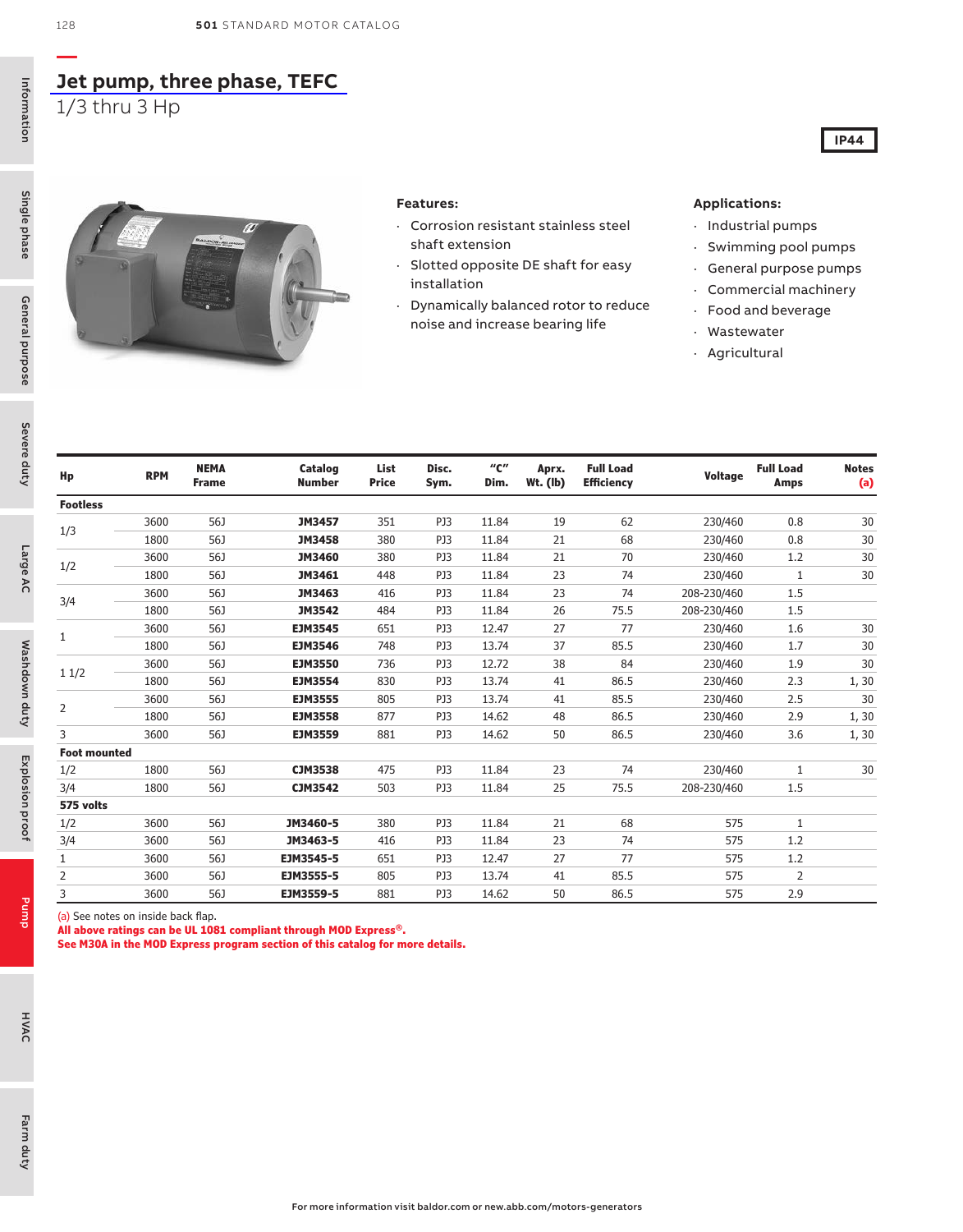## **[Jet pump, three phase, ODP](https://www.baldor.com/brands/baldor-reliance/products/motors/ac-motors/pump/56j-jet-pump-motors)**

1/3 thru 3 Hp

**—**



#### **Features:**

- · Corrosion resistant stainless steel shaft extension
- Slotted opposite DE shaft for easy installation
- · Dynamically balanced rotor to reduce noise and increase bearing life
- · Optimized airflow design providing higher horsepower in a smaller package

#### **Applications:**

- · Industrial pumps
- · Swimming pool pumps
- · General purpose pumps
- · Commercial machinery
- · Food and beverage
- · Wastewater
- · Agricultural

| Hp                  | <b>RPM</b> | <b>NEMA</b><br><b>Frame</b> | <b>Catalog</b><br><b>Number</b> | List<br><b>Price</b> | Disc.<br>Sym. | "с"<br>Dim. | Aprx.<br><b>Wt.</b> (lb) | <b>Full Load</b><br><b>Efficiency</b> | Voltage     | <b>Full Load</b><br><b>Amps</b> | <b>Notes</b><br>(a) |
|---------------------|------------|-----------------------------|---------------------------------|----------------------|---------------|-------------|--------------------------|---------------------------------------|-------------|---------------------------------|---------------------|
| <b>Footless</b>     |            |                             |                                 |                      |               |             |                          |                                       |             |                                 |                     |
| 1/3                 | 3600       | 56J                         | <b>JM3006</b>                   | 320                  | PJ3           | 11.72       | 19                       | 62                                    | 230/460     | 0.8                             | 30                  |
|                     | 3600       | 56J                         | <b>JM3107</b>                   | 338                  | PJ3           | 11.72       | 21                       | 70                                    | 230/460     | 1.2                             | 30                  |
| 1/2                 | 1800       | 56J                         | <b>JM3108</b>                   | 404                  | PJ3           | 11.85       | 23                       | 74                                    | 230/460     | 1                               | 30                  |
|                     | 3600       | 56J                         | <b>JM3111</b>                   | 401                  | PJ3           | 11.72       | 23                       | 74                                    | 208-230/460 | 1.5                             |                     |
| 3/4                 | 1800       | 56J                         | JM3112                          | 446                  | PJ3           | 12.34       | 27                       | 75.5                                  | 208-230/460 | 1.5                             |                     |
|                     | 3600       | 56J                         | <b>JM3115</b>                   | 446                  | PJ3           | 12.34       | 32                       | 77                                    | 230/460     | 1.6                             | 30                  |
| 1                   | 1800       | 56J                         | JM3116                          | 489                  | PJ3           | 13.22       | 30                       | 78.5                                  | 208-230/460 | 1.7                             | $\mathbf{1}$        |
|                     | 3600       | 56J                         | <b>JM3120</b>                   | 532                  | PJ3           | 13.22       | 30                       | 74                                    | 230/460     | 2.2                             | 30                  |
| 11/2                | 1800       | 56J                         | JM3154                          | 582                  | PJ3           | 13.72       | 34                       | 77                                    | 208-230/460 | 2.8                             |                     |
| 2                   | 3600       | 56J                         | <b>JM3155</b>                   | 632                  | PJ3           | 13.72       | 35                       | 82.5                                  | 230/460     | 2.7                             | 30                  |
| 3                   | 3600       | 56J                         | <b>JM3158</b>                   | 750                  | PJ3           | 13.72       | 42                       | 80                                    | 208-230/460 | 4                               |                     |
| <b>Foot mounted</b> |            |                             |                                 |                      |               |             |                          |                                       |             |                                 |                     |
| 1/3                 | 1800       | 56J                         | CJM3104                         | 383                  | PJ3           | 11.85       | 22                       | 68                                    | 230/460     | 0.8                             | 30                  |
|                     | 3600       | 56J                         | CJM3107                         | 351                  | PJ3           | 11.72       | 22                       | 70                                    | 230/460     | 1.2                             | 30                  |
| 1/2                 | 1800       | 56J                         | <b>CJM3108</b>                  | 428                  | PJ3           | 11.72       | 24                       | 74                                    | 230/460     | 1                               | 30                  |
|                     | 3600       | 56J                         | CJM3111                         | 401                  | PJ3           | 11.72       | 28                       | 74                                    | 208-230/460 | 1.5                             |                     |
| 3/4                 | 1800       | 56J                         | CJM3112                         | 459                  | PJ3           | 12.34       | 27                       | 75.5                                  | 208-230/460 | 1.5                             |                     |
| $\mathbf{1}$        | 3600       | 56J                         | <b>CJM3115</b>                  | 448                  | PJ3           | 12.34       | 29                       | 77                                    | 230/460     | 1.6                             | 30                  |
| 11/2                | 3600       | 56J                         | <b>CJM3120</b>                  | 546                  | PJ3           | 13.22       | 31                       | 81.5                                  | 230/460     | 2                               | 30                  |
| $\overline{2}$      | 3600       | 56J                         | <b>CJM3155</b>                  | 649                  | PJ3           | 13.72       | 34                       | 82.5                                  | 230/460     | 2.7                             | 30                  |
| 3                   | 3600       | 56J                         | <b>CJM3158</b>                  | 768                  | PJ3           | 13.74       | 41                       | 80                                    | 208-230/460 | 4                               |                     |

(a) See notes on inside back flap.

All above ratings can be UL 1081 compliant through MOD Express®.

See M30A in the MOD Express program section of this catalog for more details.

**IP23**

Information

Information

General purpose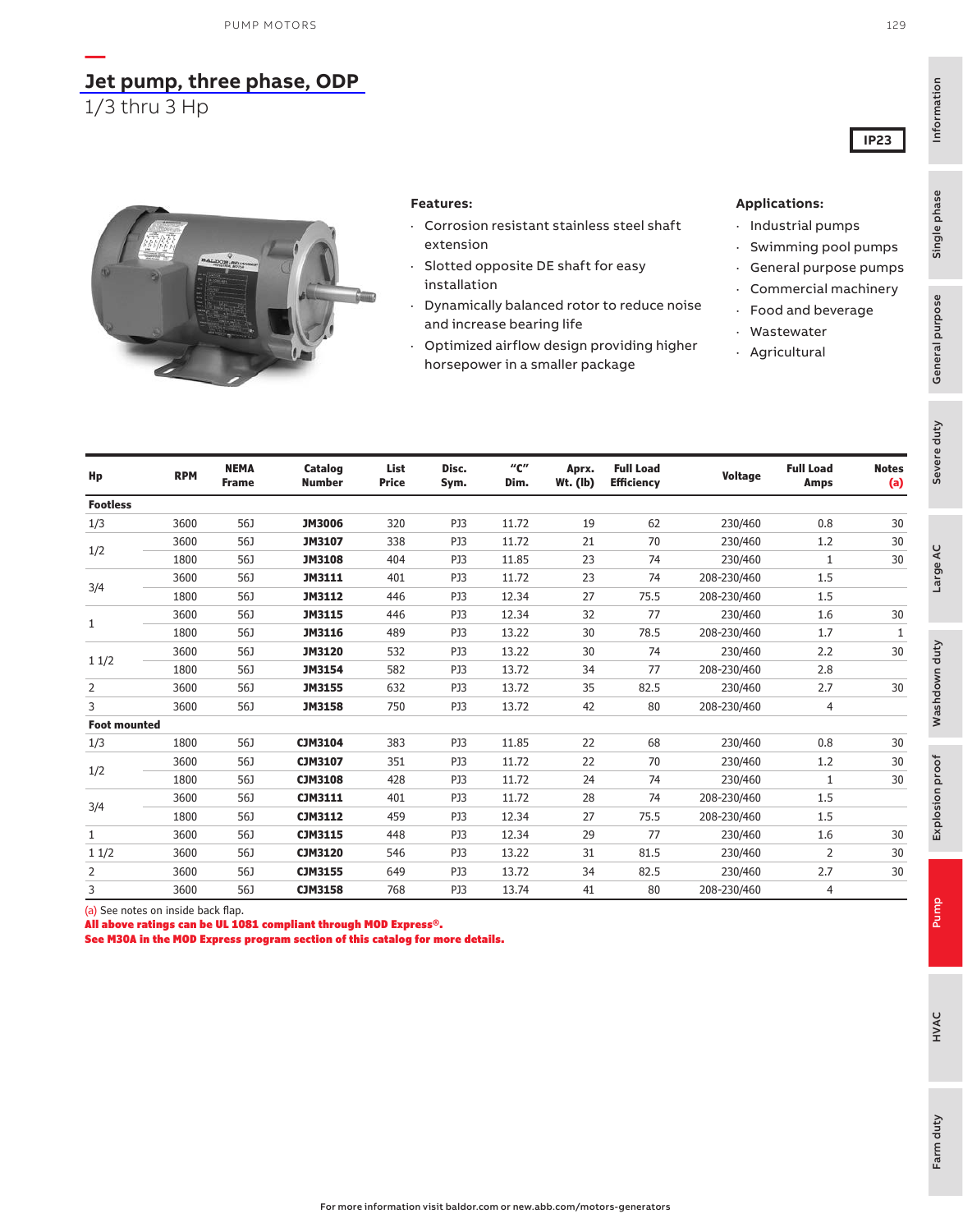### **[Washdown, jet pump, three phase, TEFC, C-Face](https://www.baldor.com/brands/baldor-reliance/products/motors/ac-motors/washdown-duty/56j-jet-pump-motors)** 3/4 thru 3 Hp

**—**

Single phase General purpose

General purpose

Single phase

Severe duty

Severe duty

Large AC

Washdown duty

Washdown duty



#### **Features:**

- · 300 series stainless steel hardware and shaft extension
- · Footless
- · Neoprene gaskets
- · Double sealed ball bearings
- · Lip and V-Ring seal on DE
- · White epoxy, corrosion resistant finish
- · Easy removable drain plugs

#### **Applications:**

- · Food processing
- · Wet environment
- · Pumps and wastewater

**IP55**

| Hp                  | <b>RPM</b> | <b>NEMA</b><br><b>Frame</b> | Catalog<br><b>Number</b> | List<br><b>Price</b> | Disc.<br>Sym. | "с"<br>Dim. | Aprx.<br>Wt. (lb) | <b>Full Load</b><br><b>Efficiency</b> | Voltage     | <b>Full Load</b><br>Amps | <b>Notes</b><br>(a) |
|---------------------|------------|-----------------------------|--------------------------|----------------------|---------------|-------------|-------------------|---------------------------------------|-------------|--------------------------|---------------------|
| <b>Footless</b>     |            |                             |                          |                      |               |             |                   |                                       |             |                          |                     |
| 3/4                 | 3600       | 56J                         | <b>JWDM3463</b>          | 666                  | <b>WDW</b>    | 12.72       | 33                | 68                                    | 208-230/460 | 1.4                      | 1, 30               |
| $\mathbf{1}$        | 3600       | 56J                         | <b>JEWDM3545</b>         | 1,052                | <b>WDW</b>    | 12.72       | 38                | 78.5                                  | 208-230/460 | 1.6                      | 1, 30               |
| 11/2                | 3600       | 56J                         | <b>JEWDM3550</b>         | 1,111                | <b>WDW</b>    | 13.72       | 41                | 84                                    | 208-230/460 | 2                        | 1, 30               |
| 2                   | 3600       | 56J                         | <b>JEWDM3555</b>         | 1,234                | WDW           | 13.72       | 41                | 85.5                                  | 230/460     | 2.5                      | 1, 30               |
| 3                   | 3600       | 56J                         | <b>JEWDM3559</b>         | 1,463                | <b>WDW</b>    | 15.97       | 64                | 87.5                                  | 208-230/460 | 3.5                      | 1, 30               |
| <b>Foot mounted</b> |            |                             |                          |                      |               |             |                   |                                       |             |                          |                     |
| 3/4                 | 3600       | 56J                         | <b>CJWDM3463</b>         | 671                  | <b>WDW</b>    | 12.72       | 33                | 68                                    | 208-230/460 | 1.4                      | 1, 30               |
| 1                   | 3600       | 56J                         | <b>CJEWDM3545</b>        | 1,057                | <b>WDW</b>    | 12.72       | 38                | 78.5                                  | 208-230/460 | 1.6                      | 1, 30               |
| 11/2                | 3600       | 56J                         | <b>CJEWDM3550</b>        | 1,117                | <b>WDW</b>    | 13.72       | 41                | 84                                    | 208-230/460 | 2                        | 1, 30               |
| 2                   | 3600       | 56J                         | <b>CJEWDM3555</b>        | 1,239                | <b>WDW</b>    | 13.72       | 41                | 85.5                                  | 230/460     | 2.5                      | 1, 30               |
| 3                   | 3600       | 56J                         | <b>CJEWDM3559</b>        | 1,468                | <b>WDW</b>    | 15.98       | 64                | 87.5                                  | 208-230/460 | 3.5                      | 1,30                |

(a) See notes on inside back flap.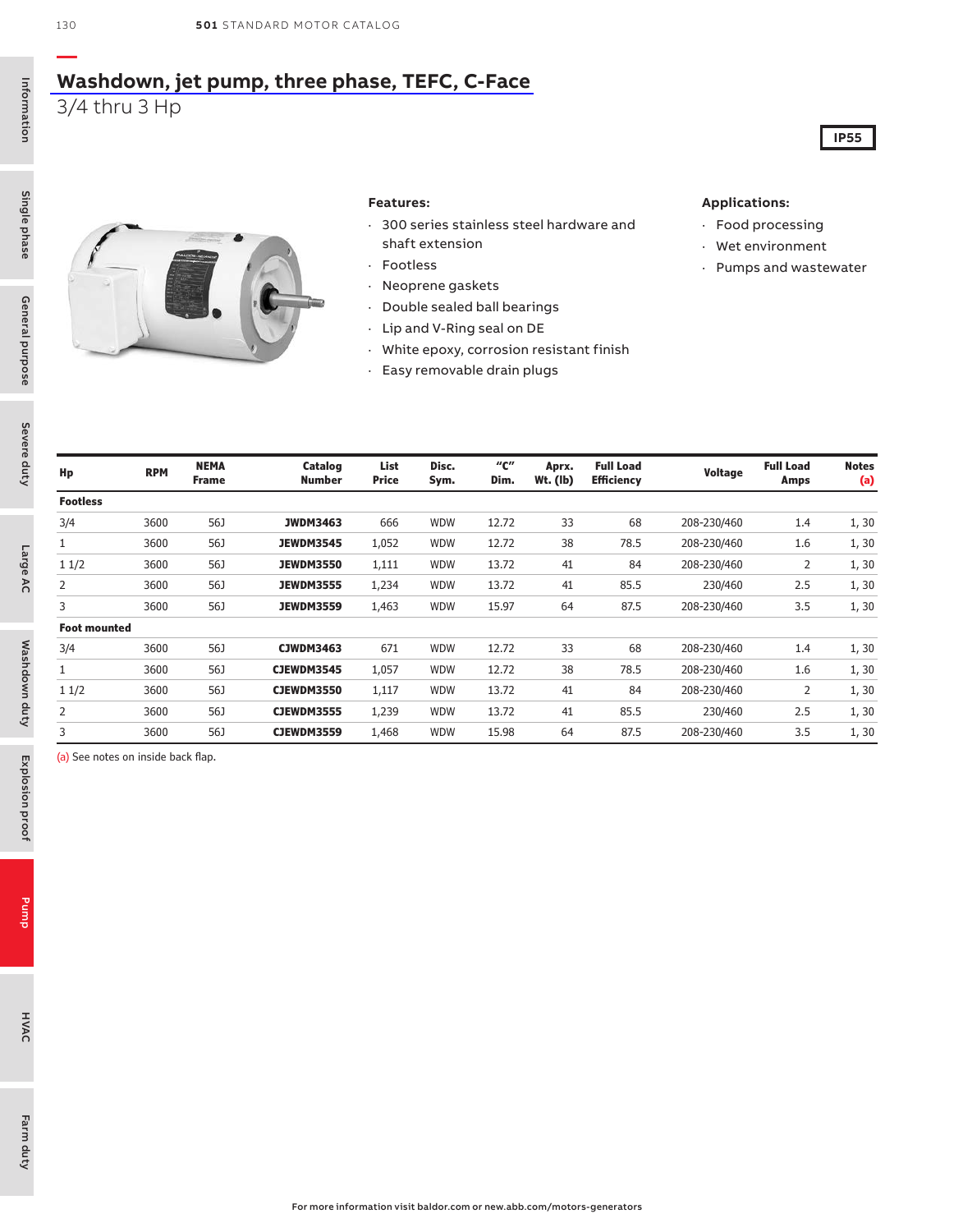## **[Square flange pump, ODP](https://www.baldor.com/brands/baldor-reliance/products/motors/ac-motors/pump)**

1/2 thru 2 Hp

**—**



#### **Features:**

- · Corrosion resistant stainless steel shaft extension
- · Dynamically balanced rotor to reduce noise and increase bearing life
- · Heavy gauge steel design
- · Safeguard drip cover

#### **Applications:**

- · Square flange pumps
- · Swimming pool pumps
- · General purpose pumps
- · Commercial machinery
- · Food and beverage
- · Wastewater
- · Agricultural

| Hp                  | <b>RPM</b> | <b>NEMA</b><br><b>Frame</b> | Catalog<br><b>Number</b> | List<br>Price | Disc.<br>Sym. | "с"<br>Dim. | Aprx.<br>$Wt.$ (lb) | <b>Full Load</b><br><b>Efficiency</b> | <b>Voltage</b> | <b>Full Load</b><br>Amps | <b>Notes</b><br>(a) |
|---------------------|------------|-----------------------------|--------------------------|---------------|---------------|-------------|---------------------|---------------------------------------|----------------|--------------------------|---------------------|
| <b>Single phase</b> |            |                             |                          |               |               |             |                     |                                       |                |                          |                     |
| 1/2                 | 3600       | 56Y                         | <b>JSL325A</b>           | 376           | <b>PJ1</b>    | 11.35       | 24                  | 70                                    | 115/230        | 3.3                      | 30                  |
| 3/4                 | 3600       | 56Y                         | <b>JSL425A</b>           | 399           | <b>PJ1</b>    | 11.97       | 26                  | 62                                    | 115/230        | 5.1                      | 30                  |
|                     | 3600       | 56Y                         | <b>JSL525A</b>           | 426           | PJ1           | 12.72       | 30                  | 70                                    | 115/230        | 6.3                      | 30                  |
| 11/2                | 3600       | 56YZ                        | <b>JSL625A</b>           | 580           | <b>PJ1</b>    | 14.44       | 42                  | 72                                    | 115/230        | 9                        | 30                  |
| 2                   | 3600       | 56YZ                        | <b>JSL725A</b>           | 582           | PJ1           | 14.44       | 47                  | 74                                    | 115/230        | 11                       | 30                  |
| <b>Three phase</b>  |            |                             |                          |               |               |             |                     |                                       |                |                          |                     |
| 1/2                 | 3600       | 56YZ                        | <b>JSM3107</b>           | 338           | PJ3           | 11.40       | 21                  | 70                                    | 230/460        | 1.2                      | 30                  |
| 3/4                 | 3600       | 56YZ                        | <b>JSM3111</b>           | 400           | PJ3           | 11.40       | 24                  | 74                                    | 208-230/460    | 1.5                      |                     |
|                     | 3600       | 56YZ                        | <b>JSM3115</b>           | 443           | PJ3           | 12.02       | 27                  | 77                                    | 230/460        | 1.6                      | 30                  |
| 11/2                | 3600       | 56YZ                        | <b>JSM3120</b>           | 528           | PJ3           | 12.77       | 31                  | 81.5                                  | 230/460        | 2                        | 30                  |
| 2                   | 3600       | 56YZ                        | <b>JSM3155</b>           | 625           | PJ3           | 13.40       | 35                  | 82.5                                  | 230/460        | 2.7                      | 30                  |

(a) See notes on inside back flap.

**IP23**

General purpose

Information

Information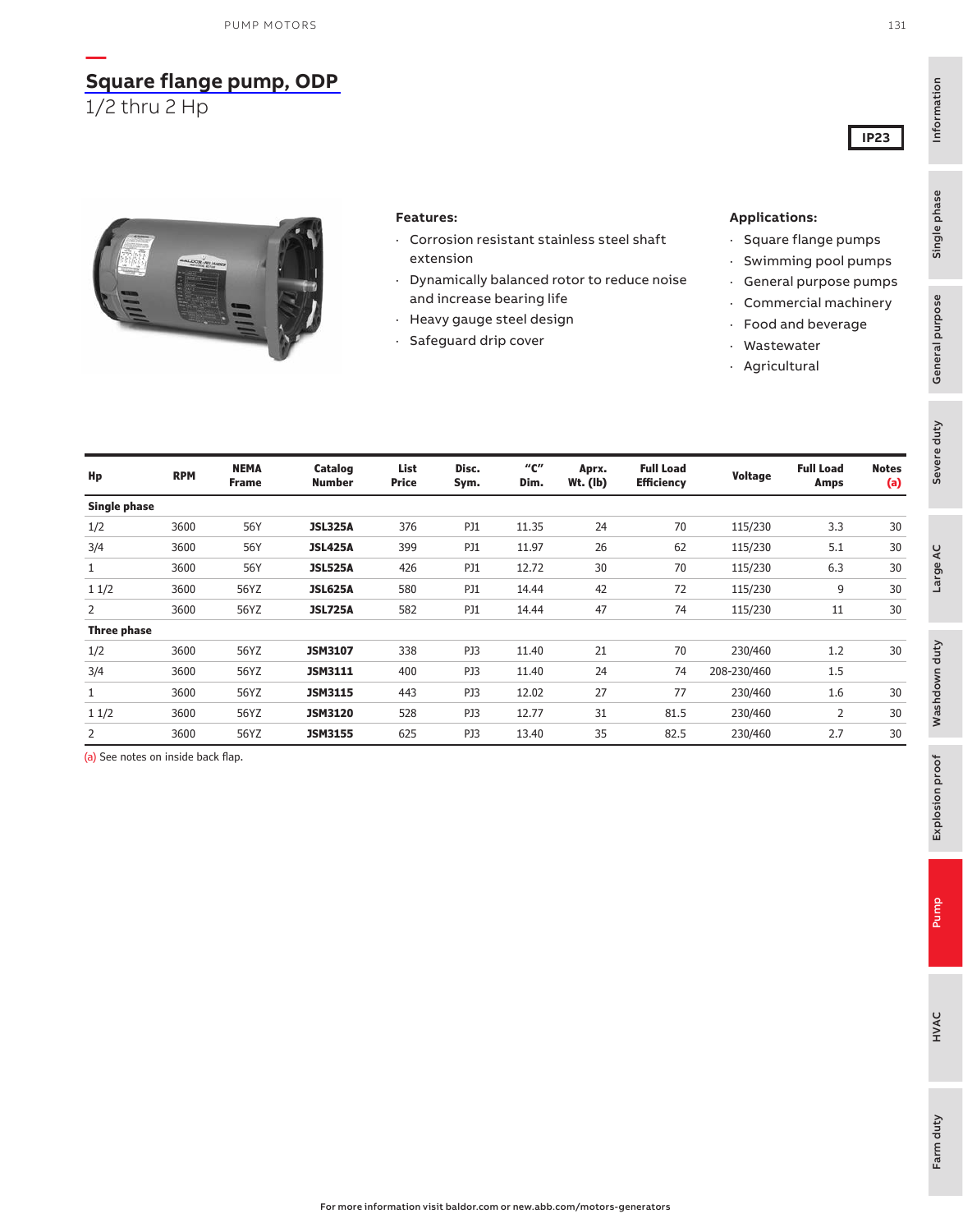## **[Close-coupled pump, single phase](https://www.baldor.com/brands/baldor-reliance/products/motors/ac-motors/pump/jm-jp-wcp-close-coupled-motors)**

3 thru 10 Hp



#### **Features:**

- · Oversize ball bearings for the pump industry
- · Locked DE bearing to allow mounting in any configuration
- · Dynamically balanced rotor to reduce noise and increase bearing life
- · Superior switch design provides optimized torque profiles

### **Applications:**

- · Industrial pumps
- · General purpose pumps

**TEFC IP44**

**ODP IP23**

- · Food and beverage
- · Wastewater
- · Agricultural
- · Aggregate
- · Cement

| Hp   | <b>RPM</b>                                | <b>NEMA</b><br><b>Frame</b> | Catalog<br><b>Number</b>                              | List<br>Price | Disc.<br>Sym.   | "с"<br>Dim. | Aprx.<br>$Wt.$ (lb) | <b>Full Load</b><br><b>Efficiency</b> | <b>Voltage</b> | <b>Full Load</b><br><b>Amps</b> | <b>Notes</b><br>(a) |
|------|-------------------------------------------|-----------------------------|-------------------------------------------------------|---------------|-----------------|-------------|---------------------|---------------------------------------|----------------|---------------------------------|---------------------|
|      |                                           |                             | Totally enclosed fan cooled, mechanical seal, Type JM |               |                 |             |                     |                                       |                |                                 |                     |
| 3    | 3600                                      | 182JM                       | <b>JML3606T</b>                                       | 1,113         | PC1             | 18.06       | 79                  | 76                                    | 115/230        | 14.5                            | 1, 30               |
| 5    | 3600                                      | 184JM                       | <b>JML3608T</b>                                       | 1,483         | PC1             | 19.55       | 93                  | 83                                    | 230            | 19.5                            | 2, 20               |
|      | Open drip proof, mechanical seal, Type JM |                             |                                                       |               |                 |             |                     |                                       |                |                                 |                     |
|      | 3600                                      | 182JM                       | <b>JML1406T</b>                                       | 1,062         | PC1             | 16.50       | 69                  | 78                                    | 115/208-230    | 14                              |                     |
| 3    | 1800                                      | 184JM                       | <b>JML1408T</b>                                       | 1,217         | PC1             | 16.50       | 80                  | 78                                    | 115/230        | 16                              | 30                  |
|      | 3600                                      | 184JM                       | <b>JML1409T</b>                                       | 1,499         | PC1             | 16.50       | 81                  | 80                                    | 230            | 21.5                            | 1, 30               |
| 5    | 1800                                      | 213JM                       | <b>JML1508T</b>                                       | 1,727         | PC1             | 18.19       | 115                 | 77                                    | 230            | 27                              |                     |
|      | 3600                                      | 213JM                       | <b>JML1509T</b>                                       | 2,150         | PC1             | 18.19       | 116                 | 81                                    | 230            | 37                              | 30                  |
| 71/2 | 1800                                      | 215JM                       | <b>JML1510T</b>                                       | 2,274         | PC1             | 19.31       | 142                 | 85.5                                  | 230            | 31                              | 30                  |
|      | 3600                                      | 215JM                       | <b>JML1511T</b>                                       | 2,644         | PC1             | 19.31       | 141                 | 83                                    | 230            | 46                              | 20, 30              |
| 10   | 1800                                      | 215JM                       | <b>JML1512T</b>                                       | 2,815         | PC1             | 20.95       | 150                 | 84                                    | 230            | 41                              | 20, 30              |
|      | Open drip proof, packed pump, Type JP     |                             |                                                       |               |                 |             |                     |                                       |                |                                 |                     |
|      | 3600                                      | 182JP                       | <b>JPL1406T</b>                                       | 1,062         | PC1             | 19.57       | 76                  | 78                                    | 115/230        | 14                              | 30                  |
| 3    | 1800                                      | 184JP                       | <b>JPL1408T</b>                                       | 1,217         | PC1             | 19.57       | 87                  | 78                                    | 115/230        | 16                              | 30                  |
|      | 3600                                      | 184JP                       | <b>JPL1409T</b>                                       | 1,499         | PC1             | 19.57       | 88                  | 80                                    | 230            | 21.5                            | 1, 30               |
| 5    | 1800                                      | 213JP                       | <b>JPL1508T</b>                                       | 1,727         | PC <sub>1</sub> | 22.07       | 117                 | 77                                    | 230            | 27                              |                     |
|      | 3600                                      | 213JP                       | <b>JPL1509T</b>                                       | 2,150         | PC1             | 22.07       | 121                 | 81                                    | 230            | 37                              | 30                  |
| 71/2 | 1800                                      | 215JP                       | <b>JPL1510T</b>                                       | 2,274         | PC1             | 23.19       | 143                 | 85.5                                  | 230            | 31                              | 30                  |
|      | 3600                                      | 215JP                       | <b>JPL1511T</b>                                       | 2,644         | PC1             | 23.19       | 148                 | 83                                    | 230            | 46                              | 20, 30              |
| 10   | 1800                                      | 215JP                       | <b>JPL1512T</b>                                       | 2,815         | PC1             | 20.95       | 142                 | 84                                    | 230            | 41                              | 20, 30              |
|      | Open drip proof, west coast fit, Type TCZ |                             |                                                       |               |                 |             |                     |                                       |                |                                 |                     |
|      | 3600                                      | 182TCZ                      | <b>WCL1406T</b>                                       | 1,069         | PC1             | 19.69       | 81                  | 78                                    | 115/230        | 14                              | 30                  |
| 3    | 1800                                      | 184TCZ                      | <b>WCL1408T</b>                                       | 1,226         | PC1             | 19.69       | 91                  | 78                                    | 115/230        | 16                              | 30                  |
|      | 3600                                      | 184TCZ                      | <b>WCL1409T</b>                                       | 1,513         | PC1             | 19.69       | 91                  | 75                                    | 230            | 23                              | 1, 30               |
| 5    | 1800                                      | 213TCZ                      | <b>WCL1508T</b>                                       | 1,742         | PC1             | 21.25       | 116                 | 77                                    | 230            | 27                              |                     |
| 71/2 | 3600                                      | 213TCZ                      | <b>WCL1509T</b>                                       | 2,164         | PC1             | 21.25       | 117                 | 81                                    | 230            | 37                              | 30                  |
| 10   | 3600                                      | 215TCZ                      | <b>WCL1511T</b>                                       | 2,669         | PC1             | 22.38       | 143                 | 83                                    | 230            | 46                              | 20, 30              |

(a) See notes on inside back flap.

Single phase

Farm duty

Farm duty

Pump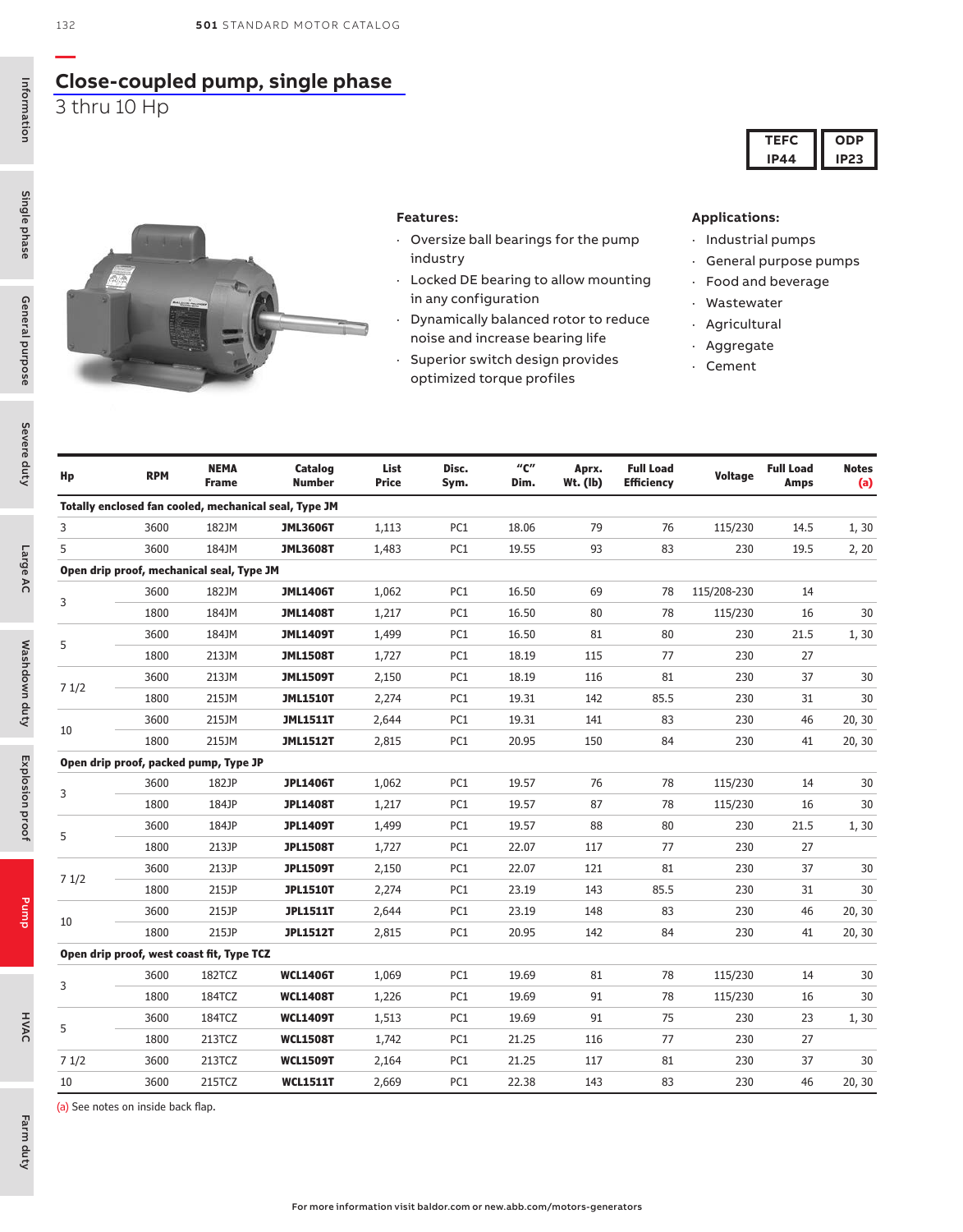### **— [Close-coupled pump, three phase, foot mounted,](https://www.baldor.com/brands/baldor-reliance/products/motors/ac-motors/pump/jm-jp-wcp-close-coupled-motors) with internal Aegis® Bearing Protection Ring**

**Catalog Number**

1 thru 50 hp



**Frame**

**Hp RPM NEMA**

**Totally enclosed fan cooled**

1 1/2

 $\overline{2}$ 

3

5

7 1/2

10

15

20

25

30

40

50

#### **Features:**

**List Price**

- Internal grounding brush for bearing current mitigation on DE retainer ring
- · Class H insulation for increased protection on Inverter use
- Oversize ball bearings for the pump industry
	- Locked DE bearing to allow mounting in any configuration
- · Designed for longevity with a 3 year warranty on premium efficient Super-E® motors

**"C" Dim.**

3600 143JM **EJMM3550T-G** 917 PC3 15.41 38 86.5 230/460 1.9 30 1800 143JM **EJMM3554T-G** 1,066 PC3 15.41 41 84 230/460 2.2 30

3600 213JM **EJMM3709T-G** 1,735 PC3 19.76 124 89.5 230/460 9 30 1800 213JM **EJMM3710T-G** 1,854 PC3 20.89 134 91.7 230/460 9.4 30

3600 215JM **EJMM3711T-G** 1,953 PC3 19.76 124 90.2 230/460 11.8 30 1800 215JM **EJMM3714T-G** 2,133 PC3 22.38 165 91.7 230/460 12 30

3600 254JM **EJMM2394T-G** 3,384 PC3 25.30 260 91 230/460 17.5 30 1800 254JM **EJMM2333T-G** 3,357 PC3 25.30 265 92.4 230/460 18.1 30

3600 256JM **EJMM4106T-G** 3,697 PC3 25.30 274 91 230/460 23 30 1800 256JM **EJMM2334T-G** 3,750 PC3 25.30 308 93 230/460 24 30

3600 284JM **EJMM4107T-G** 4,349 PC3 26.96 265 91.7 230/460 29 30 1800 284JM **EJMM4103T-G** 4,207 PC3 26.96 437 93.6 230/460 31 30

3600 286JM **EJMM4108T-G** 6,046 PC3 26.96 299 91.7 230/460 34 30 1800 286JM **EJMM4104T-G** 5,691 PC3 28.64 437 93.6 230/460 38 30

3600 324JM **EJMM4109T-G** 6,411 PC3 30.64 470 92.4 230/460 45 30

**Aprx. Wt. (lb)** **Full Load**

**Efficiency Voltage Full Load**

Suitable for Inverter use per NEMA MG1 Part 31.4.4.2

> **Disc. Sym.**

1 1800 143JM **EJMM3546T-G** 922 PC3 15.41 37 85.5 230/460 1.5 30

#### **Applications:**

- · Commercial pumps
- · Pairing with a speed drive
- · General purpose pumps
- · Industrial pumps
- Food and beverage
- · Agricultural

**Amps**

General purpose

Farm duty

Farm duty

| (a) See notes on inside back flap. |  |
|------------------------------------|--|
| Cast iron frame                    |  |

**Red** catalog number indicates **NEW** product.



| <b>IEFC</b> | one  |
|-------------|------|
| IP4         | IP23 |



#### 3600 145JM **EJMM3555T-G** 1,041 PC3 15.41 41 85.5 230/460 2.5 30 1800 145JM **EJMM3558T-G** 1,113 PC3 15.41 45 86.5 230/460 2.9 30 3600 182JM **EJMM3610T-G** 1,157 PC3 16.91 60 86.5 230/460 3.6 30 1800 182JM **EJMM3611T-G** 1,252 PC3 18.06 76 89.5 230/460 4.2 30 3600 184JM **EJMM3613T-G** 1,333 PC3 18.06 81 88.5 230/460 5.9 30 1800 184JM **EJMM3615T-G** 1,255 PC3 19.56 93 89.5 230/460 6.7 30

**Notes (a)**

| 3600 | 326JM | <b>EJMM4114T-G</b> | 7.733 | PC <sub>3</sub> | 30.65 | 575 | 93   | 230/460 | 56 | 30 |
|------|-------|--------------------|-------|-----------------|-------|-----|------|---------|----|----|
| 1800 | 326JM | <b>EJMM4115T-G</b> | 7,837 | PC <sub>3</sub> | 30.65 | 700 | 94.5 | 230/460 | 58 | 30 |
|      |       |                    |       |                 |       |     |      |         |    |    |
|      |       |                    |       |                 |       |     |      |         |    |    |

Information

Information

Single phase

Single phase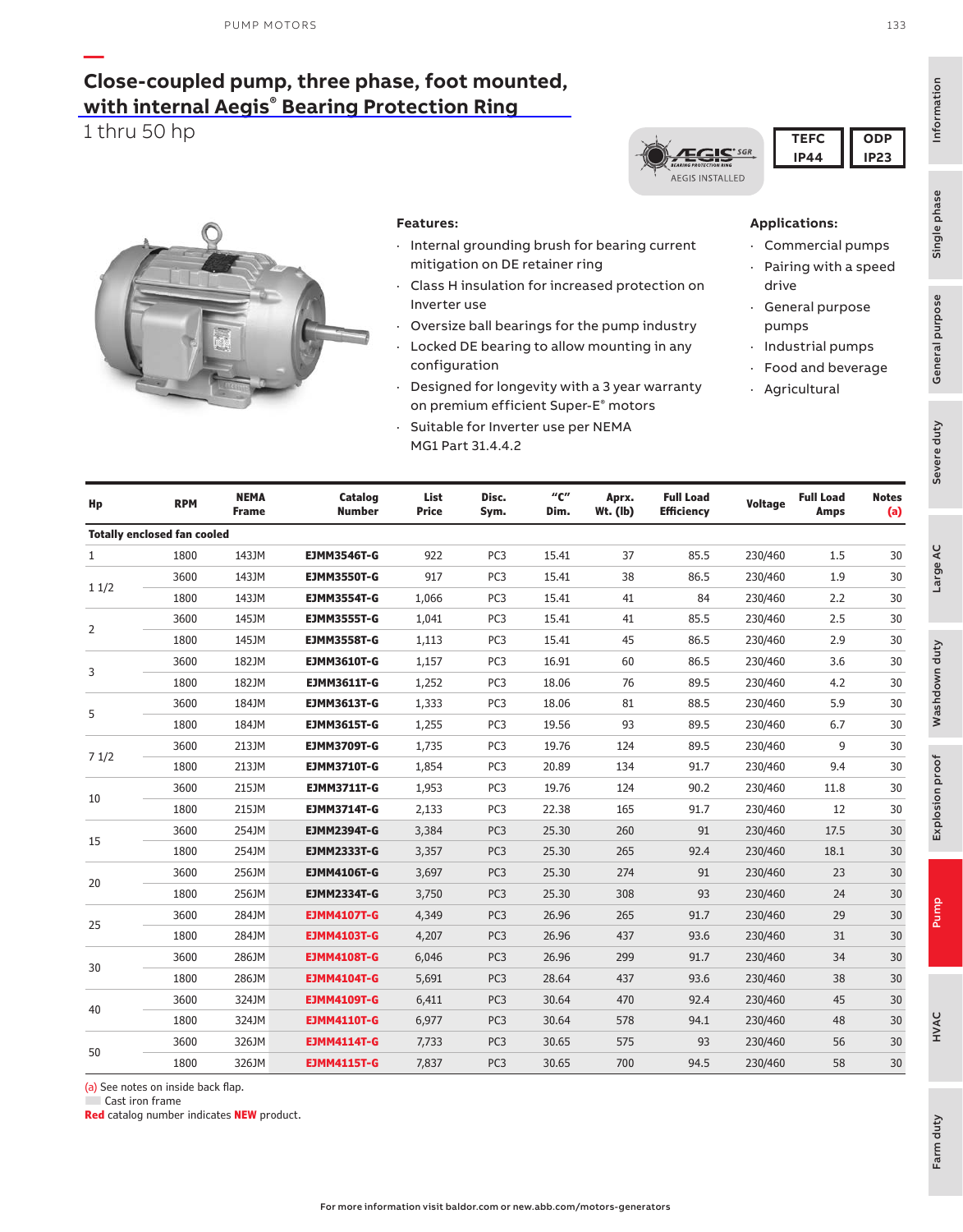#### **Close-coupled pump, three phase, foot mounted, with internal Aegis® Bearing Protection Ring**

| Hp              | <b>RPM</b> | <b>NEMA</b><br><b>Frame</b> | Catalog<br><b>Number</b> | List<br><b>Price</b> | Disc.<br>Sym.   | $^{\prime\prime}$ C $^{\prime\prime}$<br>Dim. | Aprx.<br>Wt. (lb) | <b>Full Load</b><br><b>Efficiency</b> | Voltage | <b>Full Load</b><br><b>Amps</b> | <b>Notes</b><br>(a) |
|-----------------|------------|-----------------------------|--------------------------|----------------------|-----------------|-----------------------------------------------|-------------------|---------------------------------------|---------|---------------------------------|---------------------|
| Open drip proof |            |                             |                          |                      |                 |                                               |                   |                                       |         |                                 |                     |
| 1               | 1800       | 143JM                       | <b>EJMM3116T-G</b>       | 873                  | PC <sub>3</sub> | 13.75                                         | 37                | 85.5                                  | 230/460 | 1.5                             | 30                  |
| 11/2            | 1800       | 145JM                       | <b>EJMM3154T-G</b>       | 931                  | PC <sub>3</sub> | 13.75                                         | 41                | 86.5                                  | 230/460 | 2.2                             | 30                  |
| 2               | 1800       | 145JM                       | <b>EJMM3157T-G</b>       | 1,003                | PC <sub>3</sub> | 14.25                                         | 44                | 86.5                                  | 230/460 | 2.9                             | 30                  |
| 3               | 3600       | 145JM                       | <b>EJMM3158T-G</b>       | 1,116                | PC <sub>3</sub> | 15.13                                         | 51                | 85.5                                  | 230/460 | 3.8                             | 30                  |
|                 | 1800       | 182JM                       | <b>EJMM3211T-G</b>       | 1,134                | PC <sub>3</sub> | 16.50                                         | 74                | 89.5                                  | 230/460 | 4.2                             | 30                  |
|                 | 3600       | 182JM                       | <b>EJMM3212T-G</b>       | 1,340                | PC <sub>3</sub> | 15.12                                         | 64                | 86.5                                  | 230/460 | 6                               | 30                  |
| 5               | 1800       | 184JM                       | <b>EJMM3218T-G</b>       | 1,255                | PC <sub>3</sub> | 18.00                                         | 88                | 89.5                                  | 230/460 | 6.6                             | 30                  |
|                 | 3600       | 184JM                       | <b>EJMM3219T-G</b>       | 1,546                | PC <sub>3</sub> | 16.50                                         | 78                | 88.5                                  | 230/460 | 8.6                             | 30                  |
| 71/2            | 1800       | 213JM                       | <b>EJMM3311T-G</b>       | 1,831                | PC <sub>3</sub> | 18.19                                         | 120               | 91                                    | 230/460 | 9.7                             | 30                  |
|                 | 3600       | 213JM                       | <b>EJMM3312T-G</b>       | 1,984                | PC <sub>3</sub> | 18.19                                         | 121               | 89.5                                  | 230/460 | 12                              | $30\,$              |
| 10              | 1800       | 215JM                       | <b>EJMM3313T-G</b>       | 1,959                | PC <sub>3</sub> | 19.31                                         | 132               | 91.7                                  | 230/460 | 12.5                            | 30                  |
| 15              | 3600       | 215JM                       | <b>EJMM3314T-G</b>       | 2,479                | PC <sub>3</sub> | 18.19                                         | 134               | 90.2                                  | 230/460 | 17.5                            | 30                  |
|                 | 1800       | 254JM                       | <b>EJMM2513T-G</b>       | 2,804                | PC <sub>3</sub> | 23.19                                         | 213               | 93                                    | 230/460 | 17.7                            | 30                  |
| 20              | 3600       | 254JM                       | <b>EJMM2514T-G</b>       | 3,045                | PC <sub>3</sub> | 23.19                                         | 185               | 91                                    | 230/460 | 23.5                            | 30                  |
|                 | 1800       | 256JM                       | <b>EJMM2515T-G</b>       | 3,260                | PC <sub>3</sub> | 24.69                                         | 255               | 93                                    | 230/460 | 24                              | 30                  |
| 25              | 3600       | 256JM                       | <b>EJMM2516T-G</b>       | 3,850                | PC <sub>3</sub> | 23.19                                         | 233               | 91.7                                  | 230/460 | 28                              | 30                  |
|                 | 1800       | 284JM                       | <b>EJMM2531T-G</b>       | 3,958                | PC3             | 25.94                                         | 377               | 93.6                                  | 230/460 | 30                              | 30                  |
|                 | 3600       | 284JM                       | <b>EJMM2534T-G</b>       | 4,512                | PC <sub>3</sub> | 24.69                                         | 320               | 91.7                                  | 230/460 | 35                              | 30                  |
| 30              | 1800       | 286JM                       | <b>EJMM2535T-G</b>       | 4,570                | PC3             | 26.94                                         | 378               | 94.1                                  | 230/460 | 36                              | 30                  |
|                 | 3600       | 286JM                       | <b>EJMM2538T-G</b>       | 5,493                | PC <sub>3</sub> | 24.69                                         | 330               | 92.4                                  | 230/460 | 46                              | 30                  |
| 40              | 1800       | 324JM                       | <b>EJMM2539T-G</b>       | 5,820                | PC <sub>3</sub> | 27.44                                         | 378               | 94.1                                  | 230/460 | 49                              | 30                  |
|                 | 3600       | 324JM                       | <b>EJMM2542T-G</b>       | 6,080                | PC <sub>3</sub> | 27.44                                         | 375               | 93                                    | 230/460 | 56                              | 30                  |
| 50              | 1800       | 326JM                       | <b>EJMM2543T-G</b>       | 6,287                | PC <sub>3</sub> | 27.94                                         | 497               | 94.5                                  | 230/460 | 57                              | 30                  |

Information

Information

(a) See notes on inside back flap.

**Red** catalog number indicates **NEW** product.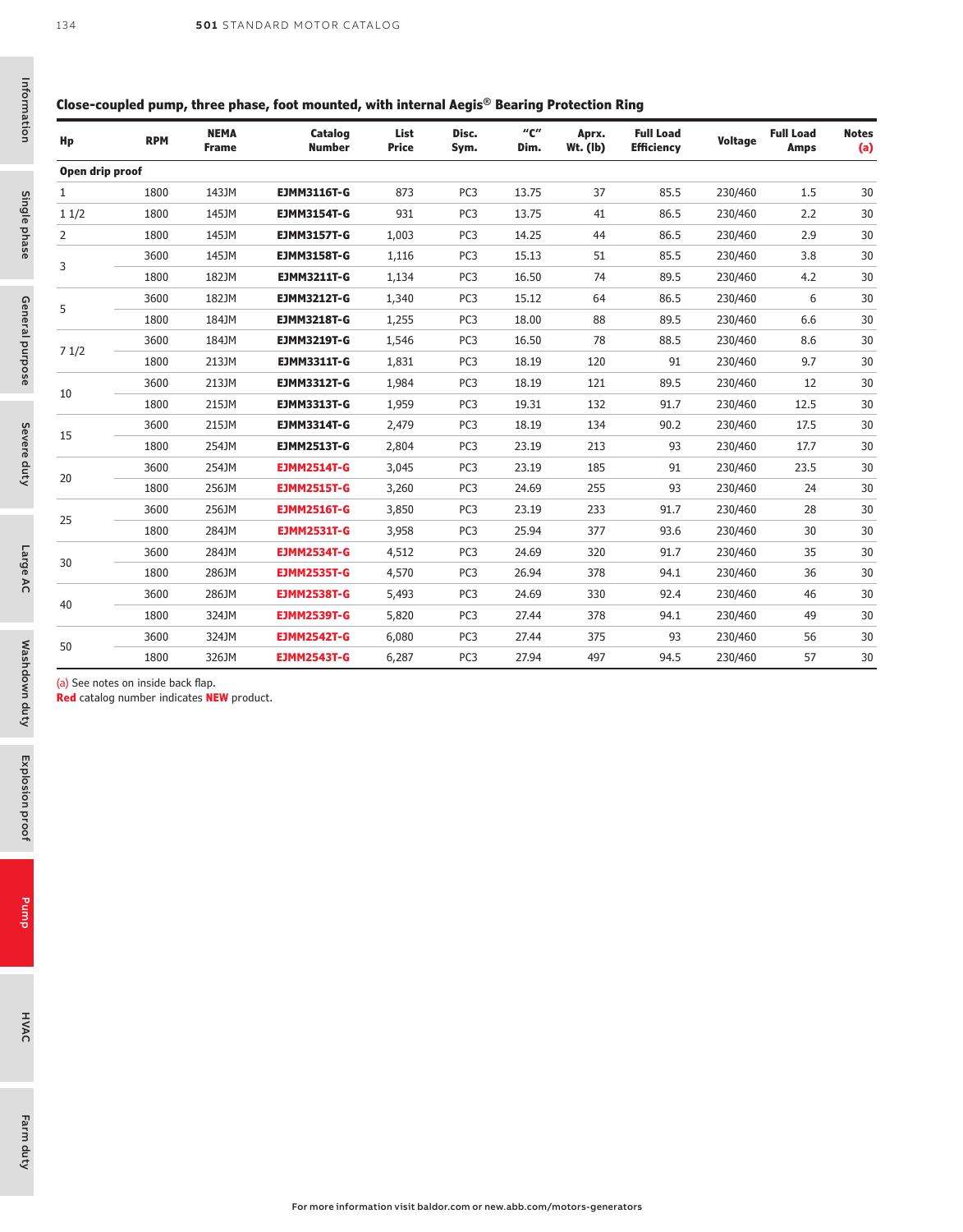### **[Close-coupled pump, three phase, TEFC](https://www.baldor.com/brands/baldor-reliance/products/motors/ac-motors/pump/jm-jp-wcp-close-coupled-motors)** 1 thru 50 Hp

**—**

#### **Features:**

- · Oversize ball bearings for the pump industry
- · Locked DE bearing to allow mounting in any configuration
- · Designed for longevity with a 3 year warranty on premium efficient Super-E® motors
- · Suitable for Inverter use per NEMA MG1 Part 31.4.4.2

#### **Applications:**

- · General purpose pumps
- · Industrial applications
- · Commercial pumps
- · Food and beverage
- · Wastewater
- · Agricultural
- · Aggregate

| Hp             | <b>RPM</b> | <b>NEMA</b><br><b>Frame</b> | Catalog<br><b>Number</b>             | List<br><b>Price</b> | Disc.<br>Sym.   | $^{\prime\prime}$ C $^{\prime\prime}$<br>Dim. | Aprx.<br>$Wt.$ (lb) | <b>Full Load</b><br><b>Efficiency</b> | Voltage            | <b>Full Load</b><br>Amps | <b>Notes</b><br>(a) |
|----------------|------------|-----------------------------|--------------------------------------|----------------------|-----------------|-----------------------------------------------|---------------------|---------------------------------------|--------------------|--------------------------|---------------------|
| 230/460 volts  |            |                             |                                      |                      |                 |                                               |                     |                                       |                    |                          |                     |
| 1              | 1800       | 143JM                       | <b>EJMM3546T</b>                     | 827                  | PC <sub>3</sub> | 15.43                                         | 40                  | 85.5                                  | 230/460            | 1.5                      | 1, 30               |
|                | 3600       | 143JM                       | <b>EJMM3550T</b>                     | 822                  | PC3             | 15.43                                         | 47                  | 84                                    | 230/460            | 1.9                      | 1, 30               |
| 11/2           | 1800       | 145JM                       | <b>EJMM3554T</b>                     | 881                  | PC <sub>3</sub> | 15.43                                         | 44                  | 86.5                                  | 230/460            | 2.2                      | 1, 30               |
|                |            | 145JP                       | <b>EJPM3554T</b>                     | 971                  | PC <sub>3</sub> | 18.50                                         | 41                  | 86.5                                  | 230/460            | 2.2                      | 1, 30               |
|                | 3600       | 145JM                       | <b>EJMM3555T</b>                     | 946                  | PC <sub>3</sub> | 15.43                                         | 47                  | 85.5                                  | 230/460            | 2.5                      | 1, 30               |
| $\overline{2}$ |            | 145JP                       | <b>EJPM3555T</b>                     | 946                  | PC <sub>3</sub> | 18.49                                         | 41                  | 85.5                                  | 230/460            | 2.5                      | 1, 30               |
|                | 1800       | 145JM                       | <b>EJMM3558T</b>                     | 1,066                | PC <sub>3</sub> | 15.43                                         | 50                  | 86.5                                  | 230/460            | 2.9                      | 1, 30               |
|                |            | 145JP                       | <b>EJPM3558T</b>                     | 1,018                | PC <sub>3</sub> | 19.37                                         | 48                  | 86.5                                  | 230/460            | 2.9                      | 1,30                |
|                |            | 145JM                       | <b>EJMM3559T</b>                     | 1,022                | PC <sub>3</sub> | 16.31                                         | 54                  | 86.5                                  | 230/460            | 3.6                      | 1,30                |
|                | 3600       | 145JP                       | <b>EJPM3559T</b>                     | 1,022                | PC <sub>3</sub> | 19.37                                         | 50                  | 86.5                                  | 230/460            | 3.6                      | 1, 30               |
| 3              |            | 182JM                       | <b>EJMM3610T</b>                     | 1,210                | PC3             | 16.81                                         | 56                  | 86.5                                  | 230/460            | 3.6                      | 1,30                |
|                |            | 182JP                       | <b>EJPM3610T</b>                     | 1,138                | PC3             | 19.87                                         | 50                  | 86.5                                  | 230/460            | 3.6                      | 1, 30               |
|                | 1800       | 182JM                       | <b>EJMM3611T</b>                     | 1,146                | PC3             | 18.06                                         | 76                  | 89.5                                  | 230/460            | 4.2                      | 1, 30               |
|                |            | 182JP                       | <b>EJPM3611T</b>                     | 1,146                | PC <sub>3</sub> | 21.11                                         | 70                  | 89.5                                  | 230/460            | 4.2                      | 1, 30               |
|                | 3600       | 184JM                       | <b>EJMM3613T</b>                     | 1,234                | PC3             | 18.06                                         | 79                  | 88.5                                  | 230/460            | 5.9                      | 1, 30               |
| 5              |            | 184JP                       | <b>EJPM3613T</b>                     | 1,234                | PC3             | 21.11                                         | 81                  | 88.5                                  | 230/460            | 5.6                      | 1, 30               |
|                | 1800       | 184JM                       | <b>EJMM3615T</b>                     | 1,047                | PC3             | 19.56                                         | 93                  | 89.5                                  | 230/460            | 6.7                      | 1, 30               |
|                |            | 184JP                       | <b>EJPM3615T</b>                     | 1,175                | PC3             | 22.61                                         | 96                  | 89.5                                  | 230/460            | 6.9                      | 1, 30               |
|                |            | 184JM                       | <b>EJMM3616T</b>                     | 1,392                | PC <sub>3</sub> | 19.56                                         | 101                 | 89.5                                  | 230/460            | 8.4                      | 1, 30               |
|                |            | 184JP                       | <b>EJPM3616T</b>                     | 1,546                | PC3             | 22.61                                         | 96                  | 89.5                                  | 230/460            | 9.7                      | 1, 30               |
|                | 3600       | 213JM                       | <b>EJMM3709T</b>                     | 1,474                | PC <sub>3</sub> | 19.76                                         | 125                 | 89.5                                  | 230/460            | 9                        | 1, 30               |
| 71/2           |            | 213JP                       | <b>EJPM3709T</b>                     | 1,799                | PC <sub>3</sub> | 23.64                                         | 121                 | 89.5                                  | 230/460            | 9                        | 1, 30               |
|                |            | 213TCZ                      | <b>EWCM3709T</b>                     | 1,764                | PC <sub>3</sub> | 23.45                                         | 96                  | 89.5                                  | 230/460            | 9.7                      | 1, 30               |
|                |            | 213JM                       | <b>EJMM3710T</b>                     | 1,660                | PC3             | 20.88                                         | 134                 | 91.7                                  | 230/460            | 9.4                      | 1, 30               |
|                | 1800       | 213JP                       | <b>EJPM3710T</b>                     | 1,660                | PC3             | 24.79                                         | 129                 | 91.7                                  | 230/460            | 10.7                     | 1, 30               |
|                |            | 213TCZ                      | <b>EWCM3710T</b>                     | 1,625                | PC3             | 23.95                                         | 129                 | 91.7                                  | 230/460            | 10.7                     | 1,30                |
|                |            | 215JM                       | <b>EJMM3711T</b>                     | 1,819                | PC3             | 19.76                                         | 130                 | 90.2                                  | 230/460            | 11.8                     | 1, 30               |
|                | 3600       | 215JP                       | <b>EJPM3711T</b>                     | 1,819                | PC3             | 23.64                                         | 118                 | 90.2                                  | 230/460            | 11.8                     | 1, 30               |
| 10             |            | 215TCZ                      | <b>EWCM3711T</b>                     | 1,784                | PC3             | 22.82                                         | 118                 | 90.2                                  | 230/460            | 11.8                     | 1, 30               |
|                |            | 215JM<br>215JP              | <b>EJMM3714T</b>                     | 1,872                | PC3<br>PC3      | 22.39<br>26.29                                | 165                 | 91.7                                  | 230/460            | 12<br>12                 | 1, 30               |
|                | 1800       | 215TCZ                      | <b>EJPM3714T</b>                     | 1,872                | PC <sub>3</sub> | 25.45                                         | 165<br>187          | 91.7<br>91.7                          | 230/460<br>230/460 | 12.6                     | 1, 30               |
|                |            | 215JM                       | <b>EWCM3714T</b>                     | 1,796<br>2,549       | PC3             | 22.39                                         | 169                 | 91                                    |                    | 17                       | 1, 30               |
|                |            | 215JP                       | <b>EJMM3713T</b><br><b>EJPM3713T</b> | 2,429                | PC3             | 26.29                                         | 169                 | 91                                    | 230/460<br>230/460 | 17                       | 1, 30               |
|                | 3600       | 215TCZ                      | <b>EWCM3713T</b>                     | 2,394                | PC3             | 25.45                                         | 169                 | 91                                    | 230/460            | 17                       | 1, 30<br>1, 30      |
| 15             |            | 254JM                       | <b>EJMM2394T</b>                     | 3,234                | PC <sub>3</sub> | 25.30                                         | 257                 | 91                                    | 230/460            | 17.5                     | 1, 30               |
|                |            | 254JP                       | <b>EJPM2394T</b>                     |                      | PC <sub>3</sub> | 28.16                                         | 260                 | 91                                    | 230/460            | 17.8                     |                     |
|                |            | 254JM                       | <b>EJMM2333T</b>                     | 3,234<br>3,064       | PC <sub>3</sub> | 25.30                                         | 265                 | 92.4                                  | 230/460            | 18.5                     | 1, 30<br>1, 30      |
|                | 1800       | 254JP                       | <b>EJPM2333T</b>                     | 3,064                | PC <sub>3</sub> | 28.16                                         | 265                 | 92.4                                  | 230/460            | 18.5                     |                     |
|                |            | 256JM                       | <b>EJMM4106T</b>                     | 3,480                | PC <sub>3</sub> | 25.30                                         | 281                 | 91                                    | 230/460            | 23                       | 1, 30<br>1, 30      |
|                | 3600       | 256JP                       | <b>EJPM4106T</b>                     | 3,480                | PC <sub>3</sub> | 28.16                                         | 264                 | 91                                    | 230/460            | 23                       | 1, 30               |
| 20             |            | 256JM                       |                                      | 3,510                | PC <sub>3</sub> | 25.30                                         | 304                 | 93                                    | 230/460            | 24                       |                     |
|                | 1800       |                             | <b>EJMM2334T</b>                     |                      | PC <sub>3</sub> |                                               | 300                 | 93                                    |                    | 24                       | 1, 30               |
|                |            | 256JP                       | <b>EJPM2334T</b>                     | 3,510                |                 | 28.16                                         |                     |                                       | 230/460            |                          | 1, 30               |

Information

Single phase

Single phase

135

**IP44**

(a) See notes on inside back flap.

■ Cast iron frame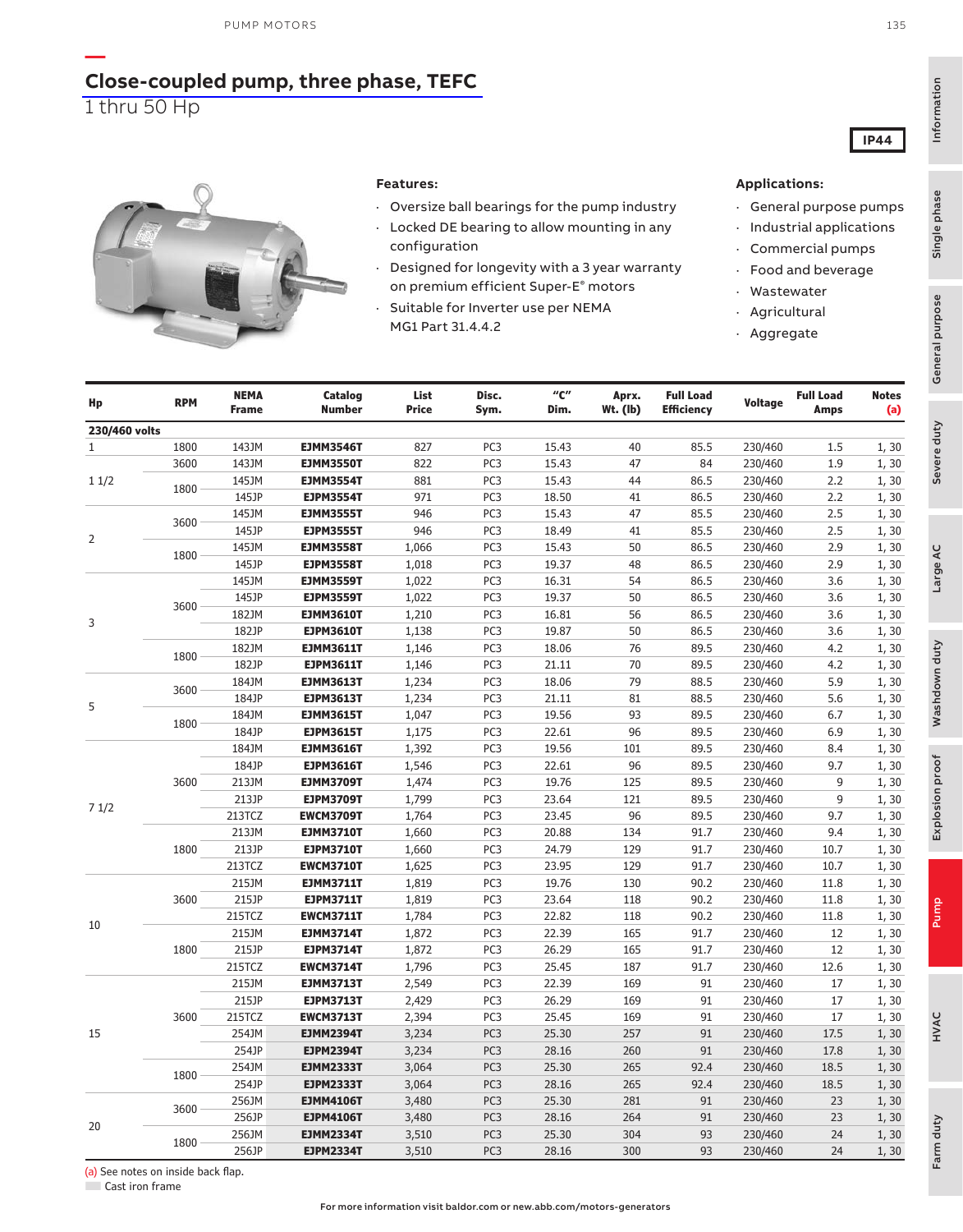#### **Close-coupled pump, three phase, TEFC**

| Hp                                                    | <b>RPM</b> | <b>NEMA</b><br><b>Frame</b> | Catalog<br><b>Number</b> | List<br><b>Price</b> | Disc.<br>Sym.   | $^{\prime\prime}$ C $^{\prime\prime}$<br>Dim. | Aprx.<br>$Wt.$ (lb) | <b>Full Load</b><br>Efficiency | <b>Voltage</b> | <b>Full Load</b><br><b>Amps</b> | <b>Notes</b><br>(a) |
|-------------------------------------------------------|------------|-----------------------------|--------------------------|----------------------|-----------------|-----------------------------------------------|---------------------|--------------------------------|----------------|---------------------------------|---------------------|
| 230/460 volts (continued)                             |            |                             |                          |                      |                 |                                               |                     |                                |                |                                 |                     |
|                                                       | 3600       | 284JM                       | <b>EJMM4107T</b>         | 3,955                | PC <sub>3</sub> | 26.96                                         | 353                 | 91.7                           | 230/460        | 29                              | 20, 30              |
|                                                       |            | 284JP                       | <b>EJPM4107T</b>         | 3,955                | PC <sub>3</sub> | 29.84                                         | 349                 | 91.7                           | 230/460        | 29                              | 20, 30              |
| 25                                                    | 1800       | 284JM                       | <b>EJMM4103T</b>         | 4,097                | PC <sub>3</sub> | 28.64                                         | 387                 | 93.6                           | 230/460        | 30                              | 1, 30               |
|                                                       |            | 284JP                       | <b>EJPM4103T</b>         | 4,097                | PC <sub>3</sub> | 31.51                                         | 412                 | 93.6                           | 230/460        | 30                              | 1, 30               |
|                                                       | 3600       | 286JM                       | <b>EJMM4108T</b>         | 5,439                | PC <sub>3</sub> | 28.64                                         | 406                 | 91.7                           | 230/460        | 33                              | 1, 30               |
|                                                       |            | 286JP                       | <b>EJPM4108T</b>         | 5,439                | PC <sub>3</sub> | 31.51                                         | 405                 | 91.7                           | 230/460        | 35                              | 1, 30               |
| 30                                                    | 1800       | 286JM                       | <b>EJMM4104T</b>         | 5,794                | PC <sub>3</sub> | 28.64                                         | 422                 | 93.6                           | 230/460        | 36                              | 1, 30               |
|                                                       |            | 286JP                       | <b>EJPM4104T</b>         | 5,794                | PC <sub>3</sub> | 31.51                                         | 452                 | 93.6                           | 230/460        | 36                              | 1, 30               |
|                                                       |            | 324JM                       | <b>EJMM4109T</b>         | 6,159                | PC <sub>3</sub> | 30.64                                         | 487                 | 92.4                           | 230/460        | 45                              | 1, 30               |
| 40                                                    | 3600       | 324JP                       | <b>EJPM4109T</b>         | 6,159                | PC <sub>3</sub> | 33.51                                         | 498                 | 92.4                           | 230/460        | 45                              | 1, 30               |
|                                                       |            | 324JM                       | <b>EJMM4110T</b>         | 6,725                | PC <sub>3</sub> | 30.65                                         | 586                 | 94.1                           | 230/460        | 48                              | 1, 30               |
|                                                       | 1800       | 324JP                       | <b>EJPM4110T</b>         | 6,725                | PC <sub>3</sub> | 33.41                                         | 602                 | 94.1                           | 230/460        | 48                              | 1, 30               |
|                                                       |            | 326JM                       | <b>EJMM4114T</b>         | 7,481                | PC <sub>3</sub> | 30.65                                         | 595                 | 93                             | 230/460        | 56                              | 1, 30               |
|                                                       | 3600       | 326JP                       | <b>EJPM4114T</b>         | 7,481                | PC <sub>3</sub> | 33.41                                         | 604                 | 93                             | 230/460        | 56                              | 1, 30               |
| 50                                                    |            | 326JM                       | <b>EJMM4115T</b>         | 7,585                | PC <sub>3</sub> | 30.65                                         | 624                 | 94.5                           | 230/460        | 58                              | 1, 30               |
|                                                       | 1800       | 326JP                       | <b>EJPM4115T</b>         | 7,585                | PC <sub>3</sub> | 33.41                                         | 646                 | 94.5                           | 230/460        | 58                              | 1, 30               |
| 575 volts                                             |            |                             |                          |                      |                 |                                               |                     |                                |                |                                 |                     |
| $\mathbf{1}$                                          | 1800       | 143JM                       | <b>EJMM3546T-5</b>       | 889                  | PC <sub>3</sub> | 15.43                                         | 38                  | 85.5                           | 575            | 1.2                             | $\mathbf{1}$        |
|                                                       | 3600       | 143JM                       | <b>EJMM3550T-5</b>       | 877                  | PC <sub>3</sub> | 15.41                                         | 38                  | 84                             | 575            | 1.5                             |                     |
| 11/2                                                  | 1800       | 145JM                       | <b>EJMM3554T-5</b>       | 971                  | PC <sub>3</sub> | 15.43                                         | 41                  | 86.5                           | 575            | 1.8                             | $\mathbf{1}$        |
|                                                       | 3600       | 145JM                       | <b>EJMM3555T-5</b>       | 946                  | PC <sub>3</sub> | 15.41                                         | 41                  | 85.5                           | 575            | 2                               |                     |
| 2                                                     | 1800       | 145JM                       | <b>EJMM3558T-5</b>       | 1,018                | PC3             | 15.43                                         | 45                  | 86.5                           | 575            | 2.3                             | $\mathbf{1}$        |
|                                                       |            | 145JM                       | <b>EJMM3559T-5</b>       | 1,022                | PC <sub>3</sub> | 16.29                                         | 50                  | 86.5                           | 575            | 2.9                             | $\mathbf{1}$        |
| 3                                                     | 3600       | 182JM                       | EJMM3610T-5              | 1,138                | PC3             | 16.69                                         | 63                  | 86.5                           | 575            | 2.9                             |                     |
|                                                       | 1800       | 182JM                       | EJMM3611T-5              | 1,146                | PC3             | 18.06                                         | 70                  | 89.5                           | 575            | 3.3                             | $\mathbf{1}$        |
| 5                                                     | 3600       | 184JM                       | <b>EJMM3613T-5</b>       | 1,234                | PC3             | 18.06                                         | 74                  | 88.5                           | 575            | 4.7                             | $\mathbf{1}$        |
|                                                       | 1800       | 184JM                       | EJMM3615T-5              | 1,175                | PC3             | 19.56                                         | 93                  | 89.5                           | 575            | 5.3                             | $\mathbf{1}$        |
|                                                       | 3600       | 184JM                       | <b>EJMM3616T-5</b>       | 1,546                | PC <sub>3</sub> | 19.56                                         | 96                  | 89.5                           | 575            | 6.8                             | 1                   |
| 71/2                                                  | 1800       | 213JM                       | <b>EJMM3710T-5</b>       | 1,660                | PC <sub>3</sub> | 20.88                                         | 127                 | 91.7                           | 575            | 7.6                             | 1,35                |
|                                                       | 3600       | 215JM                       | <b>EJMM3711T-5</b>       | 1,819                | PC <sub>3</sub> | 19.76                                         | 118                 | 90.2                           | 575            | 9.5                             | 20                  |
| 10                                                    | 1800       | 215JM                       | EJMM3714T-5              | 1,831                | PC3             | 22.38                                         | 165                 | 91.7                           | 575            | 9.6                             | 1,35                |
|                                                       |            | 215JM                       | <b>EJMM3713T-5</b>       | 2,429                | PC <sub>3</sub> | 22.38                                         | 169                 | 91                             | 575            | 13.4                            | 1                   |
| 15                                                    | 3600       | 254JM                       | EJMM2394T-5              | 3,234                | PC <sub>3</sub> | 23.07                                         | 225                 | 91                             | 575            | 13.5                            | 1,35                |
|                                                       | 1800       | 254JM                       | <b>EJMM2333T-5</b>       | 3,020                | PC <sub>3</sub> | 25.30                                         | 268                 | 92.4                           | 575            | 14.6                            | 1,35                |
| (a) See notes on inside back flap.<br>Cast iron frame |            |                             |                          |                      |                 |                                               |                     |                                |                |                                 |                     |

Single phase

Severe duty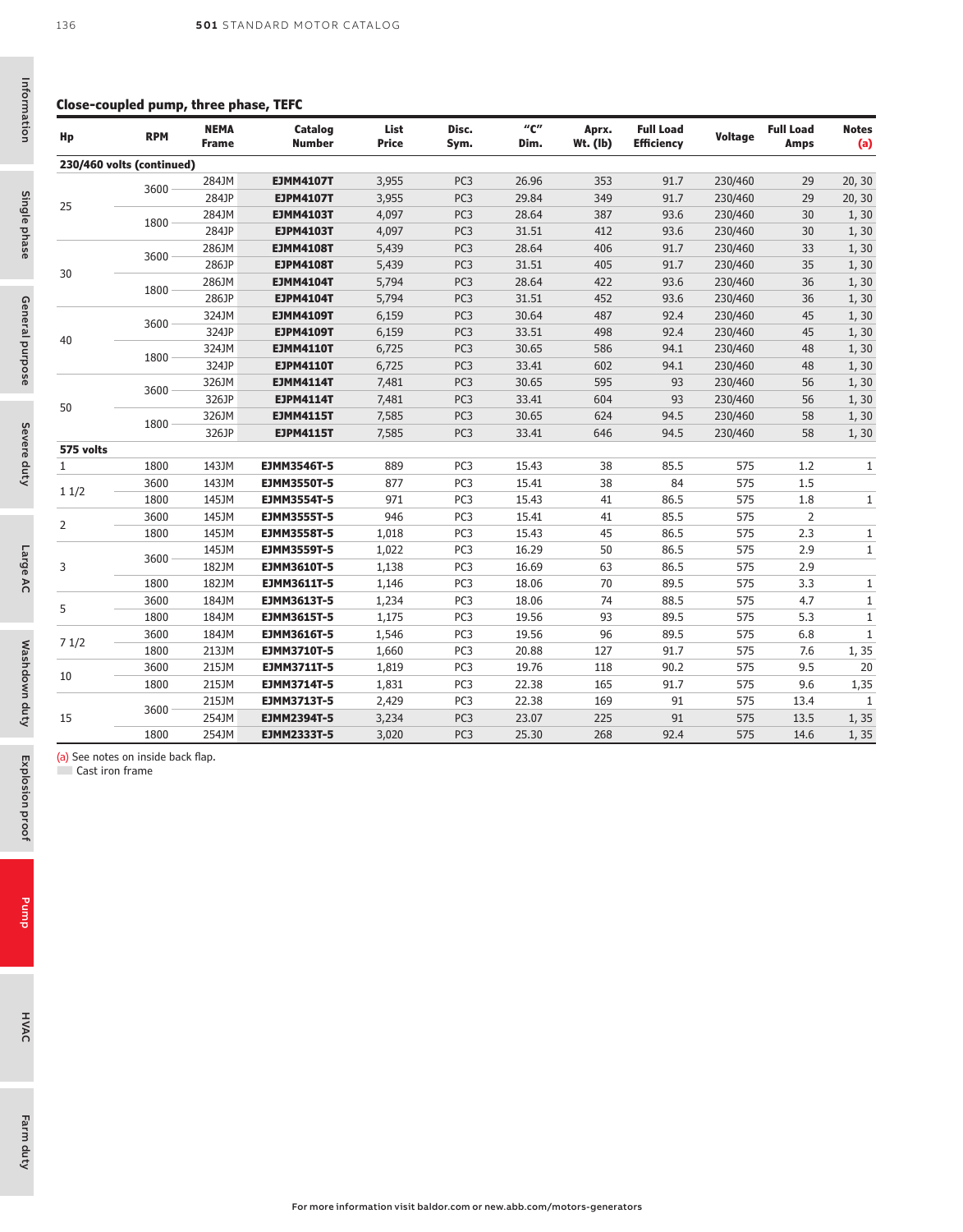

#### **Features:**

- · Oversize ball bearings for the pump industry
- · Locked DE bearing to allow mounting in any
- configuration
- · Designed for longevity with a 3 year warranty on premium efficient Super-E® motors
- · Suitable for Inverter use per NEMA MG1 Part 31.4.4.2

#### **Applications:**

- · General purpose pumps
- · Industrial applications
- · Commercial pumps
- · Food and beverage
	- **Wastewater**
- · Agricultural · Aggregate

| Hp            | <b>RPM</b> | <b>NEMA</b><br><b>Frame</b> | <b>Catalog</b><br><b>Number</b> | List<br><b>Price</b> | Disc.<br>Sym.   | "с"<br>Dim. | Aprx.<br>Wt. (lb) | <b>Full Load</b><br><b>Efficiency</b> | <b>Voltage</b> | <b>Full Load</b><br>Amps | <b>Notes</b><br>(a) |
|---------------|------------|-----------------------------|---------------------------------|----------------------|-----------------|-------------|-------------------|---------------------------------------|----------------|--------------------------|---------------------|
| 230/460 volts |            |                             |                                 |                      |                 |             |                   |                                       |                |                          |                     |
| 1             | 1800       | 143JM                       | <b>VEJMM3546T</b>               | 691                  | PC <sub>3</sub> | 14.43       | 38                | 85.5                                  | 230/460        | 1.5                      | 1,30                |
| 11/2          | 1800       | 145JM                       | VEJMM3554T                      | 729                  | PC <sub>3</sub> | 15.43       | 45                | 86.5                                  | 230/460        | 2.2                      | 1, 30               |
| 2             | 1800       | 145JM                       | <b>VEJMM3558T</b>               | 873                  | PC <sub>3</sub> | 15.43       | 44                | 86.5                                  | 230/460        | 2.9                      | 1, 30               |
| 3             | 1800       | 182JM                       | <b>VEJMM3611T</b>               | 996                  | PC <sub>3</sub> | 18.05       | 74                | 89.5                                  | 230/460        | 4.2                      | 1, 30               |
|               | 1800       | 184JM                       | <b>VEJMM3615T</b>               | 1,175                | PC <sub>3</sub> | 19.55       | 90                | 89.5                                  | 230/460        | 6.7                      | 1, 30               |
| 5             | 3600       | 213JM                       | <b>VEJMM3709T</b>               | 1,799                | PC <sub>3</sub> | 19.76       | 121               | 89.5                                  | 230/460        | 9                        | 1, 30               |
| 71/2          | 1800       | 213JM                       | <b>VEJMM3710T</b>               | 1,682                | PC <sub>3</sub> | 20.92       | 136               | 91.7                                  | 230/460        | 9.4                      | 1, 30               |
| 10            | 1800       | 215JM                       | <b>VEJMM3714T</b>               | 1,948                | PC <sub>3</sub> | 22.40       | 165               | 91.7                                  | 230/460        | 12                       | 1, 30               |
| 15            | 1800       | 254JM                       | <b>VEJMM2333T</b>               | 3,297                | PC <sub>3</sub> | 25.28       | 278               | 92.4                                  | 230/460        | 18.1                     | 1, 30               |
| 20            | 1800       | 256JM                       | <b>VEJMM2334T</b>               | 3,510                | PC <sub>3</sub> | 25.28       | 303               | 93                                    | 230/460        | 24                       | 1, 30               |
| 575 volts     |            |                             |                                 |                      |                 |             |                   |                                       |                |                          |                     |
| $\mathbf{1}$  | 1800       | 143JM                       | <b>VEJMM3546T-5</b>             | 889                  | PC <sub>3</sub> | 15.43       | 38                | 86.5                                  | 575            | 1.1                      | $\mathbf{1}$        |
| 11/2          | 1800       | 145JM                       | <b>VEJMM3554T-5</b>             | 971                  | PC <sub>3</sub> | 16.31       | 41                | 86.5                                  | 575            | 1.6                      | $\mathbf{1}$        |
| 2             | 1800       | 145JM                       | <b>VEJMM3558T-5</b>             | 1,018                | PC <sub>3</sub> | 15.43       | 45                | 86.5                                  | 575            | 2.2                      | 1                   |
| 3             | 1800       | 182JM                       | <b>VEJMM3611T-5</b>             | 1,146                | PC <sub>3</sub> | 18.05       | 70                | 89.5                                  | 575            | 3.1                      | 1                   |
| 5             | 1800       | 184JM                       | <b>VEJMM3615T-5</b>             | 1,175                | PC <sub>3</sub> | 19.55       | 93                | 89.5                                  | 575            | 5.3                      | $\mathbf{1}$        |
| 71/2          | 1800       | 213JM                       | <b>VEJMM3710T-5</b>             | 1,660                | PC <sub>3</sub> | 20.92       | 127               | 91.7                                  | 575            | 7.6                      | 1,35                |
| 10            | 1800       | 215JM                       | <b>VEJMM3714T-5</b>             | 1,831                | PC <sub>3</sub> | 22.42       | 165               | 91.7                                  | 575            | 9.6                      | 1,35                |
| 15            | 1800       | 254JM                       | <b>VEJMM2333T-5</b>             | 3,020                | PC <sub>3</sub> | 25.28       | 255               | 92.4                                  | 575            | 14.6                     | 1,35                |
| 20            | 1800       | 256JM                       | <b>VEJMM2334T-5</b>             | 3,510                | PC <sub>3</sub> | 25.28       | 303               | 93                                    | 575            | 19.2                     | 1,35                |

(a) See notes on inside back flap.

■ Cast iron frame

Explosion proof

Explosion proof

Farm duty

Farm duty

Information

Information

Single phase

Single phase

Severe duty<br>General purpose

Severe duty

General purpose

Large AC

Washdown duty

Washdown duty

137

**IP44**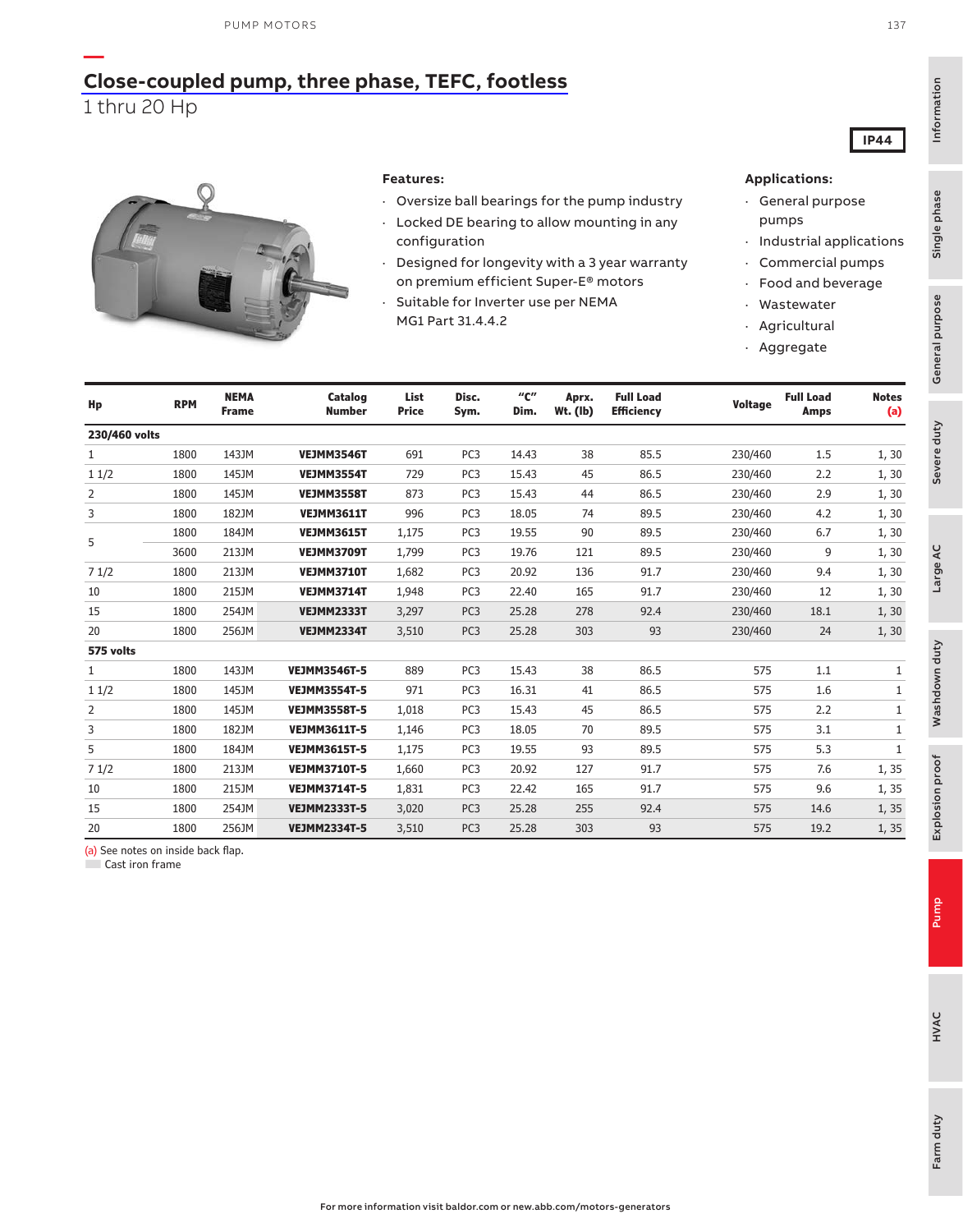### **[Close-coupled pump, three phase, ODP](https://www.baldor.com/brands/baldor-reliance/products/motors/ac-motors/pump/jm-jp-wcp-close-coupled-motors)** 1 thru 75 Hp

Information Information 138

**—**



2

3

5

HVAC

20

25



#### **Features:**

- Rodent screens to protect against trash debris
- Oversize ball bearings for the pump industry
- Locked DE bearing to allow mounting in any configuration
- Designed for longevity with a 3 year warranty on premium efficient Super-E® Motors
- Suitable for Inverter use per NEMA MG1 Part 31.4.4.2

#### **Applications:**

· General purpose pumps

**IP23**

- · Industrial applications
- Commercial pumps Food and beverage
- **Wastewater**
- **Agricultural**
- **Aggregate**
- **Hp RPM NEMA Frame Catalog Number List Price Disc. Sym. "C" Dim. Aprx. Wt. (lb) Full Load Efficiency Voltage Full Load Amps Notes (a) Foot mounted, 230/460** <sup>1</sup> <sup>1800</sup> 143JM **EJMM3116T** <sup>707</sup> PC3 13.75 <sup>38</sup> 85.5 230/460 1.5 1, 30 143JP **EJPM3116T** 862 PC3 16.81 38 85.5 230/460 1.5 1, 30 1 1/2 3600 143JM **EJMM3120T** 763 PC3 13.75 34 84 230/460 2 1, 30 <sup>1800</sup> 145JM **EJMM3154T** <sup>765</sup> PC3 13.75 <sup>38</sup> 86.5 230/460 2.2 1, 30 145JP **EJPM3154T** 894 PC3 16.81 37 86.5 230/460 2.2 1, 30 3600 145JM **EJMM3155T** 869 PC3 13.75 44 85.5 230/460 2.5 1, 30 <sup>1800</sup> 145JM **EJMM3157T** <sup>837</sup> PC3 14.25 <sup>44</sup> 86.5 230/460 2.9 1, 30 145JP **EJPM3157T** 947 PC3 17.31 43 86.5 230/460 2.9 1, 30 <sup>3600</sup> 145JM **EJMM3158T** <sup>950</sup> PC3 15.13 <sup>49</sup> 85.5 230/460 3.8 1, 30 145JP **EJPM3158T** 878 PC3 17.31 48 85.5 230/460 3.8 1, 30 <sup>1800</sup> 182JM **EJMM3211T** <sup>926</sup> PC3 16.50 <sup>72</sup> 89.5 230/460 4.2 1, 30 182JP **EJPM3211T** 1,114 PC3 19.56 74 89.5 230/460 4.2 1, 30 3600 182JM **EJMM3212T** 1,132 PC3 15.12 64 86.5 230/460 6 1, 30 182JP **EJPM3212T** 1,050 PC3 18.18 63 86.5 230/460 6 1, 30 182TCZ **EWCM3212T** 1,027 PC3 18.32 63 86.5 230/460 6 1, 30 <sup>1800</sup> 184JM **EJMM3218T** 1,047 PC3 18.00 <sup>87</sup> 89.5 230/460 6.6 1, 30 184JP **EJPM3218T** 1,196 PC3 21.06 92 89.5 230/460 6.6 1, 30 1200 215JM **EJMM3309T** 1,785 PC3 19.31 141 89.5 230/460 7.4 1, 30 7 1/2 3600 184JM **EJMM3219T** 1,338 PC3 16.50 78 88.5 230/460 8.6 1, 30 184JP **EJPM3219T** 1,515 PC3 19.56 77 88.5 230/460 8.6 1, 30 184TCZ **EWCM3219T** 1,492 PC3 19.69 77 88.5 230/460 8.6 1, 30 <sup>1800</sup> 213JM **EJMM3311T** 1,715 PC3 18.19 <sup>120</sup> <sup>91</sup> 230/460 9.7 1, 30 213JP **EJPM3311T** 1,715 PC3 20.94 130 91 230/460 9.3 1, 30 1200 254JM **EJMM2506T** 2,453 PC3 24.69 248 90.2 230/460 11 1, 30 10 3600 213JM **EJMM3312T** 1,774 PC3 18.19 120 89.5 230/460 12 1, 30 213JP **EJPM3312T** 1,774 PC3 22.07 122 89.5 230/460 12 1, 30 213TCZ **EWCM3312T** 1,739 PC3 21.25 121 89.5 230/460 12 1, 30 <sup>1800</sup> 215JM **EJMM3313T** 1,698 PC3 19.31 <sup>136</sup> 91.7 230/460 12.5 1, 30 215JP **EJPM3313T** 1,698 PC3 23.20 138 91.7 230/460 12.5 1, 30 1200 256JM **EJMM2511T** 2,977 PC3 24.69 255 91.7 230/460 14.3 1, 30 15 3600 215JM **EJMM3314T** 2,379 PC3 18.19 131 90.2 230/460 17.5 1, 30 215JP **EJPM3314T** 2,379 PC3 22.07 134 90.2 230/460 17.5 1, 30 215TCZ **EWCM3314T** 2,344 PC3 21.25 131 90.2 230/460 17.5 1, 30 <sup>1800</sup> 254JM **EJMM2513T** 2,511 PC3 23.19 <sup>214</sup> <sup>93</sup> 230/460 17.7 1, 30 254JP **EJPM2513T** 2,511 PC3 26.06 219 93 230/460 17.7 1, 30 1200 284JM **EJMM2524T** 3,907 PC3 24.69 300 91.7 230/460 20.5 1, 30

(a) See notes on inside back flap.

<sup>3600</sup> 254JM **EJMM2514T** 2,793 PC3 23.19 <sup>195</sup> <sup>91</sup> 230/460 23.5 1, 30 254JP **EJPM2514T** 2,793 PC3 26.06 220 91 230/460 23.5 1, 30

<sup>1800</sup> 256JM **EJMM2515T** 3,008 PC3 23.19 <sup>248</sup> <sup>93</sup> 230/460 23.5 1, 30 256JP **EJPM2515T** 3,008 PC3 26.06 236 93 230/460 23.5 1, 30

<sup>3600</sup> 256JM **EJMM2516T** 3,598 PC3 23.19 <sup>219</sup> 91.7 230/460 <sup>28</sup> 1, 30 256JP **EJPM2516T** 3,598 PC3 26.06 230 91.7 230/460 28 1, 30

<sup>1800</sup> 284JM **EJMM2531T** 3,578 PC3 25.94 <sup>317</sup> 93.6 230/460 <sup>30</sup> 1, 30 284JP **EJPM2531T** 3,578 PC3 28.81 335 93.6 230/460 30 1, 30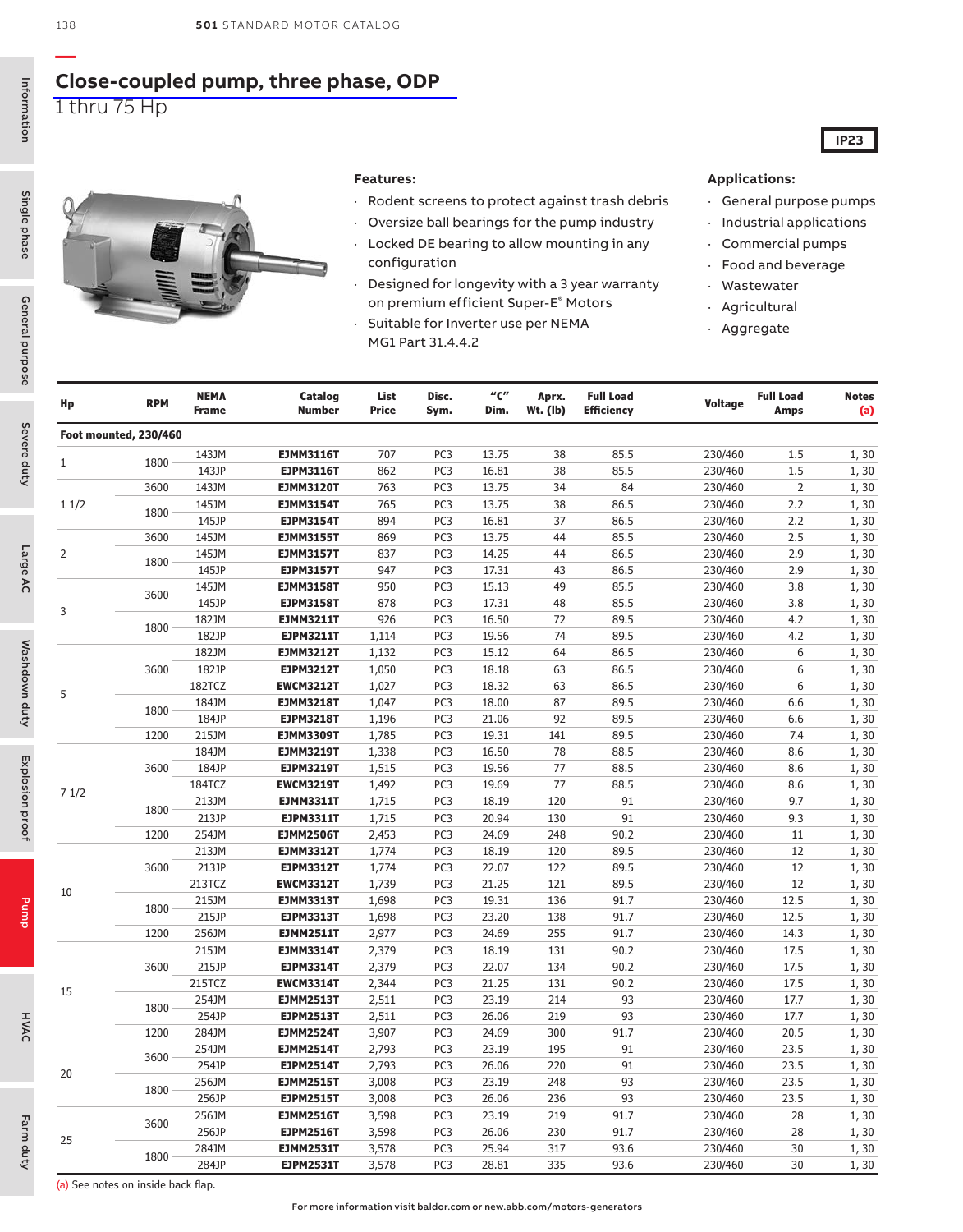#### **Close-coupled pump, three phase, ODP**

| Hp                       | <b>RPM</b>                        | <b>NEMA</b><br><b>Frame</b> | Catalog<br><b>Number</b> | List<br>Price | Disc.<br>Sym.   | "C"<br>Dim. | Aprx.<br>Wt. (lb) | <b>Full Load</b><br><b>Efficiency</b> | Voltage | <b>Full Load</b><br><b>Amps</b> | <b>Notes</b><br>(a) |
|--------------------------|-----------------------------------|-----------------------------|--------------------------|---------------|-----------------|-------------|-------------------|---------------------------------------|---------|---------------------------------|---------------------|
|                          | Foot mounted, 230/460 (continued) |                             |                          |               |                 |             |                   |                                       |         |                                 |                     |
|                          | 3600                              | 284JM                       | <b>EJMM2534T</b>         | 4,260         | PC <sub>3</sub> | 26.56       | 309               | 91.7                                  | 230/460 | 33                              | 1, 30               |
| 30                       |                                   | 284JP                       | <b>EJPM2534T</b>         | 4,260         | PC <sub>3</sub> | 29.44       | 310               | 91.7                                  | 230/460 | 33                              | 1, 30               |
|                          | 1800                              | 286JM                       | <b>EJMM2535T</b>         | 4,318         | PC <sub>3</sub> | 25.94       | 359               | 94.1                                  | 230/460 | 35                              | 1, 30               |
|                          |                                   | 286JP                       | <b>EJPM2535T</b>         | 4,318         | PC <sub>3</sub> | 28.81       | 370               | 94.1                                  | 230/460 | 35                              | 1, 30               |
|                          | 3600                              | 286JM                       | <b>EJMM2538T</b>         | 5,241         | PC <sub>3</sub> | 26.56       | 328               | 92.4                                  | 230/460 | 45                              | 1, 30               |
| 40                       |                                   | 286JP                       | <b>EJPM2538T</b>         | 5,241         | PC <sub>3</sub> | 29.44       | 329               | 92.4                                  | 230/460 | 45                              | 1, 30               |
|                          | 1800                              | 324JM                       | <b>EJMM2539T</b>         | 5,568         | PC <sub>3</sub> | 27.44       | 417               | 94.1                                  | 230/460 | 49                              | 1, 30               |
|                          |                                   | 324JP                       | <b>EJPM2539T</b>         | 5,568         | PC3             | 30.31       | 378               | 94.1                                  | 230/460 | 47                              | 1, 30               |
|                          | 3600                              | 324JM                       | <b>EJMM2542T</b>         | 5,828         | PC <sub>3</sub> | 26.94       | 421               | 93                                    | 230/460 | 58                              | 1, 30               |
| 50                       |                                   | 324JP                       | <b>EJPM2542T</b>         | 5,828         | PC <sub>3</sub> | 29.81       | 424               | 93                                    | 230/460 | 58                              | 1,30                |
|                          |                                   | 326JM                       | <b>EJMM2543T</b>         | 6,035         | PC <sub>3</sub> | 27.94       | 491               | 94.5                                  | 230/460 | 57                              | 1, 30               |
|                          | 1800                              | 326JP                       | <b>EJPM2543T</b>         | 6,035         | PC <sub>3</sub> | 30.81       | 500               | 94.5                                  | 230/460 | 57                              | 1, 30               |
|                          | 3600                              | 326JM                       | <b>EJMM2546T</b>         | 7,095         | PC <sub>3</sub> | 26.94       | 472               | 93.6                                  | 230/460 | 68                              | 1, 30               |
| 60                       | 1800                              | 364JP                       | <b>EJPM2547T</b>         | 7,451         | PC <sub>3</sub> | 33.19       | 565               | 95                                    | 230/460 | 68                              | 1, 30               |
| 75                       | 1800                              | 365JP                       | <b>EJPM2551T</b>         | 8,878         | PC <sub>3</sub> | 36.22       | 597               | 95                                    | 230/460 | 87                              | 1, 30               |
|                          | Foot mounted, 575 volts           |                             |                          |               |                 |             |                   |                                       |         |                                 |                     |
|                          | 3600                              | 145JM                       | <b>EJMM3158T-5</b>       | 878           | PC <sub>3</sub> | 14.25       | 48                | 85.5                                  | 575     | 3                               |                     |
| 3                        | 1800                              | 182JM                       | EJMM3211T-5              | 1,114         | PC <sub>3</sub> | 16.50       | 74                | 89.5                                  | 575     | 3.1                             | $\mathbf{1}$        |
|                          | 3600                              | 182JM                       | <b>EJMM3212T-5</b>       | 1,050         | PC <sub>3</sub> | 16.50       | 63                | 90.2                                  | 575     | 4.5                             |                     |
| 5                        | 1800                              | 184JM                       | <b>EJMM3218T-5</b>       | 1,196         | PC <sub>3</sub> | 18.00       | 92                | 89.5                                  | 575     | 5.2                             | $\mathbf{1}$        |
|                          | 3600                              | 184JM                       | EJMM3219T-5              | 1,515         | PC <sub>3</sub> | 16.50       | 77                | 88.5                                  | 575     | 6.9                             | $\mathbf{1}$        |
| 71/2                     | 1800                              | 213JM                       | EJMM3311T-5              | 1,715         | PC <sub>3</sub> | 18.19       | 120               | 91                                    | 575     | 7.4                             | 1,35                |
|                          | 3600                              | 213JM                       | <b>EJMM3312T-5</b>       | 1,774         | PC <sub>3</sub> | 19.31       | 137               | 91.7                                  | 575     | 9.2                             |                     |
| 10                       | 1800                              | 215JM                       | <b>EJMM3313T-5</b>       | 2,006         | PC <sub>3</sub> | 18.19       | 132               | 91.7                                  | 575     | 10                              | $1\,$               |
| 15                       | 3600                              | 215JM                       | EJMM3314T-5              | 2,379         | PC <sub>3</sub> | 19.31       | 131               | 90.2                                  | 575     | 14                              | $\mathbf{1}$        |
| <b>Footless, 230/460</b> |                                   |                             |                          |               |                 |             |                   |                                       |         |                                 |                     |
| 1                        | 1800                              | 143JM                       | <b>VEJMM3116T</b>        | 707           | PC <sub>3</sub> | 14.43       | 37                | 85.5                                  | 230/460 | 1.5                             | 1, 30               |
| 11/2                     | 1800                              | 145JM                       | <b>VEJMM3154T</b>        | 758           | PC <sub>3</sub> | 15.43       | 43                | 86.5                                  | 230/460 | 2.2                             | 1,30                |
| $\overline{2}$           | 1800                              | 145JM                       | <b>VEJMM3157T</b>        | 829           | PC <sub>3</sub> | 15.43       | 46                | 86.5                                  | 230/460 | 2.9                             | 1, 30               |
|                          | 3600                              | 145JM                       | <b>VEJMM3158T</b>        | 878           | PC <sub>3</sub> | 14.25       | 48                | 85.5                                  | 230/460 | 3.8                             | 1,30                |
| 3                        | 1800                              | 184JM                       | <b>VEJMM3211T</b>        | 910           | PC <sub>3</sub> | 18.06       | 74                | 89.5                                  | 230/460 | 4.2                             | 1, 30               |
|                          | 3600                              | 182JM                       | <b>VEJMM3212T</b>        | 1,050         | PC <sub>3</sub> | 16.66       | 63                | 86.5                                  | 230/460 | 6                               | 1,30                |
| 5                        | 1800                              | 184JM                       | <b>VEJMM3218T</b>        | 1,030         | PC <sub>3</sub> | 19.56       | 84                | 89.5                                  | 230/460 | 6.6                             | 1, 30               |
|                          | 3600                              | 184JM                       | <b>VEJMM3219T</b>        | 1,515         | PC <sub>3</sub> | 18.04       | 77                | 88.5                                  | 230/460 | 8.6                             | 1, 30               |
| 71/2                     | 1800                              | 213JM                       | <b>VEJMM3311T</b>        | 1,554         | PC <sub>3</sub> | 19.78       | 125               | 91                                    | 230/460 | 9.6                             | 1, 30               |
|                          | 3600                              | 213JM                       | <b>VEJMM3312T</b>        | 1,774         | PC <sub>3</sub> | 18.19       | 121               | 89.5                                  | 230/460 | 12                              | 1, 30               |
| 10                       | 1800                              | 215JM                       | <b>VEJMM3313T</b>        | 1,682         | PC <sub>3</sub> | 22.41       | 165               | 91.7                                  | 230/460 | 12                              | 1,30                |
| 15                       | 3600                              | 215JM                       | <b>VEJMM3314T</b>        | 2,379         | PC <sub>3</sub> | 18.69       | 131               | 90.2                                  | 230/460 | 17.5                            | 1, 30               |
| Footless, 575 volts      |                                   |                             |                          |               |                 |             |                   |                                       |         |                                 |                     |
| 1                        | 1800                              | 143JM                       | <b>VEJMM3116T-5</b>      | 707           | PC <sub>3</sub> | 15.43       | 44.00             | 86.5                                  | 575     | 1.1                             |                     |
| 11/2                     | 1800                              | 145JM                       | <b>VEJMM3154T-5</b>      | 758           | PC <sub>3</sub> | 16.31       | 51.00             | 86.5                                  | 575     | 1.6                             |                     |
| 2                        | 1800                              | 145JM                       | <b>VEJMM3157T-5</b>      | 829           | PC <sub>3</sub> | 16.31       | 52.00             | 86.5                                  | 575     | 2.1                             |                     |
| 3                        | 1800                              | 182JM                       | <b>VEJMM3211T-5</b>      | 910           | PC <sub>3</sub> | 18.06       | 74.00             | 89.5                                  | 575     | 3.1                             |                     |
| 5                        | 1800                              | 184JM                       | <b>VEJMM3218T-5</b>      |               | PC <sub>3</sub> | 18.06       | 77.00             | 89.5                                  | 575     | 5.2                             |                     |
|                          |                                   |                             |                          | 1,030         |                 |             |                   |                                       |         |                                 |                     |

(a) See notes on inside back flap.

Information

Information

Single phase

Single phase

Severe duty<br>General purpose

Severe duty

General purpose

Large AC

Washdown duty

Washdown duty

Explosion proof

Explosion proof

Pump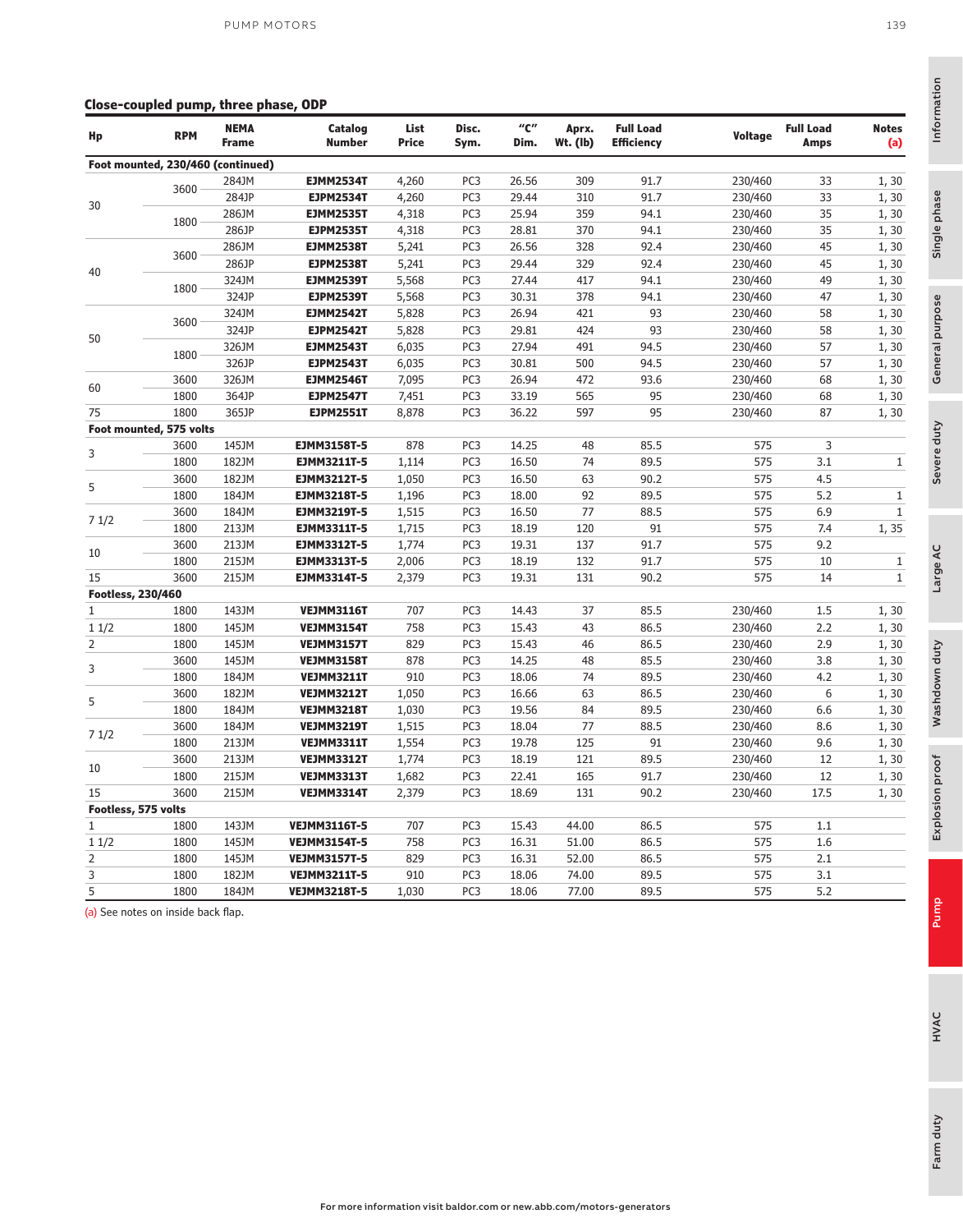### **[Close-coupled pump, three phase, totally enclosed, foot mounted](https://www.baldor.com/brands/baldor-reliance/products/motors/ac-motors/pump/jm-jp-wcp-close-coupled-motors)** 1 thru 20 Hp

Severe duty

Severe duty

Large AC

Washdown duty

Washdown duty

Explosion proof

Explosion proof

Pump



#### **Features:**

- · Oversized, double sealed ball bearings
- · Locked DE bearing
- · Neoprene gaskets
- · Lip and V-Ring seal on DE
- · NEMA Premium® efficiency
- · White epoxy, corrosion resistant finish
- · 300 series stainless steel hardware and shaft extension

#### **Applications:**

· Water pumps commercial and industrial

**IP55**

- · Food processing
- · Wet environment

| Hp             | <b>RPM</b> | <b>NEMA</b><br><b>Frame</b> | <b>Enclosure</b> | Catalog<br><b>Number</b> | List<br><b>Price</b> | Disc.<br>Sym. | "C"<br>Dim. | Aprx.<br>$Wt.$ (lb) | <b>Full Load</b><br><b>Efficiency</b> | <b>Voltage</b> | <b>Full Load</b><br><b>Amps</b> | <b>Notes</b><br>(a) |
|----------------|------------|-----------------------------|------------------|--------------------------|----------------------|---------------|-------------|---------------------|---------------------------------------|----------------|---------------------------------|---------------------|
|                | 3600       | 143JM                       | <b>TENV</b>      | JMEWDM3545T              | 1,093                | <b>WDW</b>    | 15.41       | 35                  | 84                                    | 230/460        | 1.4                             | 1                   |
| $\mathbf{1}$   | 1800       | 143JM                       | <b>TENV</b>      | JMEWDM3546T              | 1,141                | <b>WDW</b>    | 14.25       | 39                  | 85.5                                  | 230/460        | 1.5                             | 1, 30               |
|                | 3600       | 143JM                       | <b>TENV</b>      | JMEWDM3550T              | 1,147                | <b>WDW</b>    | 14.28       | 48                  | 85.5                                  | 208-230/460    | 2                               | 1, 30               |
| 11/2           | 1800       | 145JM                       | <b>TENV</b>      | JMEWDM3554T              | 1,192                | <b>WDW</b>    | 15.16       | 50                  | 86.5                                  | 230/460        | 2.1                             | 30                  |
|                | 3600       | 145JM                       | <b>TEFC</b>      | JMEWDM3555T              | 1,252                | <b>WDW</b>    | 15.43       | 47                  | 85.5                                  | 208-230/460    | 2.5                             | 1, 30               |
| $\overline{2}$ | 1800       | 145JM                       | <b>TEFC</b>      | JMEWDM3558T              | 1,305                | <b>WDW</b>    | 16.34       | 48                  | 86.5                                  | 230/460        | 2.9                             | 1, 30               |
|                | 3600       | 145JM                       | <b>TEFC</b>      | JMEWDM3559T              | 1,529                | <b>WDW</b>    | 16.31       | 50                  | 86.5                                  | 230/460        | 3.6                             | 1,30                |
| 3              | 1800       | 182JM                       | <b>TEFC</b>      | JMEWDM3611T              | 1,712                | <b>WDW</b>    | 18.05       | 70                  | 89.5                                  | 230/460        | 4.2                             | 1, 30               |
|                | 3600       | 184JM                       | <b>TEFC</b>      | JMEWDM3613T              | 2,018                | <b>WDW</b>    | 18.05       | 81                  | 88.5                                  | 230/460        | 5.6                             | 1, 30               |
| 5              |            | 184JM                       | <b>TEFC</b>      | <b>JMEWDM3613T-5</b>     | 2,018                | <b>WDW</b>    | 18.05       | 74                  | 88.5                                  | 575            | 4.7                             | 10                  |
|                | 1800       | 184JM                       | <b>TEFC</b>      | JMEWDM3615T              | 1,928                | <b>WDW</b>    | 19.55       | 93                  | 89.5                                  | 230/460        | 6.7                             | 1, 30               |
| 71/2           | 3600       | 184JM                       | <b>TEFC</b>      | JMEWDM3616T              | 2,391                | WDW           | 19.55       | 96                  | 89.5                                  | 230/460        | 8.4                             | 1, 30               |
|                | 1800       | 213JM                       | <b>TEFC</b>      | JMEWDM3710T              | 2,423                | <b>WDW</b>    | 20.91       | 151                 | 91.7                                  | 230/460        | 9.5                             | 1, 30               |
| 10             | 3600       | 215JM                       | <b>TEFC</b>      | JMEWDM3711T              | 3,087                | <b>WDW</b>    | 20.91       | 130                 | 90.2                                  | 208-230/460    | 10.8                            | 1, 30               |
|                | 1800       | 215JM                       | <b>TEFC</b>      | JMEWDM3714T              | 2,576                | <b>WDW</b>    | 22.41       | 165                 | 91.7                                  | 230/460        | 12                              | 1, 30               |
|                | 3600       | 215JM                       | <b>TEFC</b>      | JMEWDM3713T              | 3,851                | <b>WDW</b>    | 21.64       | 169                 | 91                                    | 230/460        | 17                              | 1, 30               |
| 15             | 1800       | 254JM                       | <b>TEFC</b>      | JMEWDM23933T             | 5,323                | WDW           | 25.06       | 252                 | 92.4                                  | 230/460        | 18                              | 1, 30               |
|                | 3600       | 256JM                       | <b>TEFC</b>      | JMEWDM41906T             | 6,180                | <b>WDW</b>    | 25.06       | 255                 | 91                                    | 230/460        | 23                              | $\overline{2}$      |
| 20             | 1800       | 256JM                       | <b>TEFC</b>      | JMEWDM23934T             | 6,151                | <b>WDW</b>    | 25.06       | 275                 | 93                                    | 230/460        | 24                              | 1, 30               |

(a) See notes on inside back flap.

**Red** catalog number indicates **NEW** product.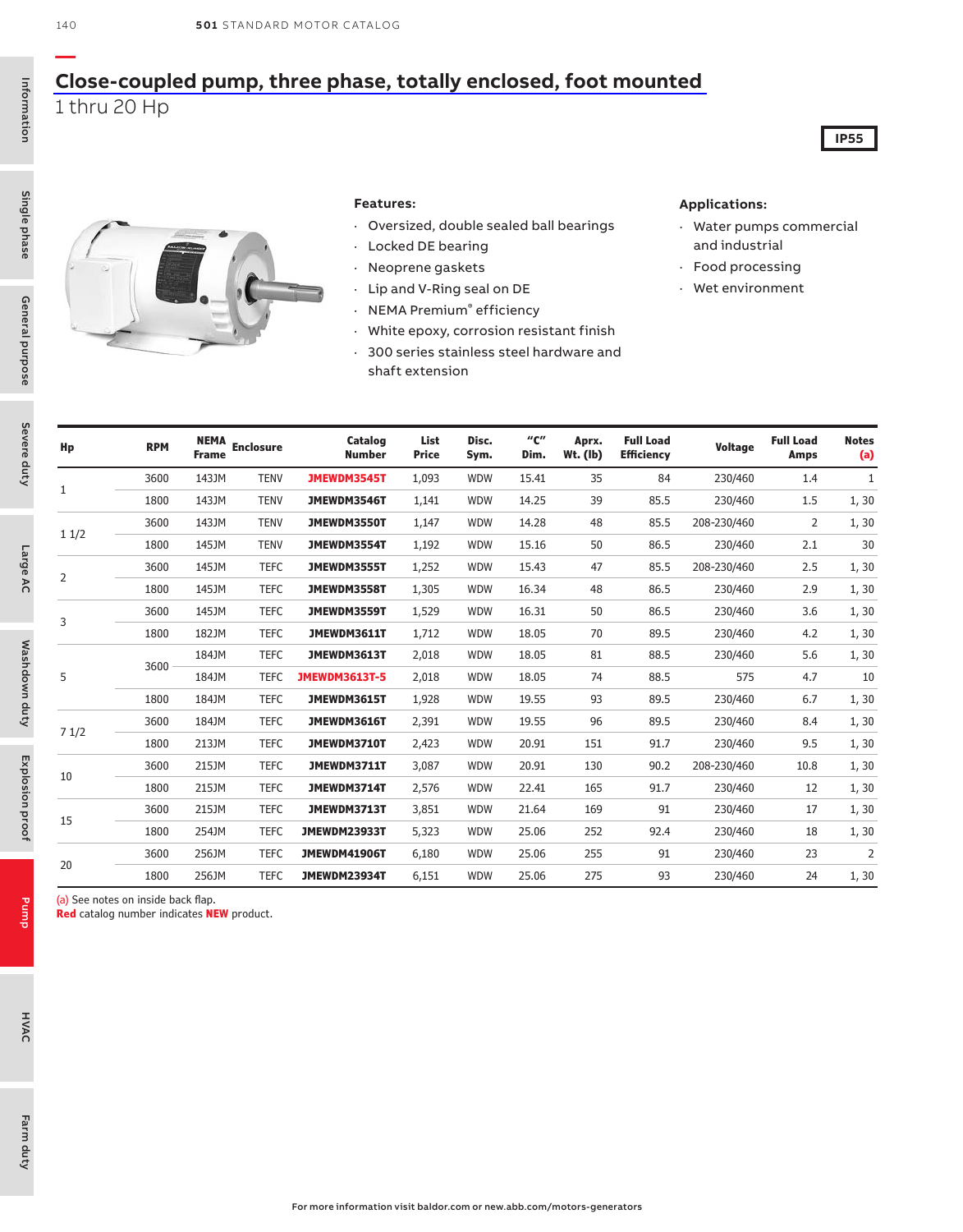### **NEW!**

## **[Close-coupled pump, three phase, totally enclosed, foot mounted,](https://www.baldor.com/brands/baldor-reliance/products/motors/ac-motors/pump/jm-jp-wcp-close-coupled-motors) washdown features**

25 thru 75 Hp

**—**



#### **Features:**

- · Oversized, double sealed ball bearings
	- Locked DE bearing
- · Neoprene gaskets
- · Lip and V-Ring seal on DE
- · NEMA Premium® efficiency
- · White epoxy, corrosion resistant finish
- · 300 series stainless steel hardware and shaft extension
- · Rugged cast iron construction

### **IP55**

#### **Applications:**

- · Water pumps commercial and industrial
- · Food processing
- · Wet environment

| Hp | <b>RPM</b> | <b>NEMA</b><br><b>Frame</b> | <b>Enclosure</b> | Catalog<br><b>Number</b> | List<br><b>Price</b> | Disc.<br>Sym. | "с"<br>Dim. | Aprx.<br>$Wt.$ (lb) | <b>Full Load</b><br><b>Efficiency</b> | Voltage | <b>Full Load</b><br>Amps | <b>Notes</b><br>(a) |
|----|------------|-----------------------------|------------------|--------------------------|----------------------|---------------|-------------|---------------------|---------------------------------------|---------|--------------------------|---------------------|
| 25 | 3600       | 284JM                       | TEFC             | JMEWDM4107T              | 5,157                | <b>WDW</b>    | 28.44       | 446                 | 91.7                                  | 230/460 | 30                       |                     |
|    | 1800       | 284JM                       | <b>TEFC</b>      | JMEWDM4103T              | 4,978                | <b>WDW</b>    | 28.44       | 437                 | 93.6                                  | 230/460 | 30                       |                     |
| 30 | 3600       | 286JM                       | <b>TEFC</b>      | JMEWDM4108T              | 6,099                | <b>WDW</b>    | 28.44       | 459                 | 91.7                                  | 230/460 | 34                       | 1,30                |
|    | 1800       | 286JM                       | <b>TEFC</b>      | JMEWDM4104T              | 5,659                | <b>WDW</b>    | 28.44       | 460                 | 93.6                                  | 230/460 | 36                       |                     |
| 40 | 3600       | 324JM                       | TEFC             | JMEWDM4109T              | 8,254                | <b>WDW</b>    | 30.53       | 587                 | 92.4                                  | 230/460 | 47                       |                     |
|    | 1800       | 324JM                       | TEFC             | JMEWDM4110T              | 7,335                | <b>WDW</b>    | 30.53       | 600                 | 94.1                                  | 230/460 | 46                       | 1,30                |
| 50 | 3600       | 326JM                       | <b>TEFC</b>      | JMEWDM4114T              | 8,599                | <b>WDW</b>    | 30.53       | 635                 | 93                                    | 230/460 | 55                       |                     |
|    | 1800       | 326JM                       | <b>TEFC</b>      | JMEWDM4115T              | 8,427                | <b>WDW</b>    | 30.53       | 700                 | 94.5                                  | 230/460 | 57                       |                     |
| 60 | 3600       | 364TCZ                      | <b>TEFC</b>      | JMEWDM4310T              | 12,851               | <b>WDW</b>    | 33.11       | 999                 | 93.6                                  | 230/460 | 66.1                     |                     |
|    | 1800       | 364TCZ                      | <b>TEFC</b>      | JMEWDM4314T              | 12,203               | <b>WDW</b>    | 33.11       | 961                 | 95                                    | 230/460 | 70                       |                     |
| 75 | 3600       | 365TCZ                      | <b>TEFC</b>      | JMEWDM4313T              | 13,738               | <b>WDW</b>    | 33.11       | 1005                | 94.5                                  | 230/460 | 80.7                     |                     |
|    | 1800       | 365TCZ                      | <b>TEFC</b>      | JMEWDM4316T              | 13,147               | <b>WDW</b>    | 33.11       | 965                 | 95.4                                  | 230/460 | 86                       |                     |

(a) See notes on inside back flap.

Cast iron frame

**Red** catalog number indicates **NEW** product.

141



For more information visit baldor.com or new.abb.com/motors-generators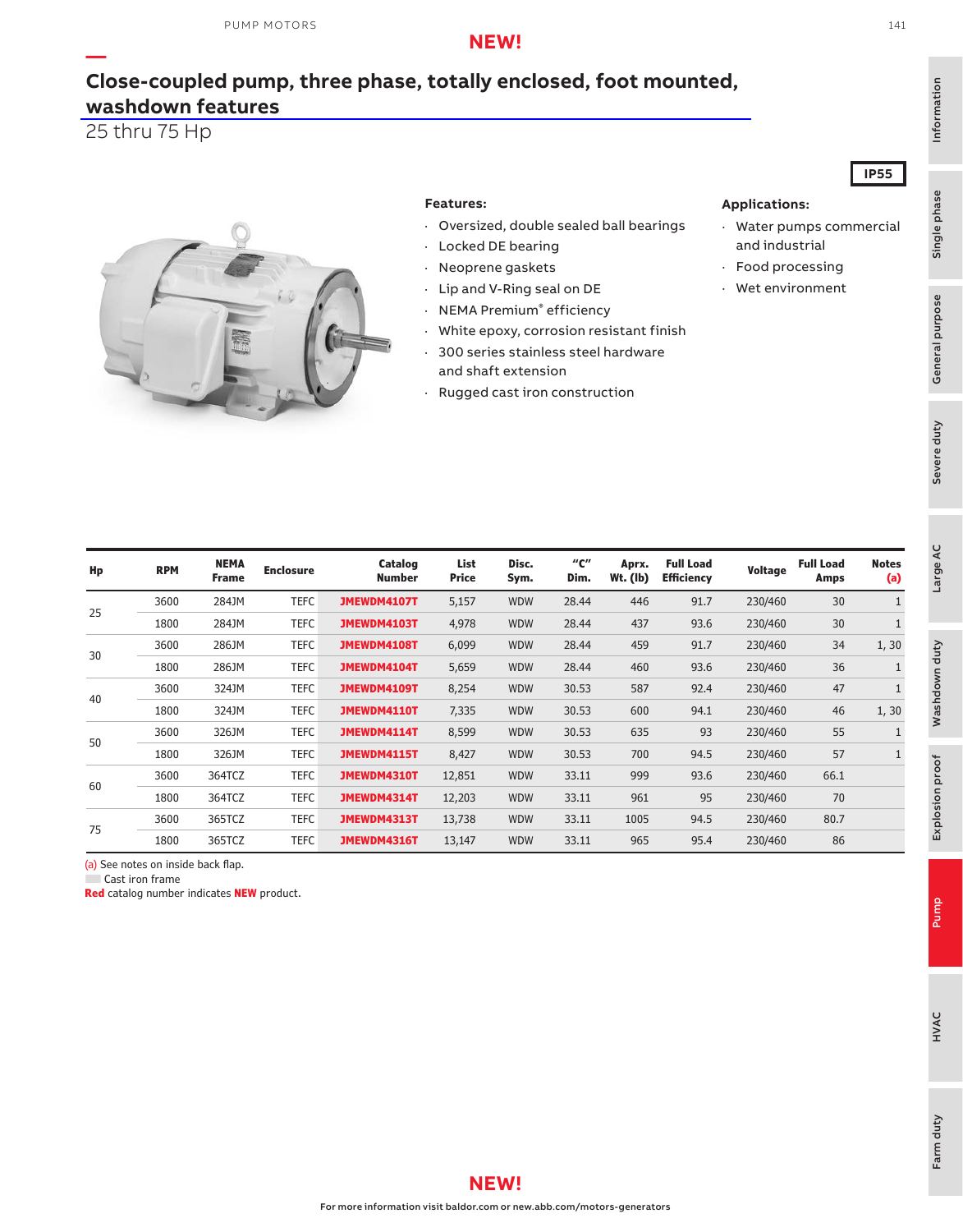## **[Food Safe stainless steel, three phase, foot mounted,](https://www.baldor.com/brands/baldor-reliance/products/motors/ac-motors/washdown-duty/food-safe-stainless-steel-motors) close-coupled pump, encapsulated**

1 thru 20 Hp



#### **Features:**

- · Individually welded feet for ease of cleaning
- · Rotatable, round conduit box
- · Welded & polished conduit box
- · Smooth heads on external drains & hardware
- · O-ring sealed endplates & conduit box
- · Encapsulated, color-coded leads
- · No crevices for food to collect
- · 300 series stainless steel
- · Epoxy encapsulated windings
- · Laser etched nameplate
- · Removable condensate drains in each endplate
- · Internal & external shaft sealing
- · Class H insulation system, inverter ready
- · 3 year warranty, NEMA Premium® efficiency

#### **Applications:**

- · Food processing
- · High pressure washdown

**IP69 for Water**

- · Caustic environment
- · Pumps and wastewater
- · Outdoors
- · Sanitary washdown

| Hp           | <b>RPM</b> | <b>NEMA</b><br><b>Frame</b> | <b>Enclosure</b> | Catalog<br><b>Number</b> | List<br><b>Price</b> | Disc.<br>Sym. | "с"<br>Dim. | Aprx.<br>$Wt.$ (lb) | <b>Full Load</b><br><b>Efficiency</b> | Voltage | <b>Full Load</b><br><b>Amps</b> | <b>Notes</b><br>(a) |
|--------------|------------|-----------------------------|------------------|--------------------------|----------------------|---------------|-------------|---------------------|---------------------------------------|---------|---------------------------------|---------------------|
| $\mathbf{1}$ | 1800       | 143JM                       | <b>TENV</b>      | JMFSWDM3546T-E           | 2,076                | <b>WDF</b>    | 14.97       | 37                  | 85.5                                  | 230/460 | 1.5                             | 30                  |
|              | 3600       | 143JM                       | <b>TENV</b>      | JMFSWDM3550T-E           | 2,159                | <b>WDF</b>    | 15.85       | 50                  | 85.5                                  | 230/460 | 1.8                             | 30                  |
| 11/2         | 1800       | 145JM                       | <b>TEFC</b>      | JMFSWDM3554T-E           | 2,171                | <b>WDF</b>    | 16.15       | 45                  | 86.5                                  | 230/460 | 2.2                             | 30                  |
|              | 3600       | 145JM                       | <b>TEFC</b>      | JMFSWDM3555T-E           | 2,459                | <b>WDF</b>    | 17.03       | 50                  | 86.5                                  | 230/460 | 2.5                             | 30                  |
| 2            | 1800       | 145JM                       | <b>TEFC</b>      | JMFSWDM3558T-E           | 2,494                | <b>WDF</b>    | 18.40       | 56                  | 88.5                                  | 230/460 | 2.7                             | 30                  |
|              | 3600       | 145JM                       | <b>TEFC</b>      | JMFSWDM3559T-E           | 2,954                | <b>WDF</b>    | 18.40       | 61                  | 86.5                                  | 230/460 | 3.7                             | 30                  |
| 3            | 1800       | 182JM                       | <b>TEFC</b>      | JMFSWDM3611T-E           | 3,101                | <b>WDF</b>    | 19.72       | 83                  | 89.5                                  | 230/460 | 4.2                             | 30                  |
|              | 3600       | 184JM                       | <b>TEFC</b>      | JMFSWDM3613T-E           | 3,340                | <b>WDF</b>    | 18.22       | 81                  | 89.5                                  | 230/460 | 5.6                             | 30                  |
| 5            | 1800       | 184JM                       | <b>TEFC</b>      | JMFSWDM3615T-E           | 3,363                | <b>WDF</b>    | 19.72       | 101                 | 89.5                                  | 230/460 | 6.5                             | 30                  |
|              | 3600       | 213JM                       | <b>TEFC</b>      | JMFSWDM3709T-E           | 3,937                | <b>WDF</b>    | 20.62       | 131                 | 91                                    | 230/460 | 8.3                             | 30                  |
| 71/2         | 1800       | 213JM                       | <b>TEFC</b>      | JMFSWDM3710T-E           | 4,011                | <b>WDF</b>    | 21.81       | 139                 | 91.7                                  | 230/460 | 9.5                             |                     |
|              | 3600       | 215JM                       | <b>TEFC</b>      | JMFSWDM3711T-E           | 4,414                | <b>WDF</b>    | 21.81       | 154                 | 91.7                                  | 230/460 | 10.6                            | 30                  |
| 10           | 1800       | 215JM                       | <b>TEFC</b>      | JMFSWDM3714T-E           | 4,657                | <b>WDF</b>    | 23.56       | 187                 | 92.4                                  | 230/460 | 12.5                            | 30                  |
|              |            | 215JM                       | <b>TEFC</b>      | JMFSWDM3713T-E           | 6,389                | <b>WDF</b>    | 23.56       | 187                 | 91.7                                  | 230/460 | 17                              | 30                  |
| 15           | 3600       | 254JM                       | <b>TEFC</b>      | JMFSWDM23994T-E          | 7,439                | <b>WDF</b>    | 25.67       | 265                 | 91                                    | 230/460 | 16.5                            |                     |
|              | 1800       | 254JM                       | <b>TEFC</b>      | JMFSWDM23933T-E          | 7,339                | <b>WDF</b>    | 25.67       | 286                 | 92.4                                  | 230/460 | 17.5                            | 30                  |
|              | 3600       | 256JM                       | <b>TEFC</b>      | JMFSWDM41906T-E          | 8,377                | <b>WDF</b>    | 26.67       | 300                 | 91                                    | 230/460 | 21.5                            |                     |
| 20           | 1800       | 256JM                       | <b>TEFC</b>      | JMFSWDM23934T-E          | 8,336                | <b>WDF</b>    | 26.67       | 295                 | 93                                    | 230/460 | 23.4                            |                     |

(a) See notes on inside back flap.

Information

Information

Single phase

Pump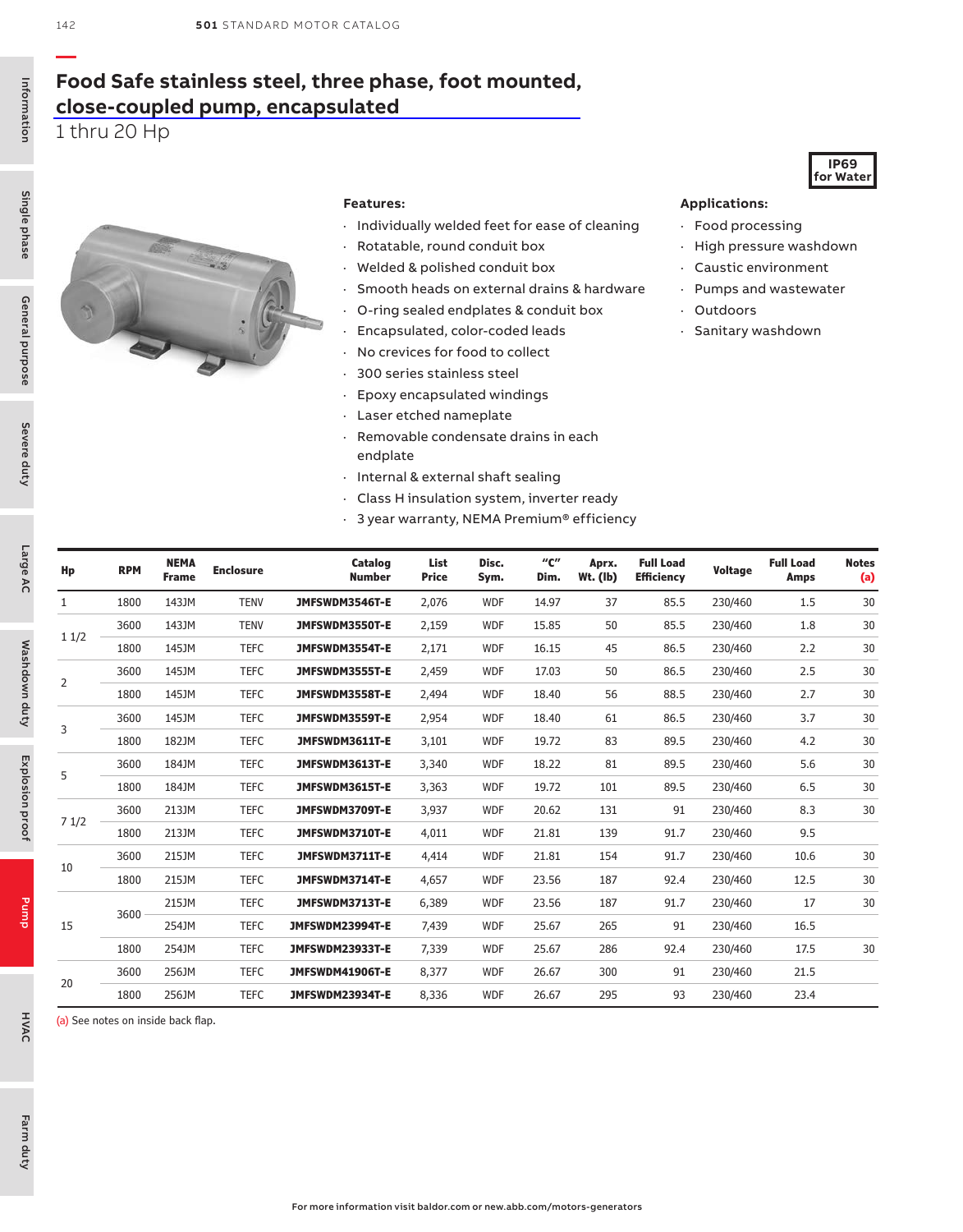### **NEW!**

# **[IEEE 841XL, P-base solid shaft pump, three phase, TEFC](https://www.baldor.com/brands/baldor-reliance/products/motors/ac-motors/pump/vertical-p-base-motors)**

3 thru 75 Hp

**—**



#### **Features:**

- · Vertical lifting provisions for ease of installation
- · Severe Duty construction for harsh environments · Meets and exceeds the requirements of IEEE Std. 841 -2009
- · Inpro/seals at drive end and opposite drive end
- · Inverter ready winding construction
- · Stainless steel nameplates and drains

#### **Applications:**

- · Normal, medium, and high thrust applications
- · Severe duty applications
- · Harsh environments
	- · Petro chemical
	- · Pulp and paper
	- · Wastewater
	- · Aggregate

|                      | $\frac{1}{2}$ |                             |                          |                      |                 |                                               |                     |                                       |         |                                 |                     |
|----------------------|---------------|-----------------------------|--------------------------|----------------------|-----------------|-----------------------------------------------|---------------------|---------------------------------------|---------|---------------------------------|---------------------|
| Hp                   | <b>RPM</b>    | <b>NEMA</b><br><b>Frame</b> | Catalog<br><b>Number</b> | List<br><b>Price</b> | Disc.<br>Sym.   | $^{\prime\prime}$ C $^{\prime\prime}$<br>Dim. | Aprx.<br>$Wt.$ (lb) | <b>Full Load</b><br><b>Efficiency</b> | Voltage | <b>Full Load</b><br><b>Amps</b> | <b>Notes</b><br>(a) |
| <b>Medium thrust</b> |               |                             |                          |                      |                 |                                               |                     |                                       |         |                                 |                     |
| 3                    | 3600          | 182LP                       | <b>VLECP83660T-4</b>     | 3,126                | PV3             | 22.68                                         | 95                  | 86.5                                  | 460     | 3.6                             | $\mathbf{1}$        |
|                      | 1800          | 182LP                       | <b>VLECP83661T-4</b>     | 3,202                | PV3             | 22.68                                         | 108                 | 90.2                                  | 460     | 4.1                             | $\mathbf{1}$        |
| 5                    | 3600          | 184LP                       | <b>VLECP83663T-4</b>     | 3,576                | PV3             | 22.68                                         | 123                 | 88.5                                  | 460     | 5.7                             | $\mathbf{1}$        |
|                      | 1800          | 184LP                       | <b>VLECP83665T-4</b>     | 3,341                | PV3             | 22.68                                         | 115                 | 89.5                                  | 460     | 6.6                             | $\mathbf{1}$        |
| 71/2                 | 3600          | 213LP                       | <b>VLECP83769T-4</b>     | 4,350                | PV3             | 24.71                                         | 171                 | 91.7                                  | 460     | 8.6                             | $\mathbf{1}$        |
|                      | 1800          | 213LP                       | <b>VLECP83770T-4</b>     | 3,972                | PV <sub>3</sub> | 24.71                                         | 178                 | 91.7                                  | 460     | 9.5                             | $\mathbf{1}$        |
| 10                   | 3600          | 215LP                       | <b>VLECP83771T-4</b>     | 4,336                | PV <sub>3</sub> | 24.71                                         | 189                 | 91                                    | 460     | 11.3                            | $\mathbf{1}$        |
|                      | 1800          | 215LP                       | <b>VLECP83774T-4</b>     | 4,502                | PV <sub>3</sub> | 24.71                                         | 231                 | 91.7                                  | 460     | 12.2                            | $\mathbf{1}$        |
|                      | 3600          | 254LP                       | <b>VLECP82394T-4</b>     | 5,972                | PV3             | 29.53                                         | 239                 | 91                                    | 460     | 17                              | $\mathbf{1}$        |
| 15                   | 1800          | 254LP                       | <b>VLECP82333T-4</b>     | 5,723                | PV <sub>3</sub> | 29.53                                         | 268                 | 92.4                                  | 460     | 17.6                            | $\mathbf{1}$        |
| 20                   | 3600          | 256LP                       | <b>VLECP84106T-4</b>     | 6,450                | PV3             | 29.53                                         | 310                 | 91                                    | 460     | 22                              | $\mathbf{1}$        |
|                      | 1800          | 256LP                       | <b>VLECP82334T-4</b>     | 5,968                | PV <sub>3</sub> | 34.59                                         | 420                 | 93                                    | 460     | 23                              | $\mathbf{1}$        |
|                      | 3600          | 284LP                       | <b>VLECP84107T-4</b>     | 8,909                | PV3             | 36.31                                         | 396                 | 91.7                                  | 460     | 28                              | $\mathbf{1}$        |
| 25                   | 1800          | 284LP                       | <b>VLECP84103T-4</b>     | 8,562                | PV3             | 36.31                                         | 437                 | 93.6                                  | 460     | 30                              | $\mathbf{1}$        |
|                      | 3600          | 286LP                       | <b>VLECP84108T-4</b>     | 9,814                | PV3             | 36.31                                         | 400                 | 91.7                                  | 460     | 34                              | $\mathbf{1}$        |
| 30                   | 1800          | 286LP                       | <b>VLECP84104T-4</b>     | 9,313                | PV3             | 36.31                                         | 460                 | 93.6                                  | 460     | 36                              | $\mathbf{1}$        |
|                      | 3600          | 324LP                       | <b>VLECP84109T-4</b>     | 13,962               | PV3             | 38.56                                         | 607                 | 92.4                                  | 460     | 44                              | $\mathbf{1}$        |
| 40                   | 1800          | 324LP                       | <b>VLECP84110T-4</b>     | 13,093               | PV3             | 38.56                                         | 741                 | 94.1                                  | 460     | 46                              | $\mathbf{1}$        |
| <b>High thrust</b>   |               |                             |                          |                      |                 |                                               |                     |                                       |         |                                 |                     |
| 50                   | 3600          | 326VP                       | <b>VPECP84114T-4</b>     | 12,132               | PV3             | 35.24                                         | 635                 | 93                                    | 460     | 55                              | $\mathbf{1}$        |
|                      | 1800          | 326VP                       | <b>VPECP84115T-4</b>     | 11,936               | PV3             | 35.24                                         | 700                 | 94.5                                  | 460     | 57                              | $\mathbf{1}$        |
|                      | 3600          | 364VP                       | <b>VPECP84310T-4</b>     | 18,758               | PV <sub>3</sub> | 37.27                                         | 999                 | 93.6                                  | 460     | 66                              | $\mathbf{1}$        |
| 60                   | 1800          | 364VP                       | <b>VPECP84314T-4</b>     | 18,262               | PV <sub>3</sub> | 37.27                                         | 910                 | 95                                    | 460     | 68                              | $\mathbf{1}$        |
|                      | 3600          | 365VP                       | <b>VPECP84313T-4</b>     | 19,464               | PV <sub>3</sub> | 37.27                                         | 1005                | 93.6                                  | 460     | 81.5                            | $\mathbf{1}$        |
| 75                   | 1800          | 365VP                       | <b>VPECP84316T-4</b>     | 18,534               | PV <sub>3</sub> | 37.27                                         | 965                 | 95.4                                  | 460     | 86                              | $\mathbf{1}$        |

(a) See notes on inside back flap.

**Red** catalog number indicates **NEW** product.

143

**IP55**

Severe duty<br>General purpose

General purpose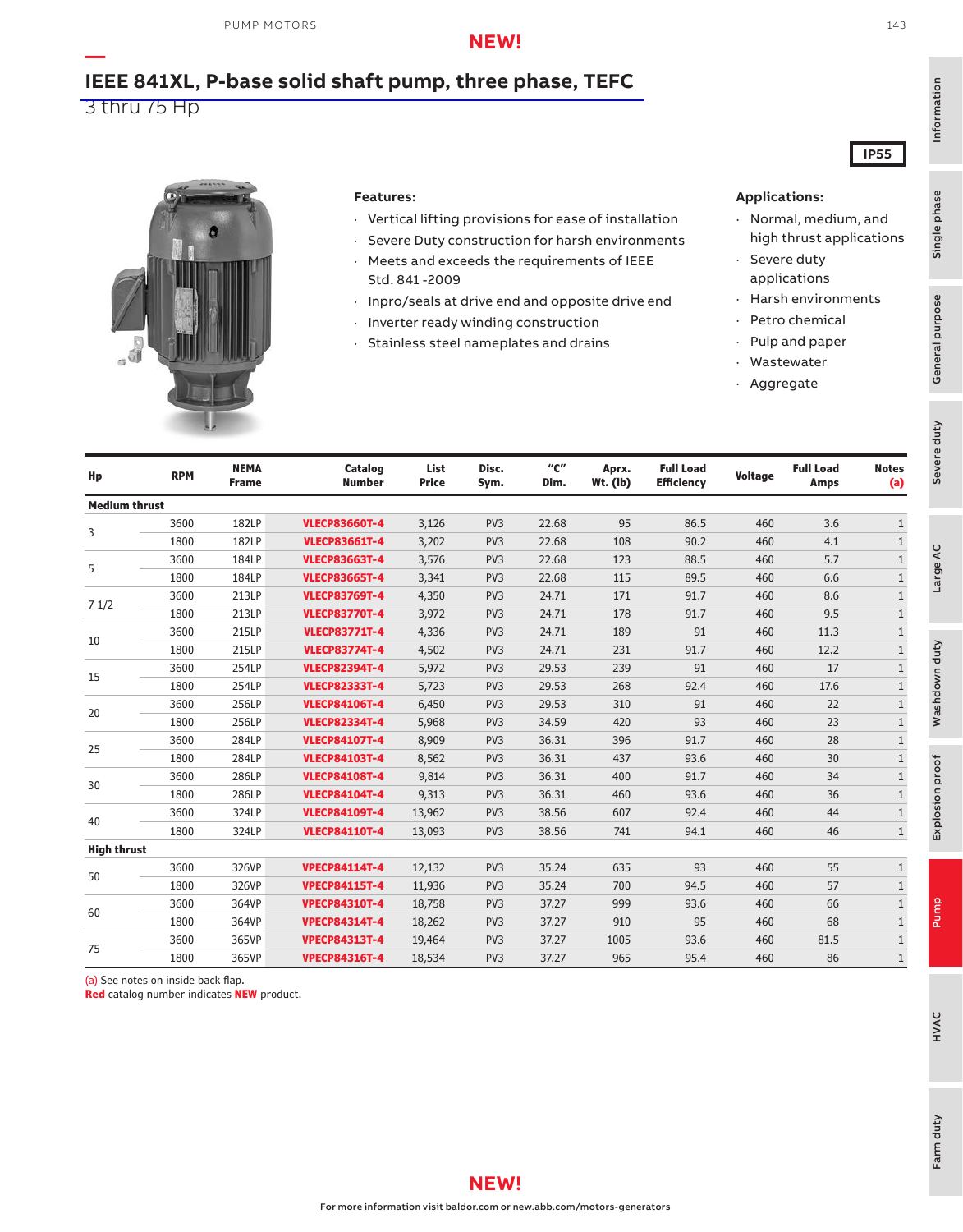### **[P-base vertical solid shaft pump, three phase, TEFC](https://www.baldor.com/brands/baldor-reliance/products/motors/ac-motors/pump/vertical-p-base-motors)** 3 thru 75 Hp





#### **Features:**

- · Vertical lifting provisions for ease of installation
- · Severe Duty construction for harsh environments
- · Corrosion resistant epoxy finish
- · Stainless steel nameplates and seals

#### **Applications:**

· Normal, medium, and high thrust applications

**IP55**

- · Severe duty applications
- · Harsh environments
- · Petro chemical
- · Pulp and paper
- · Wastewater
- · Aggregate

| Hp                   | <b>RPM</b> | <b>NEMA</b><br>Frame | Catalog<br><b>Number</b> | List<br>Price | Disc.<br>Sym.   | "C"<br>Dim. | Aprx.<br>Wt. (lb) | <b>Full Load</b><br><b>Efficiency</b> | <b>Voltage</b> | <b>Full Load</b><br><b>Amps</b> | <b>Notes</b><br>(a) |
|----------------------|------------|----------------------|--------------------------|---------------|-----------------|-------------|-------------------|---------------------------------------|----------------|---------------------------------|---------------------|
| <b>Normal thrust</b> |            |                      |                          |               |                 |             |                   |                                       |                |                                 |                     |
|                      | 3600       | <b>182HP</b>         | <b>VHECP3660T</b>        | 2,394         | PV3             | 22.18       | 120               | 89.5                                  | 230/460        | 3.5                             | 1, 30               |
| 3                    | 1800       | <b>182HP</b>         | <b>VHECP3661T</b>        | 2,144         | PV <sub>3</sub> | 22.18       | 129               | 89.5                                  | 230/460        | 4.1                             | 1, 30               |
|                      | 3600       | 184HP                | <b>VHECP3663T</b>        | 2,907         | PV3             | 22.18       | 99                | 90.2                                  | 230/460        | 5.7                             | 1, 30               |
| 5                    | 1800       | 184HP                | <b>VHECP3665T</b>        | 2,692         | PV <sub>3</sub> | 22.18       | 141               | 89.5                                  | 230/460        | 6.6                             | 1, 30               |
|                      | 3600       | 213HP                | <b>VHECP3769T</b>        | 3,489         | PV <sub>3</sub> | 22.51       | 173               | 91                                    | 230/460        | 8.6                             | 1, 30               |
| 71/2                 | 1800       | 213HP                | VHECP3770T               | 3,243         | PV3             | 22.51       | 170               | 91.7                                  | 230/460        | 9.5                             | 1, 30               |
| 10                   | 3600       | 215HP                | VHECP3771T               | 3,628         | PV3             | 22.51       | 203               | 92.4                                  | 230/460        | 11                              | 1, 30               |
|                      | 1800       | 215HP                | VHECP3774T               | 3,498         | PV3             | 22.51       | 231               | 92.4                                  | 230/460        | 12.5                            | 1, 30               |
| 15                   | 3600       | 254HP                | VHECP2394T               | 4,642         | PV <sub>3</sub> | 25.73       | 296               | 91.7                                  | 230/460        | 17.2                            | 1, 30               |
|                      | 1800       | 254HP                | VHECP2333T               | 4,465         | PV3             | 25.72       | 316               | 92.4                                  | 230/460        | 18.1                            | 1, 30               |
| 20                   | 3600       | 256HP                | <b>VHECP4106T</b>        | 5,128         | PV3             | 25.73       | 325               | 92.4                                  | 230/460        | 23                              | 1, 30               |
|                      | 1800       | 256HP                | VHECP2334T               | 4,664         | PV3             | 25.73       | 337               | 93                                    | 230/460        | 24                              | 1, 30               |
|                      | 3600       | 284HP                | <b>VHECP4107T</b>        | 5,968         | PV3             | 25.72       | 337               | 93                                    | 230/460        | 28                              | 1, 30               |
| 25                   | 1800       | <b>284HP</b>         | <b>VHECP4103T</b>        | 5,724         | PV <sub>3</sub> | 30.69       | 518               | 93.6                                  | 230/460        | 30                              | 1, 30               |
| 30                   | 3600       | 286HP                | <b>VHECP4108T</b>        | 6,865         | PV3             | 25.72       | 361               | 93                                    | 230/460        | 33                              | 1, 30               |
|                      | 1800       | 286HP                | <b>VHECP4104T</b>        | 6,446         | PV3             | 30.69       | 563               | 94.1                                  | 230/460        | 36                              | 1, 30               |
| 40                   | 3600       | 324HP                | <b>VHECP4109T</b>        | 9,113         | PV3             | 34.72       | 600               | 93.6                                  | 230/460        | 45                              | 1, 30               |
|                      | 1800       | 324HP                | <b>VHECP4110T</b>        | 8,238         | PV3             | 34.72       | 650               | 94.5                                  | 230/460        | 46                              | 1, 30               |
| 50                   | 3600       | 326HP                | <b>VHECP4114T</b>        | 9,442         | PV <sub>3</sub> | 34.72       | 668               | 93                                    | 230/460        | 56                              | 1, 30               |
|                      | 1800       | 326HP                | <b>VHECP4115T</b>        | 9,278         | PV3             | 34.72       | 764               | 94.5                                  | 230/460        | 58                              | 1, 30               |
| 60                   | 3600       | 364HP                | <b>VHECP4310T</b>        | 12,828        | PV3             | 35.36       | 959               | 95                                    | 230/460        | 65.1                            | 1, 30               |
|                      | 1800       | 364HP                | <b>VHECP4314T</b>        | 11,811        | PV3             | 35.36       | 969               | 95                                    | 230/460        | 68                              | 1, 30               |
| 75                   | 3600       | 365HP                | <b>VHECP4313T</b>        | 14,058        | PV3             | 35.36       | 1042              | 94.5                                  | 230/460        | 80.7                            | 1, 30               |
|                      | 1800       | 365HP                | <b>VHECP4316T</b>        | 13,397        | PV <sub>3</sub> | 35.36       | 1008              | 95.4                                  | 230/460        | 85.9                            | 1, 30               |
| <b>Medium thrust</b> |            |                      |                          |               |                 |             |                   |                                       |                |                                 |                     |
| 3                    | 3600       | 182LP                | VLECP3660T               | 3,053         | PV <sub>3</sub> | 22.18       | 99                | 88.5                                  | 230/460        | 3.4                             | $\mathbf{1}$        |
|                      | 1800       | 182LP                | <b>VLECP3661T</b>        | 3,121         | PV3             | 22.18       | 105               | 89.5                                  | 230/460        | 4.1                             | $\mathbf{1}$        |
| 5                    | 3600       | 184LP                | <b>VLECP3663T</b>        | 3,361         | PV <sub>3</sub> | 22.18       | 105               | 90.2                                  | 230/460        | 5.7                             | $\mathbf{1}$        |
|                      | 1800       | 184LP                | <b>VLECP3665T</b>        | 3,146         | PV3             | 22.18       | 119               | 89.5                                  | 230/460        | 6.6                             | $\mathbf{1}$        |
|                      | 3600       | 213LP                | VLECP3769T               | 3,993         | PV3             | 22.51       | 169               | 91                                    | 230/460        | 8.6                             | $\mathbf{1}$        |
| 71/2                 | 1800       | 213LP                | VLECP3770T               | 3,647         | PV <sub>3</sub> | 22.51       | 170               | 91.7                                  | 230/460        | 9.5                             | $\mathbf{1}$        |
|                      | 3600       | 215LP                | VLECP3771T               | 4,132         | PV3             | 22.51       | 182               | 92.4                                  | 230/460        | 11                              | $\mathbf{1}$        |
| 10                   | 1800       | 215LP                | VLECP3774T               | 4,002         | PV <sub>3</sub> | 22.51       | 231               | 92.4                                  | 230/460        | 12.5                            | $\mathbf{1}$        |
| 15                   | 3600       | 254LP                | <b>VLECP2394T</b>        | 5,645         | PV3             | 25.73       | 225               | 91                                    | 230/460        | 17                              | $\mathbf{1}$        |
|                      | 1800       | 254LP                | <b>VLECP2333T</b>        | 5,468         | PV <sub>3</sub> | 25.73       | 268               | 92.4                                  | 230/460        | 18.1                            | $\mathbf{1}$        |

Farm duty Farm duty

(a) See notes on inside back flap.

**Cast iron frame** 

Information

Information

Single phase General purpose

General purpose

Single phase

Severe duty

Severe duty

Large AC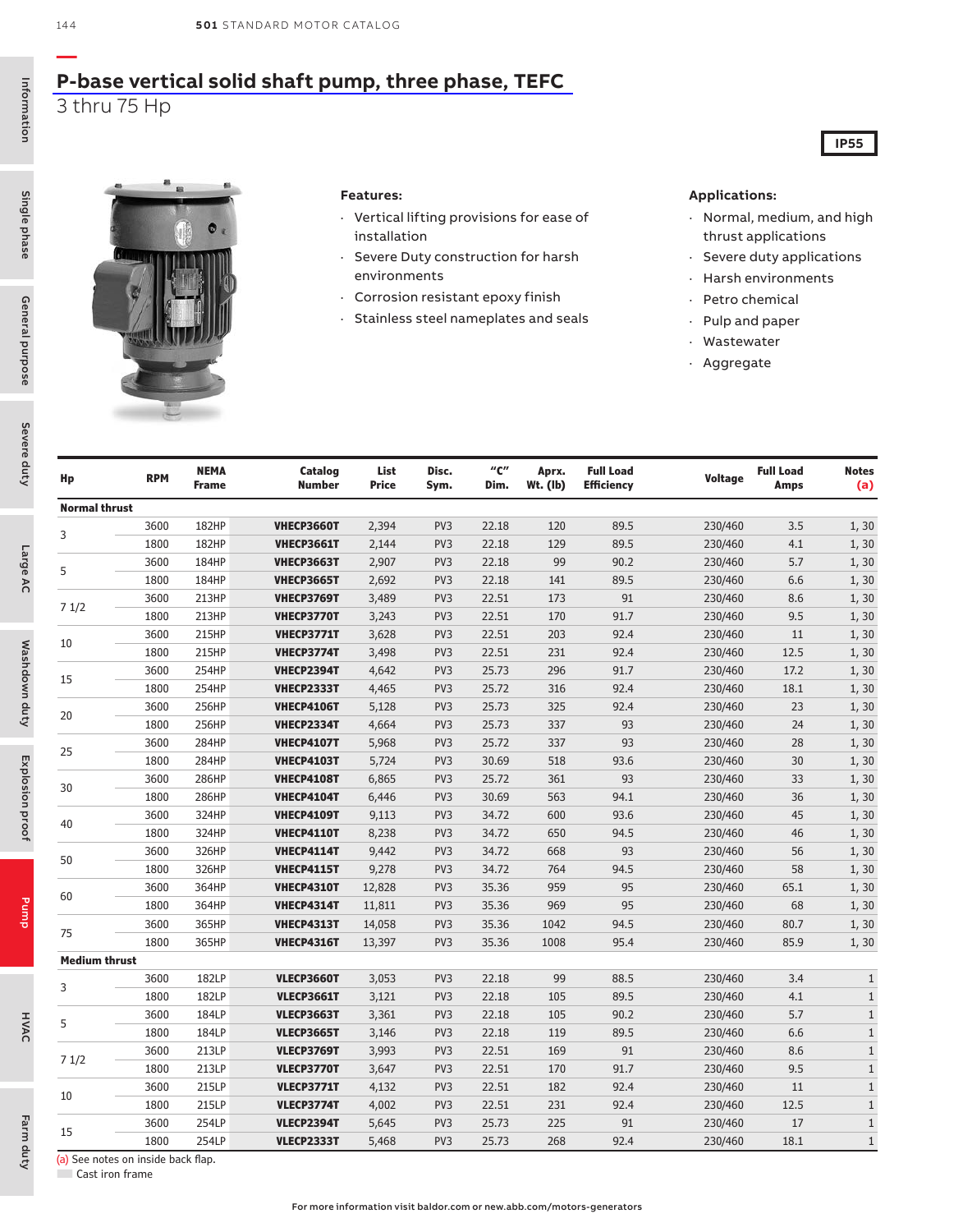#### **P-base vertical solid shaft pump, three phase, TEFC**

|                    |                             | . .                              |                      |                 |             |                     |                                       |                |                          |                     |
|--------------------|-----------------------------|----------------------------------|----------------------|-----------------|-------------|---------------------|---------------------------------------|----------------|--------------------------|---------------------|
| <b>RPM</b>         | <b>NEMA</b><br><b>Frame</b> | Catalog<br><b>Number</b>         | List<br><b>Price</b> | Disc.<br>Sym.   | "с"<br>Dim. | Aprx.<br>$Wt.$ (lb) | <b>Full Load</b><br><b>Efficiency</b> | <b>Voltage</b> | <b>Full Load</b><br>Amps | <b>Notes</b><br>(a) |
|                    |                             |                                  |                      |                 |             |                     |                                       |                |                          |                     |
| 3600               | 256LP                       | <b>VLECP4106T</b>                | 6,131                | PV3             | 25.73       | 265                 | 92.4                                  | 230/460        | 22                       | $\mathbf{1}$        |
| 1800               | 256LP                       | <b>VLECP2334T</b>                | 5,667                | PV3             | 25.73       | 303                 | 93                                    | 230/460        | 24                       |                     |
| 3600               | 284LP                       | <b>VLECP4107T</b>                | 7,449                | PV <sub>3</sub> | 32.44       | 396                 | 91.7                                  | 230/460        | 28                       |                     |
| 1800               | 286LP                       | <b>VLECP4103T</b>                | 7,205                | PV3             | 32.44       | 420                 | 93.6                                  | 230/460        | 30                       |                     |
| 3600               | 286LP                       | <b>VLECP4108T</b>                | 8,346                | PV3             | 32.44       | 446                 | 91.7                                  | 230/460        | 34                       |                     |
| 1800               | 286LP                       | <b>VLECP4104T</b>                | 7,927                | PV <sub>3</sub> | 32.44       | 460                 | 94.1                                  | 230/460        | 36                       |                     |
| 3600               | 324LP                       | <b>VLECP4109T</b>                | 11,052               | PV <sub>3</sub> | 34.72       | 528                 | 93.6                                  | 230/460        | 45                       |                     |
| 1800               | 324LP                       | <b>VLECP4110T</b>                | 10,177               | PV <sub>3</sub> | 34.72       | 600                 | 94.5                                  | 230/460        | 46                       | $\mathbf{1}$        |
| <b>High thrust</b> |                             |                                  |                      |                 |             |                     |                                       |                |                          |                     |
| 3600               | 326VP                       | <b>VPECP4114T</b>                | 11,448               | PV <sub>3</sub> | 34.71       | 587                 | 93                                    | 230/460        | 56                       |                     |
| 1800               | 326VP                       | <b>VPECP4115T</b>                | 11,284               | PV <sub>3</sub> | 34.71       | 700                 | 94.5                                  | 230/460        | 58                       |                     |
| 3600               | 364VP                       | <b>VPECP4310T</b>                | 15,515               | PV3             | 37.25       | 999                 | 95                                    | 230/460        | 65.1                     |                     |
| 1800               | 364VP                       | <b>VPECP4314T</b>                | 14,498               | PV <sub>3</sub> | 37.25       | 910                 | 95                                    | 230/460        | 68                       |                     |
| 3600               | 365VP                       | <b>VPECP4313T</b>                | 16,745               | PV <sub>3</sub> | 37.25       | 1005                | 94.5                                  | 230/460        | 80.7                     |                     |
| 1800               | 365VP                       | <b>VPECP4316T</b>                | 16,084               | PV <sub>3</sub> | 37.25       | 965                 | 95.4                                  | 230/460        | 85.9                     |                     |
|                    |                             | <b>Medium thrust (continued)</b> |                      |                 |             |                     |                                       |                |                          |                     |

(a) See notes on inside back flap.

Cast iron frame

Single phase

Single phase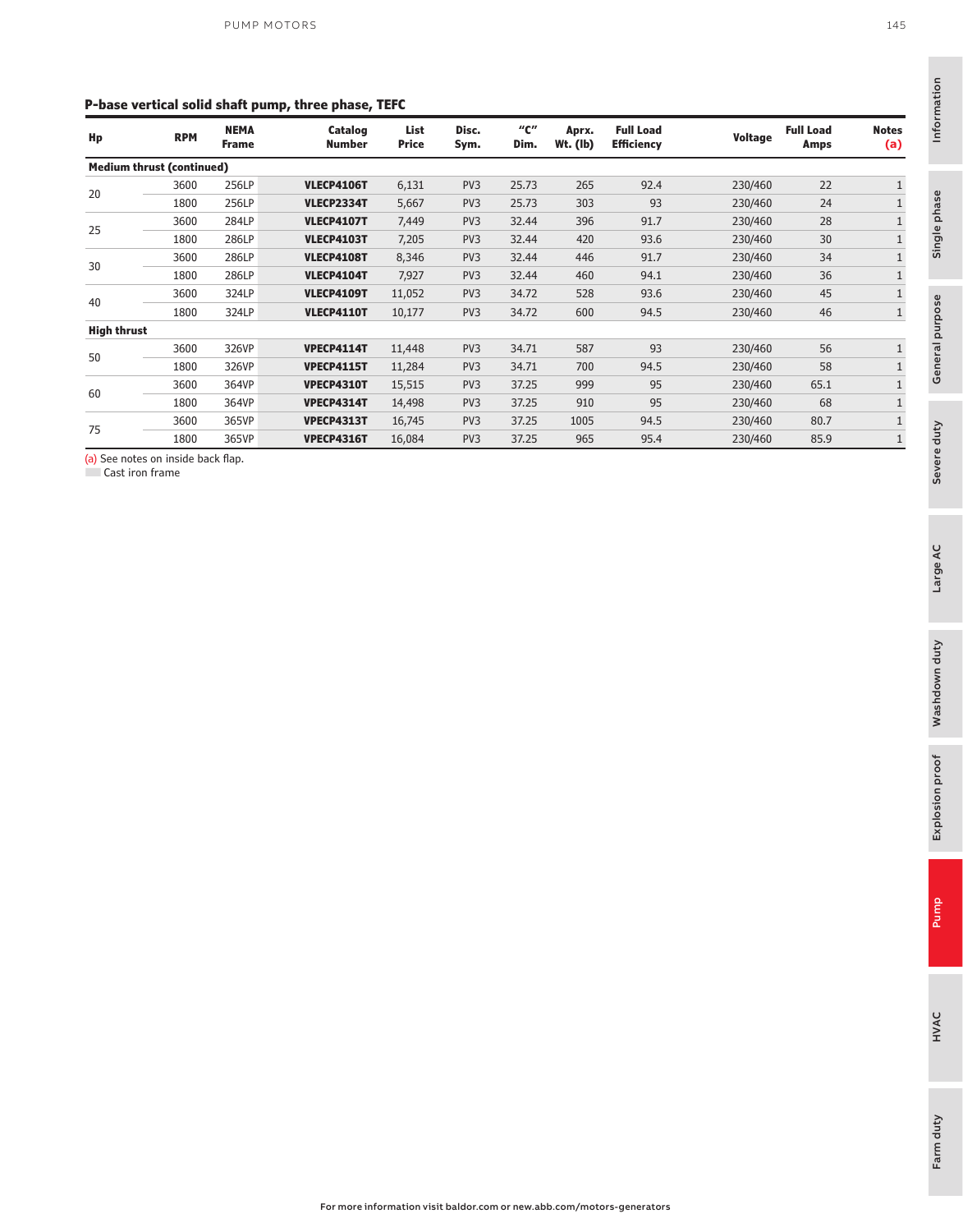### **[P-base vertical solid shaft pump, three phase, ODP](https://www.baldor.com/brands/baldor-reliance/products/motors/ac-motors/pump/vertical-p-base-motors)** 3 thru 60 Hp



#### **Features:**

- · Safeguard drip cover
- · Cast iron construction for harsh environments
- · Vertical lifting provisions for ease of installation
- · Stainless steel nameplates
- · Corrosion resistant epoxy finish

#### **Applications:**

· Normal thrust applications

**IP23**

- · Severe duty applications
- · Harsh environments
- · Petro chemical
- · Pulp and paper
- · Wastewater
- · Aggregate

| Hp   | <b>RPM</b> | <b>NEMA</b><br><b>Frame</b> | Catalog<br><b>Number</b> | List<br><b>Price</b> | Disc.<br>Sym.   | $^{\prime\prime}$ C $^{\prime\prime}$<br>Dim. | Aprx.<br>Wt. (lb) | <b>Full Load</b><br><b>Efficiency</b> | <b>Voltage</b> | <b>Full Load</b><br><b>Amps</b> | <b>Notes</b><br>(a) |
|------|------------|-----------------------------|--------------------------|----------------------|-----------------|-----------------------------------------------|-------------------|---------------------------------------|----------------|---------------------------------|---------------------|
|      | 3600       | <b>182HP</b>                | <b>VHEM3210T</b>         | 1,069                | PV <sub>3</sub> | 21.33                                         | 61                | 86.5                                  | 230/460        | 3.8                             | 1, 17, 30           |
| 3    | 1800       | <b>182HP</b>                | <b>VHEM3211T</b>         | 1,200                | PV <sub>3</sub> | 21.33                                         | 100               | 89.5                                  | 230/460        | 4.2                             | 1, 17, 30           |
|      | 3600       | 184HP                       | <b>VHEM3212T</b>         | 1,136                | PV <sub>3</sub> | 21.33                                         | 95                | 86.5                                  | 230/460        | 5.6                             | 1, 17, 30           |
| 5    | 1800       | 184HP                       | <b>VHEM3218T</b>         | 1,282                | PV <sub>3</sub> | 21.33                                         | 119               | 89.5                                  | 230/460        | 6.6                             | 1, 17, 30           |
|      | 3600       | 184HP                       | <b>VHEM3219T</b>         | 1,601                | PV <sub>3</sub> | 21.33                                         | 122               | 88.5                                  | 230/460        | 8.4                             | 1, 17, 30, 35       |
| 71/2 | 1800       | 213HP                       | <b>VHEM3311T</b>         | 1,815                | PV <sub>3</sub> | 23.73                                         | 173               | 91                                    | 230/460        | 10.8                            | 1, 17, 30           |
|      | 3600       | 213HP                       | <b>VHEM3312T</b>         | 1,874                | PV <sub>3</sub> | 23.73                                         | 164               | 89.5                                  | 230/460        | 11.2                            | 1, 17, 30           |
| 10   | 1800       | 215HP                       | <b>VHEM3313T</b>         | 2,106                | PV <sub>3</sub> | 23.73                                         | 231               | 91.7                                  | 230/460        | 12.9                            | 1, 17, 30           |
|      | 3600       | 215HP                       | <b>VHEM3314T</b>         | 2,479                | PV <sub>3</sub> | 23.73                                         | 203               | 90.2                                  | 230/460        | 16.9                            | 1, 17, 30           |
| 15   | 1800       | 254HP                       | <b>VHEM2513T</b>         | 3,172                | PV <sub>3</sub> | 26.74                                         | 360               | 93                                    | 230/460        | 18.2                            | 1, 17, 30           |
|      | 3600       | 254HP                       | <b>VHEM2514T</b>         | 3,207                | PV <sub>3</sub> | 26.73                                         | 229               | 91                                    | 230/460        | 23                              | 1, 17, 30           |
| 20   | 1800       | 256HP                       | <b>VHEM2515T</b>         | 3,402                | PV <sub>3</sub> | 26.73                                         | 283               | 93                                    | 230/460        | 24                              | 1, 17, 30           |
|      | 3600       | 256HP                       | <b>VHEM2516T</b>         | 3,689                | PV <sub>3</sub> | 26.73                                         | 283               | 91.7                                  | 230/460        | 29                              | 1, 17, 30           |
| 25   | 1800       | 284HP                       | <b>VHEM2531T</b>         | 4,143                | PV <sub>3</sub> | 29.93                                         | 420               | 93.6                                  | 230/460        | 31                              | 1, 17, 30           |
| 30   | 3600       | 284HP                       | <b>VHEM2534T</b>         | 4,381                | PV <sub>3</sub> | 29.93                                         | 385               | 91.7                                  | 230/460        | 33                              | 1, 17, 30           |
|      | 1800       | 286HP                       | <b>VHEM2535T</b>         | 4,439                | PV <sub>3</sub> | 29.93                                         | 460               | 94.1                                  | 230/460        | 36                              | 1, 17, 30           |
|      | 3600       | 286HP                       | <b>VHEM2538T</b>         | 5,362                | PV <sub>3</sub> | 29.93                                         | 410               | 92.4                                  | 230/460        | 46                              | 1, 17, 30           |
| 40   | 1800       | 324HP                       | <b>VHEM2539T</b>         | 5,846                | PV <sub>3</sub> | 33.87                                         | 600               | 94.1                                  | 230/460        | 48                              | 1, 17, 30           |
|      | 3600       | 324HP                       | <b>VHEM2542T</b>         | 6,106                | PV <sub>3</sub> | 33.87                                         | 500               | 93                                    | 230/460        | 58                              | 1, 17, 30           |
| 50   | 1800       | 326HP                       | <b>VHEM2543T</b>         | 6,313                | PV <sub>3</sub> | 33.87                                         | 700               | 94.5                                  | 230/460        | 58                              | 1, 17, 30           |
| 60   | 3600       | 326HP                       | <b>VHEM2546T</b>         | 7,373                | PV <sub>3</sub> | 33.87                                         | 641               | 93.6                                  | 230/460        | 66                              | 1, 17, 30           |

(a) See notes on inside back flap.

Cast iron frame

Custom TEFC motors available through 2,250 Hp; Open and WPII custom motors through 15,000 Hp. Contact your sales representative. **Thrust bearings must be loaded to a minimum of 20% of rated thrust for proper bearing loading and life.**

Single phase

Pump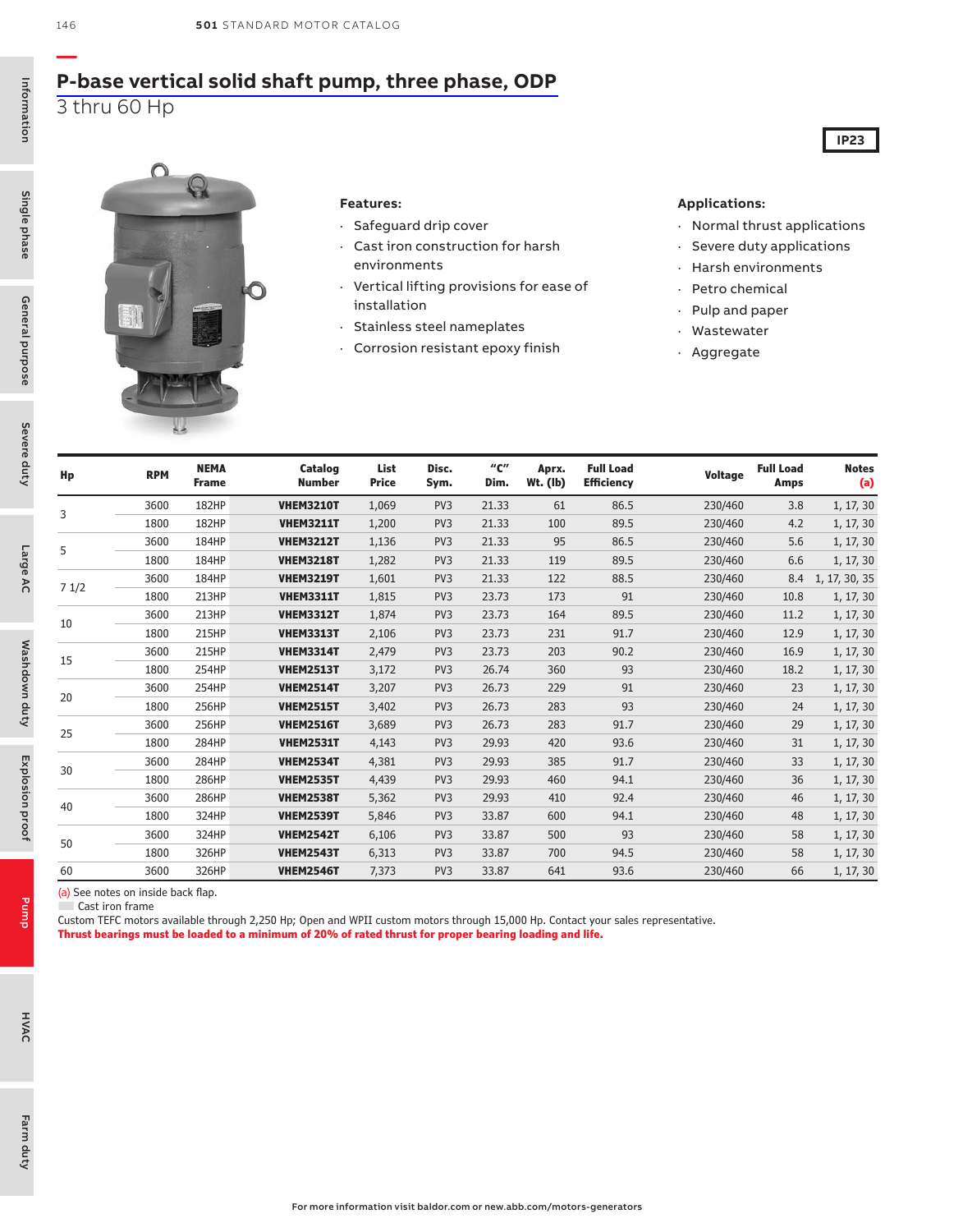### **— [SAE hydraulic pump motors, three phase, TEFC](https://www.baldor.com/brands/baldor-reliance/products/motors/ac-motors/pump)** 5 thru 10 Hp

#### **Features:**

- · Rated for continuous duty
- · F-3 mounted conduit box
- · SAE A or B-B pump configuration
- · Designed for longevity with a 3 year warranty on premium efficient Super-E® Motors

#### **Applications:**

- · Industrial pumps
- · SAE pump applications
- · General purpose pumps
- · Commercial machinery
- · Food and beverage
- · Wastewater
- · Agricultural

| Hp   | <b>RPM</b> | <b>NEMA</b><br><b>Frame</b> | Catalog<br><b>Number</b> | List<br><b>Price</b> | Disc.<br>Sym.   | "с"<br>Dim. | Aprx.<br>$Wt.$ (lb) | <b>Full Load</b><br><b>Efficiency</b> | Voltage | <b>Full Load</b><br>Amps | <b>Notes</b><br>(a) |
|------|------------|-----------------------------|--------------------------|----------------------|-----------------|-------------|---------------------|---------------------------------------|---------|--------------------------|---------------------|
| 5    | 1800       | 184TYZ                      | <b>EHPM3615T</b>         | 1,040                | PM <sub>3</sub> | 15.00       | 93                  | 89.5                                  | 230/460 | 6.7                      |                     |
| 71/2 | 1800       | 213TYZ                      | <b>EHPM3710T</b>         | 1,447                | PM <sub>3</sub> | 15.79       | 127                 | 91.                                   | 230/460 | 9.4                      |                     |
| 10   | 1800       | 215TYZ                      | <b>EHPM3714T</b>         | 1,618                | PM <sub>3</sub> | 17.29       | 165                 | 91.                                   | 230/460 |                          |                     |

(a) See notes on inside back flap.

Information

Information

Single phase

Single phase

Severe duty<br>General purpose

Severe duty

General purpose

**IP44**

HVAC

Large AC

Pump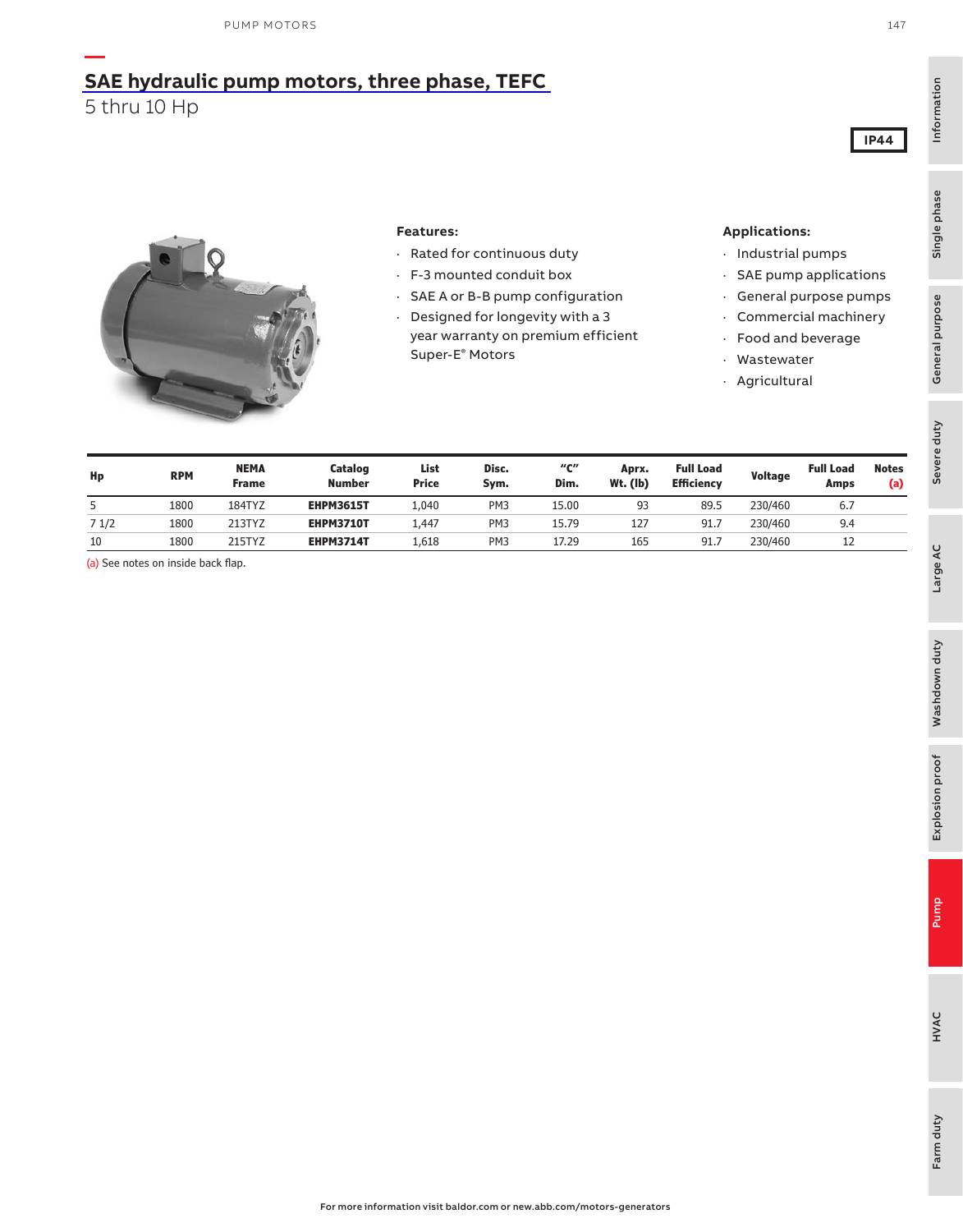## **[Submersible motors, single phase, TENV](https://www.baldor.com/brands/baldor-reliance/products/motors/ac-motors/pump/copy-of-submersible-immersible-motors)**

1 thru 5 Hp



#### **Features:**

- · Continuous duty in water/sewage
- · 15 minute in air
- · 416 stainless steel shaft
- · Dual carbon ceramic mechanical seals
- · Two NC thermostats
- · Dual moisture sensing probes
- · NEMA 1 enclosure control box
- · Solid-state electronic switch for improved reliability
- $\cdot$  1.15 SF
- · UL listed, Division 1, Class I, Group C & D, T3C
- · 5 year pro-rated warranty

#### **Applications:**

· Wet pit applications

**IP68**

- · Slurry pumps
- · Aerators
- · Mixers

| Hp   | <b>RPM</b> | <b>NEMA</b><br><b>Frame</b> | Catalog<br><b>Number</b> | <b>XP</b><br>Cls/Grp | Temp<br>Code     | List<br><b>Price</b> | Disc.<br>Sym.   | "с"<br>Dim. | Aprx.<br>Wt.<br>(1b) | <b>Full Load</b><br><b>Efficiency</b> | Voltage | Full<br>Load<br>Amps | <b>Notes</b><br>(a) |
|------|------------|-----------------------------|--------------------------|----------------------|------------------|----------------------|-----------------|-------------|----------------------|---------------------------------------|---------|----------------------|---------------------|
|      | 1800       | 180TY                       | <b>SUL50104SM</b>        | $^{\circledR}$       | T <sub>3</sub> C | 5,718                | SU1             | 25.94       | 240                  | 55                                    | 230     | 8.1                  | 10,81,97            |
|      | 1200       | 180TY                       | <b>SUL50106SM</b>        | $^{\circledR}$       | T <sub>3</sub> C | 6,010                | SU <sub>1</sub> | 25.94       | 240                  | 55.6                                  | 230     | 8.6                  | 10,81,97            |
| 11/2 | 1800       | 180TY                       | <b>SUL50154SM</b>        | $^{\circledR}$       | T <sub>3</sub> C | 5,718                | SU1             | 25.94       | 291                  | 62.5                                  | 230     | 10.6                 | 10,81,97            |
|      | 1200       | 180TY                       | <b>SUL50156SM</b>        | $^{\circledR}$       | T <sub>3</sub> C | 6,955                | SU1             | 25.94       | 256                  | 57                                    | 230     | 12.5                 | 10,81,97            |
|      | 1800       | 180TY                       | <b>SUL50204SM</b>        | 4                    | T <sub>3</sub> C | 6,402                | SU1             | 25.94       | 250                  | 60.9                                  | 230     | 14.4                 | 10,81,97            |
|      | 1800       | 180TY                       | <b>SUL50304SM</b>        | 4                    | T <sub>3</sub> C | 8,149                | SU <sub>1</sub> | 26.66       | 260                  | 64.7                                  | 230     | 20                   | 10,81,97            |
|      |            | 180TY                       | <b>SUL50304</b>          | $^{\circledR}$       | T <sub>3</sub> C | 8,149                | SU1             | 25.94       | 256                  | 64.7                                  | 230     | 20                   | 10,81               |
|      | 1200       | 210TY                       | <b>SUL50306SM</b>        | $^{\circledR}$       | T <sub>3</sub> C | 9,775                | SU1             | 32.41       | 315                  | 65.6                                  | 230     | 21                   | 10,81,97            |
|      | 1800       | 210TY                       | <b>SUL50504</b>          | $^{\circledR}$       | T <sub>3</sub> C | 10,698               | SU <sub>1</sub> | 31.69       | 369                  | 69                                    | 230     | 30                   | 10,82               |

(a) See notes on inside back flap. SM suffix = one size smaller flange and shaft.

 $\widehat{\Phi}$  = Class I, Group C & D

■ Cast iron frame

– All 180TY and 210TY catalog numbers are furnished without lead cable assemblies. See Lead Cable Assemblies table for ordering information.

– Immersible motors available through 250 Hp. Contact your local sales office with your inquiry and specifications.

**—**

Single phase

Pump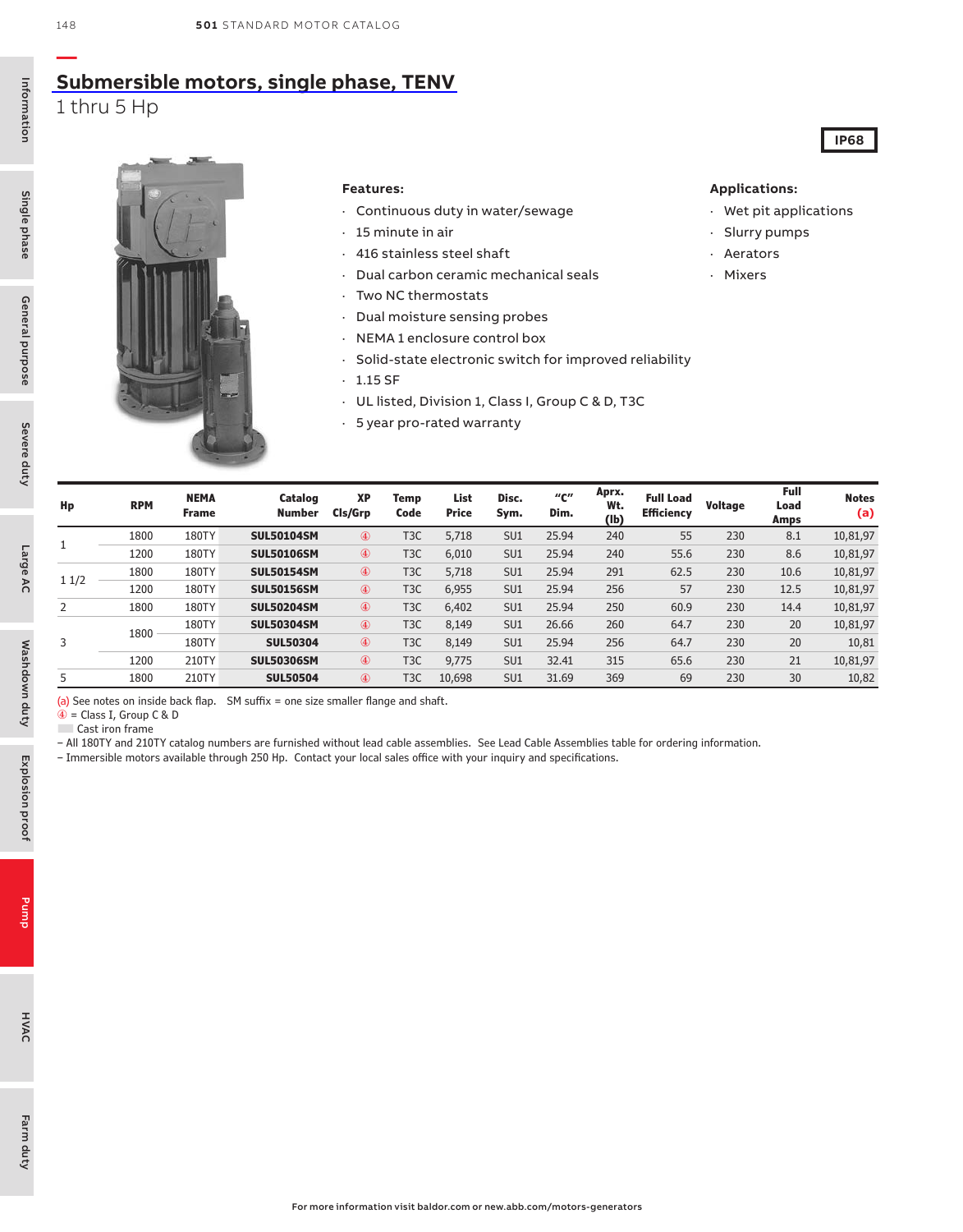### **[Submersible motors, three phase, TENV](https://www.baldor.com/brands/baldor-reliance/products/motors/ac-motors/pump/copy-of-submersible-immersible-motors)** 1 thru 100 Hp



30

50

**—**

#### **Features:**

- · Continuous duty in water/sewage
- 15 minute in air 416 stainless steel shaft
- Dual carbon ceramic mechanical seals
- Two NC thermostats
- 25-foot cable (standard, 250 Frame and up)
- · Dual moisture sensing probes
- $\cdot$  1.15 SF
- · UL listed, Division 1, Class I, Group C & D, T3C
- · Inverter capable for 10:1 variable torque
- · UL listed, Division 1, Class I, Group C & D, T2A on Inverter
- · 5 year pro-rated warranty

| Hp   | <b>RPM</b> | <b>NEMA</b><br><b>Frame</b> | Catalog<br><b>Number</b>                   | XP<br>Cls/<br>Grp | <b>Temp</b><br>Code | List<br><b>Price</b> | Disc.<br>Sym.   | $^{\prime\prime}$ C $^{\prime\prime}$<br>Dim. | Aprx.<br>$Wt.$ (lb) | <b>Full Load</b><br><b>Efficiency</b> | <b>Voltage</b> | Full<br>Load<br><b>Amps</b> | <b>Notes</b><br>(a) | n<br>Con |
|------|------------|-----------------------------|--------------------------------------------|-------------------|---------------------|----------------------|-----------------|-----------------------------------------------|---------------------|---------------------------------------|----------------|-----------------------------|---------------------|----------|
|      |            |                             | UL listed, hazardous duty, explosion proof |                   |                     |                      |                 |                                               |                     |                                       |                |                             |                     |          |
| 1    | 1800       | 180TY                       | <b>SUM70104SM</b>                          | $^\circledR$      | T <sub>3</sub> C    | 4,732                | SU <sub>3</sub> | 25.94                                         | 169                 | 63.5                                  | 230            | 3.4                         | 81, 97              |          |
| 11/2 | 1800       | 180TY                       | <b>SUM70154SM</b>                          | $^{\circledR}$    | T <sub>3</sub> C    | 4,869                | SU <sub>3</sub> | 25.94                                         | 175                 | 70.5                                  | 230            | 4.6                         | 81, 97              |          |
| 2    | 1800       | 180TY                       | <b>SUM70204SM</b>                          | $\circledast$     | T <sub>3</sub> C    | 4,976                | SU <sub>3</sub> | 25.94                                         | 183                 | 73.5                                  | 230            | 5.8                         | 81, 97              |          |
|      |            | 180TY                       | <b>SUM70204SM-8</b>                        | $^{\circledR}$    | T <sub>3</sub> C    | 4,976                | SU <sub>3</sub> | 25.94                                         | 182                 | 73.5                                  | 200            | 6.7                         | 81, 97              |          |
| 3    | 1800       | 180TY                       | <b>SUM70304SM</b>                          | $^{\circledR}$    | T <sub>3</sub> C    | 5,040                | SU <sub>3</sub> | 25.94                                         | 200                 | 78.1                                  | 230            | 8.8                         | 81, 97              |          |
|      | 1200       | 180TY                       | <b>SUM70306</b>                            | $^{\circledR}$    | T <sub>3</sub> C    | 5,136                | SU <sub>3</sub> | 26.66                                         | 235                 | 78                                    | 230            | 10.4                        | 81                  |          |
|      |            | 180TY                       | <b>SUM70504</b>                            | $^\circledR$      | T <sub>3</sub> C    | 5,292                | SU <sub>3</sub> | 26.66                                         | 240                 | 80.2                                  | 230            | 14                          | 81                  |          |
|      | 1800       | 180TY                       | SUM70504-4                                 | $^\circledR$      | T <sub>3</sub> C    | 5,292                | SU <sub>3</sub> | 26.66                                         | 235                 | 80.2                                  | 460            | $\overline{7}$              | 81                  |          |
| 5    |            | 180TY                       | <b>SUM70504-8</b>                          | $^\circledR$      | T <sub>3</sub> C    | 5,292                | SU <sub>3</sub> | 26.66                                         | 235                 | 80.2                                  | 200            | 16.1                        | 81                  |          |
|      |            | 180TY                       | SUM70504SM-4                               | $^{\circledR}$    | T <sub>3</sub> C    | 5,292                | SU <sub>3</sub> | 26.66                                         | 235                 | 80.2                                  | 460            | $\overline{7}$              | 81, 97              |          |
|      | 1200       | 180TY                       | <b>SUM70506</b>                            | $^{\circledR}$    | T <sub>3</sub> C    | 7,273                | SU <sub>3</sub> | 26.66                                         | 248                 | 80.7                                  | 230            | 16                          | 81                  |          |
|      |            | 180TY                       | <b>SUM70754</b>                            | $^{\circledR}$    | T <sub>3</sub> C    | 6,843                | SU <sub>3</sub> | 26.66                                         | 243                 | 82.7                                  | 230            | 20.2                        | 81                  |          |
|      | 1800       | 180TY                       | SUM70754-4                                 | $^{\circledR}$    | T <sub>3</sub> C    | 6,843                | SU <sub>3</sub> | 26.66                                         | 245                 | 82.7                                  | 460            | 10.1                        | 81                  |          |
| 71/2 |            | 180TY                       | <b>SUM70754SM-4</b>                        | $^{\circledR}$    | T <sub>3</sub> C    | 6,843                | SU <sub>3</sub> | 26.66                                         | 245                 | 82.7                                  | 460            | 10.1                        | 81, 97              |          |
|      | 1200       | 210TY                       | <b>SUM70756</b>                            | $^\circledR$      | T <sub>3</sub> C    | 7,784                | SU <sub>3</sub> | 31.69                                         | 350                 | 81.7                                  | 230            | 22.6                        | 81                  |          |
|      |            | 210TY                       | <b>SUM70756-4</b>                          | $\circledast$     | T <sub>3</sub> C    | 7,784                | SU <sub>3</sub> | 31.69                                         | 350                 | 81.7                                  | 460            | 11.3                        | 10,81               |          |
|      |            | 210TY                       | <b>SUM71004</b>                            | $\circledast$     | T <sub>3</sub> C    | 7,099                | SU <sub>3</sub> | 31.69                                         | 356                 | 85.6                                  | 230            | 26                          | 81                  |          |
|      | 1800       | 210TY                       | SUM71004-4                                 | $^{\circledR}$    | T <sub>3</sub> C    | 7,099                | SU <sub>3</sub> | 31.69                                         | 356                 | 85.6                                  | 460            | 13                          | 81                  |          |
| 10   |            | 210TY                       | SUM71004SM-4                               | $^{\circledR}$    | T <sub>3</sub> C    | 7,099                | SU <sub>3</sub> | 31.69                                         | 356                 | 85.6                                  | 460            | 13                          | 81, 97              |          |
|      | 1200       | 210TY                       | <b>SUM71006</b>                            | $^{\circledR}$    | T <sub>3</sub> C    | 9,790                | SU <sub>3</sub> | 31.69                                         | 391                 | 83.8                                  | 230            | 28.8                        | 81                  |          |
|      |            | 210TY                       | SUM71006-4                                 | $\circledast$     | T <sub>3</sub> C    | 9,790                | SU <sub>3</sub> | 31.69                                         | 391                 | 83.8                                  | 460            | 14.4                        | 10,81               |          |
|      |            | 210TY                       | <b>SUM71504</b>                            | $^{\circledR}$    | T <sub>3</sub> C    | 9,338                | SU <sub>3</sub> | 31.69                                         | 376                 | 85.4                                  | 230            | 40.2                        | 81                  |          |
| 15   | 1800       | 210TY                       | <b>SUM71504-4</b>                          | $^{\circledR}$    | T <sub>3</sub> C    | 9,338                | SU <sub>3</sub> | 31.69                                         | 374                 | 85.4                                  | 460            | 20.1                        | 81                  |          |
|      |            | 210TY                       | SUM71504SM-4                               | $^{\circledR}$    | T <sub>3</sub> C    | 9,338                | SU <sub>3</sub> | 31.69                                         | 374                 | 85.4                                  | 460            | 20.1                        | 81, 97              |          |
|      | 1200       | 250TY                       | <b>SUM71506-4</b>                          | $^{\circledR}$    | T <sub>3</sub> C    | 13,228               | SU <sub>3</sub> | 37.34                                         | 469                 | 86.5                                  | 460            | 20.3                        | 81                  |          |
|      | 1800       | 210TY                       | SUM72004SM-4                               | $^{\circledR}$    | T <sub>3</sub> C    | 10,427               | SU <sub>3</sub> | 32.41                                         | 378                 | 86.6                                  | 460            | 26.2                        | 81, 97              |          |
| 20   |            | 210TY                       | SUM72004-4                                 | $^{\circledR}$    | T <sub>3</sub> C    | 11,058               | SU <sub>3</sub> | 31.69                                         | 407                 | 86.6                                  | 460            | 26.2                        | 81                  |          |
|      | 1200       | 250TY                       | SUM72006-4                                 | $^{\circledR}$    | T <sub>3</sub> C    | 14,587               | SU <sub>3</sub> | 37.34                                         | 474                 | 86.7                                  | 460            | 27.4                        | 81                  |          |
|      | 1800       | 250TY                       | <b>SUM72504-4</b>                          | $^\circledR$      | T <sub>3</sub> C    | 13,650               | SU <sub>3</sub> | 37.34                                         | 495                 | 88.5                                  | 460            | 32.1                        | 81                  |          |
| 25   |            | 250TY                       | <b>SUM72504SM-4</b>                        | $^{\circledR}$    | T <sub>3</sub> C    | 13,650               | SU <sub>3</sub> | 37.06                                         | 517                 | 88.5                                  | 460            | 32.1                        | 81, 97              |          |
|      |            | 250TY                       | <b>SUM72506-4</b>                          | $^{\circledR}$    | T <sub>3</sub> C    | 18,927               | SU <sub>3</sub> | 37.34                                         | 496                 | 86.7                                  | 460            | 35.2                        | 81                  |          |
| 1200 | 250TY      | <b>SUM72506SM-4</b>         | $\circledA$                                | T <sub>3C</sub>   | 18.927              | SUB                  | 37.34           | 496                                           | 86.7                | 460                                   | 35.2           | 81.97                       |                     |          |

1200 250TY **SUM72006-4** ④ T3C 14,587 SU3 37.34 474 86.7 460 27.4 81 1800 250TY **SUM72504-4** ④ T3C 13,650 SU3 37.34 495 88.5 460 32.1 81 250TY **SUM72504SM-4** ④ T3C 13,650 SU3 37.06 517 88.5 460 32.1 81, 97 1200 250TY **SUM72506-4** ④ T3C 18,927 SU3 37.34 496 86.7 460 35.2 81 250TY **SUM72506SM-4** ④ T3C 18,927 SU3 37.34 496 86.7 460 35.2 81, 97 1800 250TY **SUM73004-4** ④ T3C 14,744 SU3 37.34 445 88.7 460 39.9 81 250TY **SUM73004SM-4** ④ T3C 14,744 SU3 37.34 445 88.7 460 39.9 81, 97 1200 320TY **SUM73006-4** ④ T3C 22,712 SU3 43.12 1150 89.7 460 40.7 10,82 40 1800 250TY **SUM74004-4** ④ T3C 19,961 SU3 37.34 510 89 460 51.7 82 1800 320TY **SUM75004-4** ④ T3C 23,360 SU3 43.12 882 91.1 460 64.3 10,82 320TY **SUM75004SM-4** ④ T3C 23,360 SU3 42.50 880 91.1 460 64.3 10,82, 97 1200 320TY **SUM75006-4** ④ T3C 25,332 SU3 43.12 872 90.5 460 65.9 10,82

(a) See notes on inside back flap. SM suffix = one size smaller flange and shaft.

④ = Class I, Group C & D

■ Cast iron frame

All 180TY and 210TY catalog numbers are furnished without lead cable assemblies. See Lead Cable Assemblies table for ordering information.

149

**IP68**

**Applications:** · Wet pit applications Slurry pumps **Aerators Mixers** 

Information

Information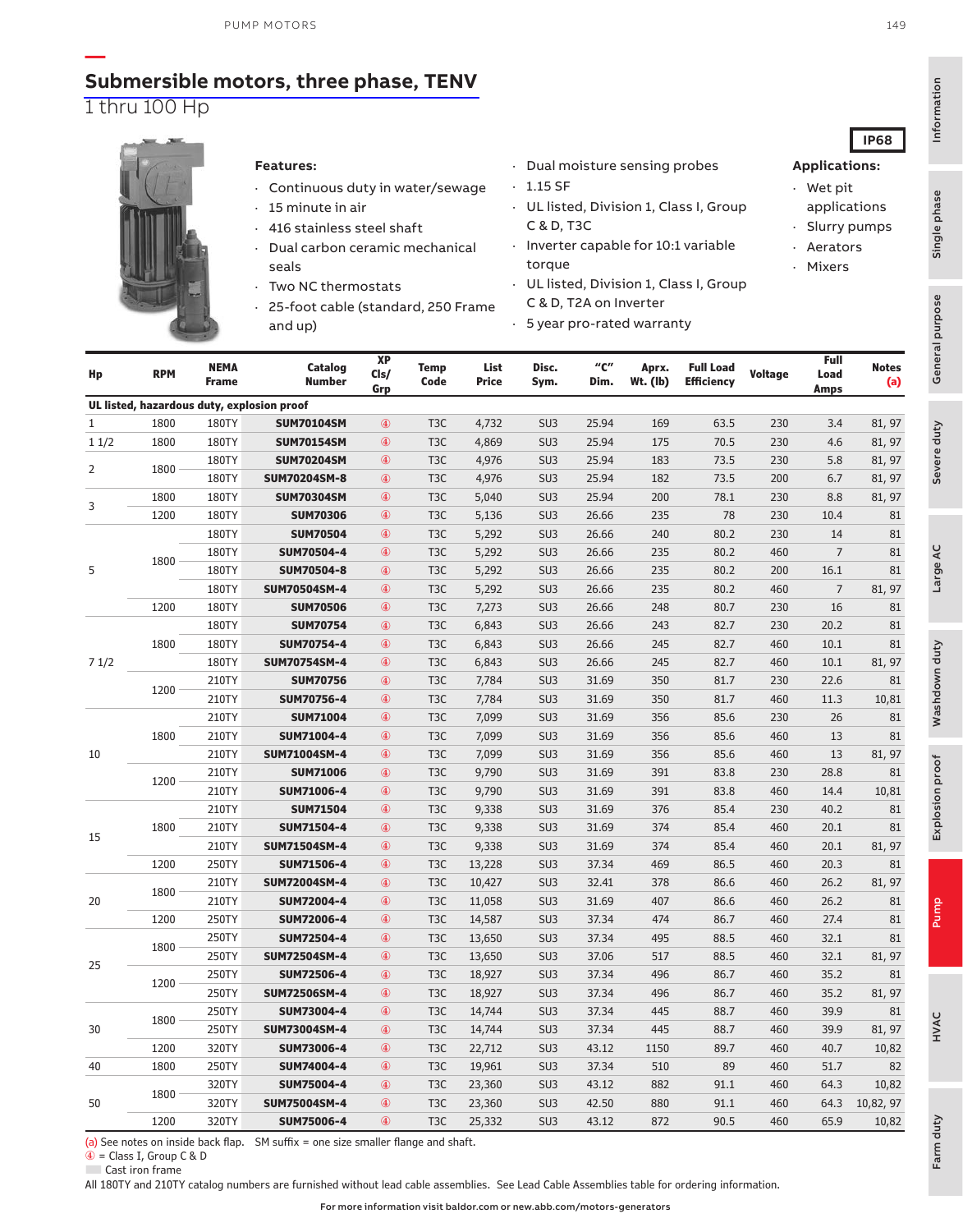#### **Submersible motors, three phase, TENV**

| Hp   | <b>RPM</b>                        | <b>NEMA</b><br><b>Frame</b> | Catalog<br><b>Number</b>                               | <b>XP</b><br>Cls/<br>Grp | Temp<br>Code     | List<br><b>Price</b> | Disc.<br>Sym.   | "с"<br>Dim. | Aprx.<br>$Wt.$ (lb) | <b>Full Load</b><br><b>Efficiency</b> | Voltage | Full<br>Load<br>Amps | <b>Notes</b><br>(a) |
|------|-----------------------------------|-----------------------------|--------------------------------------------------------|--------------------------|------------------|----------------------|-----------------|-------------|---------------------|---------------------------------------|---------|----------------------|---------------------|
|      |                                   |                             | UL listed, hazardous duty, explosion proof (continued) |                          |                  |                      |                 |             |                     |                                       |         |                      |                     |
| 60   | 1800                              | 320TY                       | SUM76004-4                                             | $\circled{4}$            | T <sub>3</sub> C | 29,877               | SU <sub>3</sub> | 43.12       | 950                 | 92                                    | 460     | 74.9                 | 10,82               |
| 75   | 1800                              | 320TY                       | <b>SUM77504-4</b>                                      | 4                        | T <sub>3</sub> C | 38,734               | SU <sub>3</sub> | 43.12       | 956                 | 92.6                                  | 460     | 91.3                 | 10,82               |
|      | 1200                              | 360TY                       | <b>SUM77506-4</b>                                      | $\circled{4}$            | T <sub>3</sub> C | 39,606               | SU <sub>3</sub> | 47.10       | 1374                | 92.3                                  | 460     | 90.9                 | 10,82               |
|      | 1800                              | 360TY                       | SUM710004-4                                            | $\circled{4}$            | T <sub>3</sub> C | 41,185               | SU <sub>3</sub> | 47.10       | 1340                | 91.6                                  | 460     | 116                  | 10,82               |
| 100  | 1200                              | 360TY                       | SUM710006-4                                            | 4                        | T <sub>3</sub> C | 50,906               | SU <sub>3</sub> | 47.10       | 1500                | 91.2                                  | 460     | 122                  | 10,82               |
|      | Non-UL listed, non hazardous duty |                             |                                                        |                          |                  |                      |                 |             |                     |                                       |         |                      |                     |
|      | 1800                              | 210TY                       | <b>SUM20754</b>                                        |                          |                  | 5,017                | SU <sub>3</sub> | 31.69       | 335                 | 82.8                                  | 230     | 20.8                 | 81                  |
| 71/2 |                                   | 210TY                       | SUM20754-4                                             |                          |                  | 5,017                | SU <sub>3</sub> | 31.69       | 340                 | 82.8                                  | 460     | 10.4                 | 81                  |
|      |                                   | 210TY                       | <b>SUM21004</b>                                        |                          |                  | 5,852                | SU <sub>3</sub> | 31.69       | 351                 | 85.6                                  | 230     | 26                   | 81                  |
| 10   | 1800                              | 210TY                       | SUM21004-4                                             |                          |                  | 5,852                | SU <sub>3</sub> | 31.69       | 367                 | 85.6                                  | 460     | 13                   | 81                  |
|      |                                   | 210TY                       | <b>SUM21504</b>                                        |                          |                  | 7,589                | SU <sub>3</sub> | 31.69       | 368                 | 85.4                                  | 230     | 40.2                 | 81                  |
| 15   | 1800                              | 210TY                       | SUM21504-4                                             |                          |                  | 7,589                | SU <sub>3</sub> | 31.69       | 377                 | 85.4                                  | 460     | 20.1                 | 81                  |

(a) See notes on inside back flap. SM suffix = one size smaller flange and shaft.

④ = Class I, Group C & D ■ Cast iron frame

All 180TY and 210TY catalog numbers are furnished without lead cable assemblies. See Lead Cable Assemblies table for ordering information.

Information

Information

150

Severe duty

Farm duty